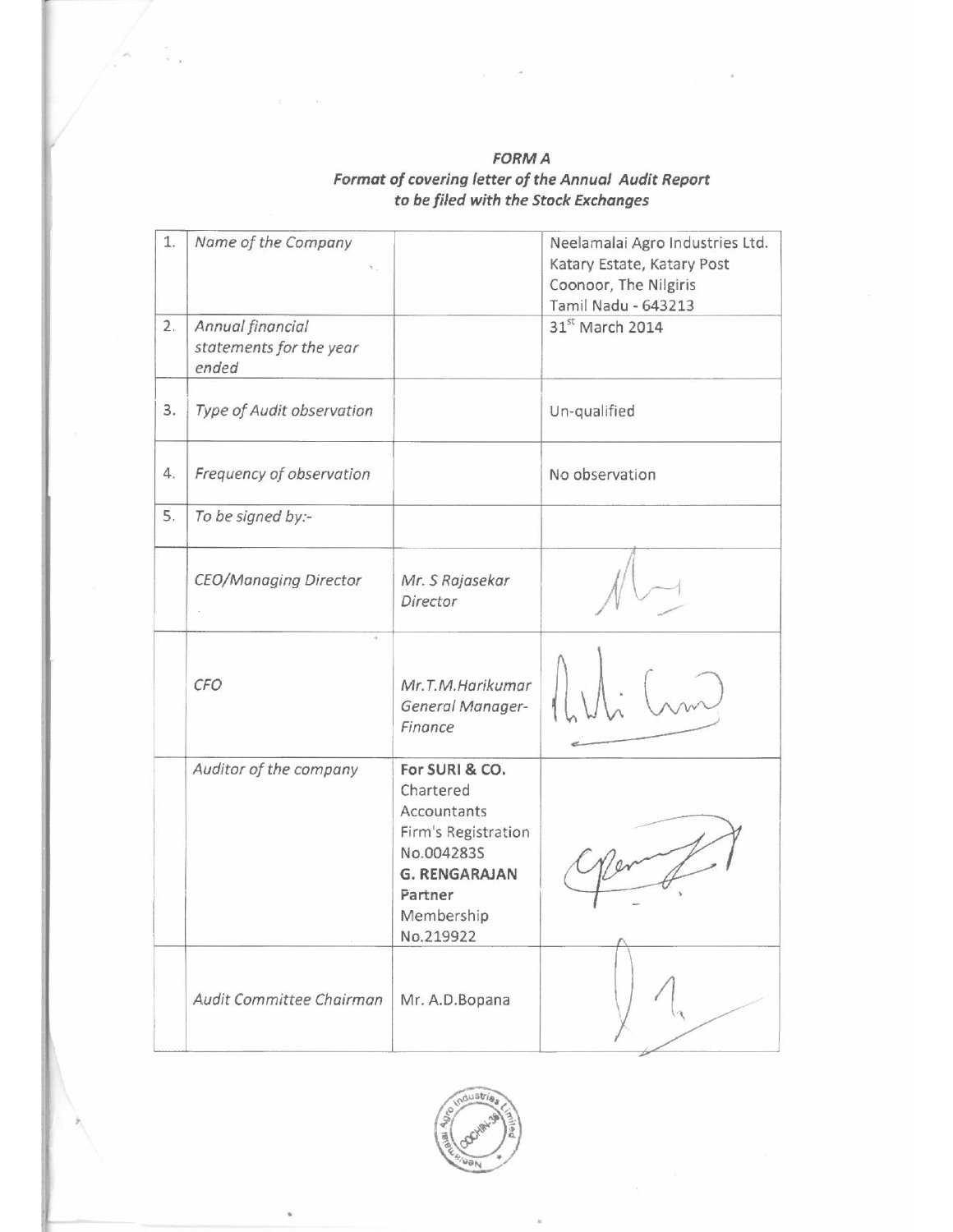# NEELAMALAI AGRO INDUSTRIES LIMITED

71st Annual Report 2013 - 2014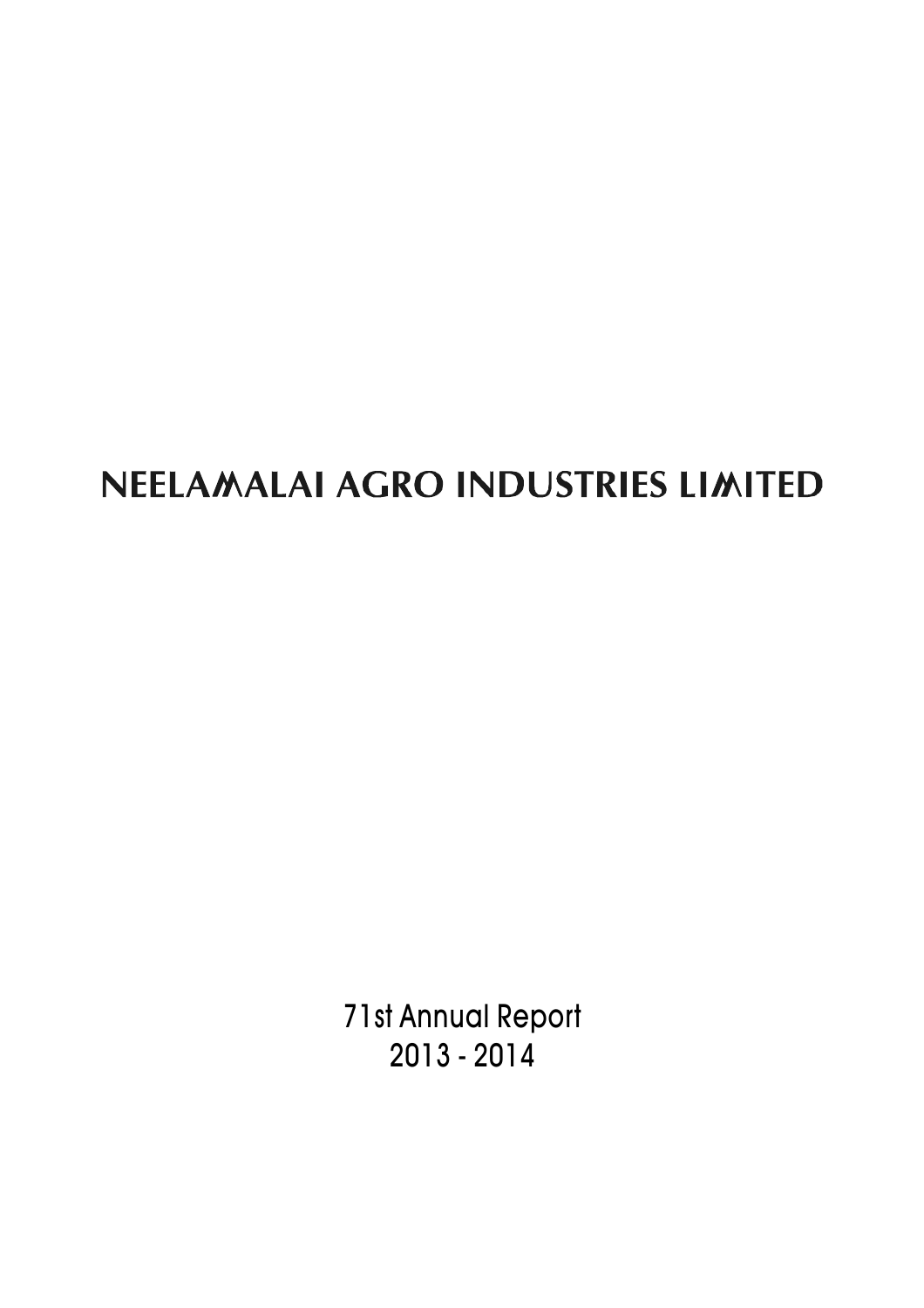# **SEVENTY FIRST ANNUAL GENERAL MEETING**

- Day : Wednesday
- Date : 10th September, 2014

Time : 3.30 p.m.

Venue : Katary Estate Katary Post, Coonoor The Nilgiris - 643 213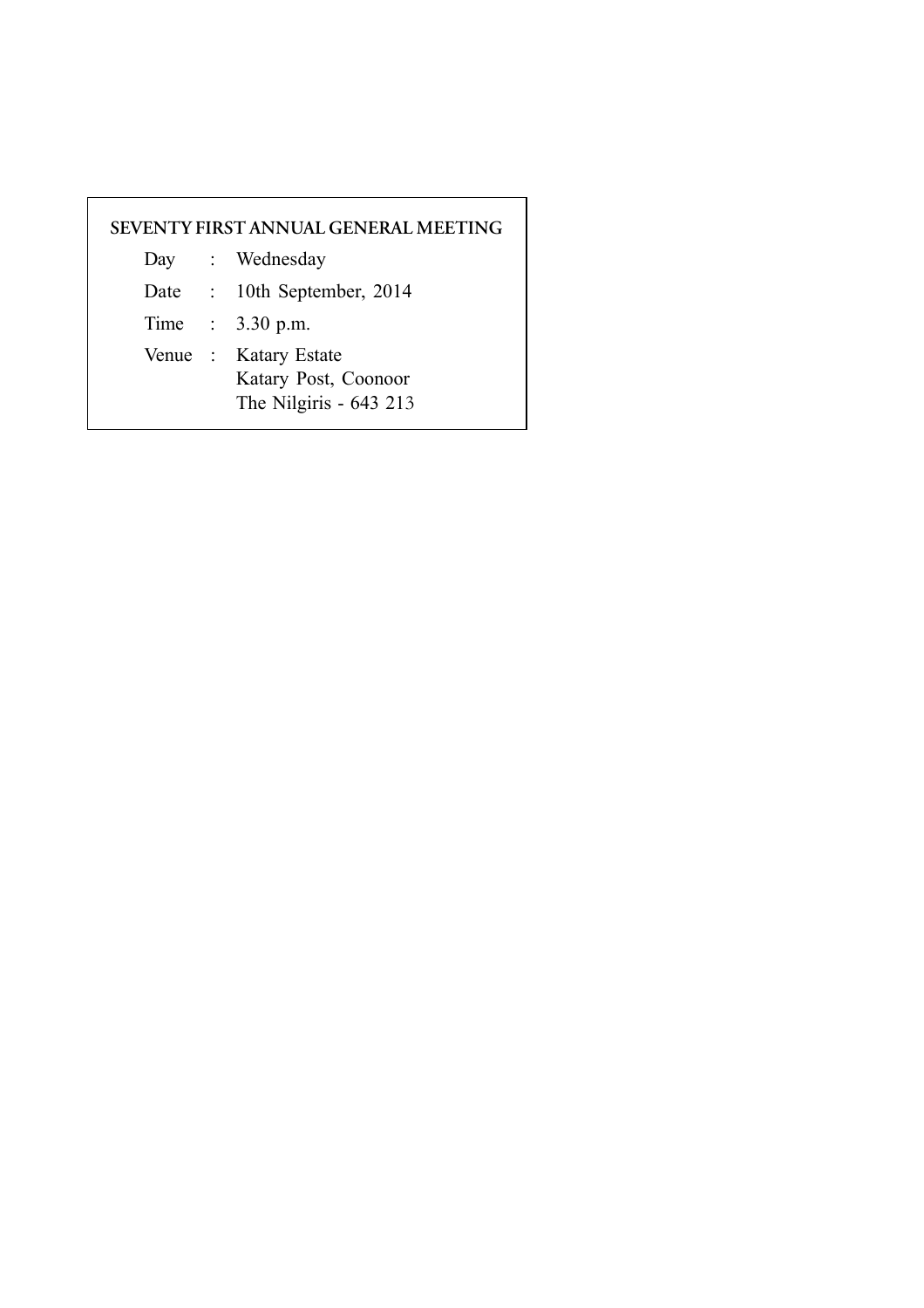# **NOTICE TO THE SHAREHOLDERS**

NOTICE is hereby given that the SEVENTY FIRST ANNUAL GENERAL MEETING of the Company will be held at the Registered Office at Katary Estate, Katary Post, Coonoor, The Nilgiris - 643 213 at 3.30 P.M. on Wednesday, the  $10<sup>th</sup>$  day of September, 2014 to transact the following business:-

- 1. To receive, consider and adopt the Audited Balance Sheet as at 31<sup>st</sup> March, 2014 and the Audited Profit and Loss Account for the year ended 31<sup>st</sup> March, 2014 and the Reports of Directors and Auditors thereon.
- 2. To declare dividend on Equity Shares.
- 3. To appoint a Director in place of Mr. Ajit Thomas (DIN: 00018691), who retires by rotation and is eligible for re-appointment.
- 4. To appoint a Director in place of Mr. M.M.Karunakaran (DIN: 03448795), who retires by rotation and is eligible for re-appointment.
- 5. To re-appoint Auditors of the Company to hold office from the conclusion of this Annual General Meeting until the conclusion of the fourth consecutive Annual General Meeting and to fix their remuneration and to pass the following resolution thereof.

RESOLVED THAT pursuant to the provisions of Section 139 of the Companies Act, 2013 and the Rules made thereunder, M/s. Suri & Co., Chartered Accountants, Chennai (Firm's Regn. No. 004283S), be and are hereby reappointed as the Auditors of the Company, to hold office from the conclusion of this Annual General Meeting (AGM) until the conclusion of the fourth consecutive AGM (subject to ratification of the appointment by the members at every AGM held after this AGM) and the Board of Directors be and is hereby authorized to fix such remuneration as may be determined by the Audit Committee in consultation with the Auditors.

### **SPECIAL BUSINESS**

### **6. Appointment of Mr. A.D.Bopana as Independent Director**

To consider and, if thought ût to pass, with or without modiûcation(s) the following resolution as an Ordinary Resolution:

RESOLVED that pursuant to the provisions of Sections 149 and 152 and other applicable provisions, if any, of the Companies Act, 2013 (Act) and the Rules framed there under, read with Schedule IV to the Act, as amended from time to time, Mr. A D Bopana (DIN: 00576066), who has submitted a declaration that he meets the criteria for

independence as provided in Section 149(6) of the Act and who is eligible for appointment, be and is hereby appointed as an Independent Director of the Company to hold office for 5 (Five) consecutive years for a term up to the conclusion of March 31, 2019.

### **7. Remuneration of Cost Auditors**

To consider and if thought fit, to pass with or without modification(s), the following resolution as an Ordinary Resolution:

RESOLVED THAT pursuant to Section 148 and all other applicable provisions of the Companies Act, 2013 and Companies (Audit and Auditors Rules), 2014, (including any statutory modification(s) or re-enactment thereof, for the time being in force), M/s. Rajendran, Mani and Varier, Cost Accountants, Ravipuram, Kochi - 682 016 (Firm Registration No. 000006), the Cost Auditors appointed by the Board of Directors of the Company, to conduct the audit of the cost records of the Company for the financial year ending March 31, 2015, be paid the remuneration of Rs. 75,000/- (Rupees Seventy Five Thousand only) plus service tax as applicable and reimbursement of out of pocket expenses.

RESOLVED FURTHER THAT the Board of Directors of the Company be and is hereby authorised to do all acts and take all such steps as may be necessary, proper or expedient to give effect to this resolution.

On Behalf of the Board

| Place: Chennai   | Ajit Thomas |
|------------------|-------------|
| Date: 29.05.2014 | Chairman    |

### NOTES:

- **1. A member entitled to attend and vote at the Meeting is entitled to appoint a proxy to attend and vote on a poll instead of himself and the proxy need not be a member of the Company. The instrument appointing the proxy should, however, be deposited at the registered office of the Company not less than 48 hours before the commencement of the meeting.**
- **2. A person can act as proxy on behalf of members not exceeding fifty and holding in the aggregate not more than ten percent of the total share capital of the Company carrying voting rights. A member holding more than ten per cent of the total share capital of the Company carrying voting rights may appoint a single person as proxy and such person shall not act as proxy for any other person or shareholder.**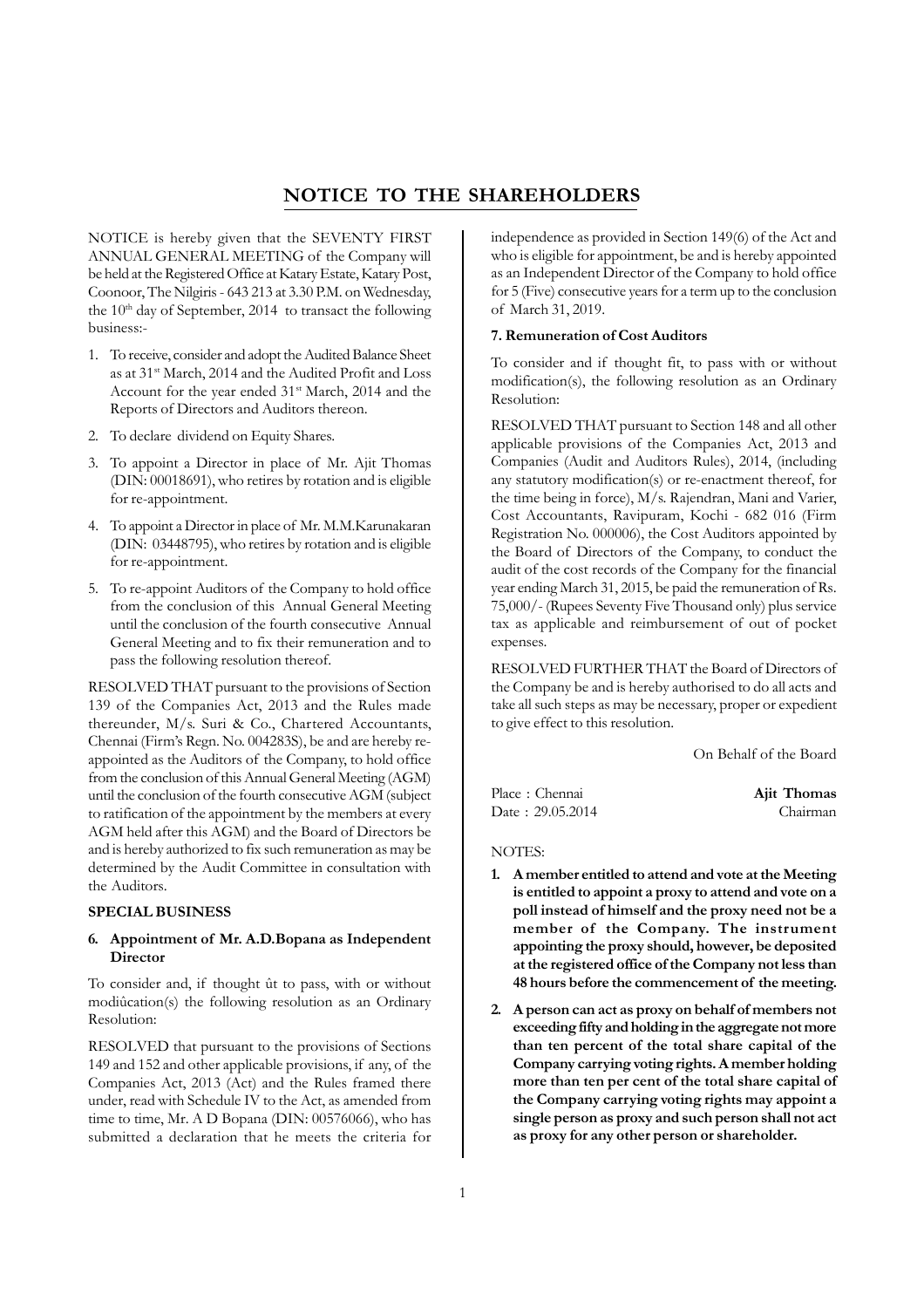- 3. Corporate members intended to send their authorized representatives to attend the meeting are requested to send to the Company a certified copy of the board resolution authorizing their representative to attend and vote on their behalf at the meeting.
- 4. The Explanatory Statement pursuant to Section 102 of the Companies Act, 2013 relating to the Special Business is annexed hereto.
- 5. The Register of Members and Share Transfer Books of the Company will remain closed from September 04, 2014 to September 10, 2014 (both days inclusive).
- 6. The Company has appointed M/s Cameo Corporate Services Limited, Chennai as its Registrar & Share Transfer Agent and depository interface of the Company with CDSL. Shareholders intending to hold their shares in electronic form may approach their depository participants for dematerialisation of shares. Shareholders may send their shares for effecting transfers/ transmission to M/s Cameo Corporate Services Limited.
- 7. Dividend on equity shares as recommended by the Board of Directors for the year ending 31<sup>st</sup> March, 2014, when declared at the Annual General Meeting will be paid to members whose name appear :–
	- a) as Beneficial Owners as per list to be furnished by the Depositories in respect of the shares held in demat form and
	- b) as Members on the Register of Members of the Company as on September 10, 2014 in respect of shares held by them in physical form, after giving effect to all valid share transfers in respect of transfer requests in physical form, lodged with the Company, Registrar & Share Transfer Agent on or before the close of business hours on September 03, 2014.
- 8. Members are requested to notify immediately any change in their address to the company's Share Transfer Agent, M/s. Cameo Corporate Services Limited, Subramanian Building, No. 1, Club House Road, Chennai- 600 002 in the case of physical holdings and to their respective Depository Participants in case of dematted shares.
- 9. Members are requested to lodge their e-mail ID's along with their Name and Folio No. to Company's Share Transfer Agent, M/s. Cameo Corporate Services Limited, 'Subramanian Building', No.1, Club House Road,

Chennai - 600 002, Email :- vetri@cameoindia.com to enable the Company to send all future communications including Annual Reports through electronic mode.

- 10. Securities and Exchange Board of India (SEBI) has, vide its Circular No. CIR/MRD/DP/10/2013 dated March 21, 2013, made mandatory the usage of any Reserve Bank of India approved electronic mode of payment such as National Electronic Clearing Service (NECS), National Electronic Fund Transfer (NEFT) and Real Time Gross Settlement (RTGS) etc. for making cash payments to investors of companies whose shares are listed on Stock Exchanges. Members who have not opted for NECS facility earlier are requested to fill up the enclosed mandate form and forward the same to M/s. Cameo Corporate Services Limited immediately to avail the NECS facility; members who have already opted the NECS facility may intimate M/s. Cameo Corporate Services Limited, of any change in the bank account details already furnished.
- 11. Shareholders who have multiple folios in identical names or in joint names in the same order, are requested to intimate to the Company these folios, to enable the Company to consolidate all such shareholdings into one folio.
- 12. Shareholders of the Company may avail the nomination facility by executing the prescribed nomination form, which can be obtained from the Registered Office of the Company or from the company's Share Transfer Agent.
- 13. Company's shares are listed at Bombay Stock Exchange Limited, Corporate Relationship Dept., 1st Floor, New Trading Ring, Rotunda Building, P.J.Towers, Dalal Street, Fort, Mumbai – 400 001; and Madras Stock Exchange Limited, Exchange Building, Post Box No.183, 11, Second Line Beach, Chennai – 600 001. The Annual listing fee, as prescribed, has been paid to the above Stock Exchanges.
- 14. The Unpaid Dividend amounting to Rs. 2,56,460/- for the year 2005-2006 had been transferred to the Investor Education & Protection Fund as per Section 205C(2) of the Companies Act, 1956. Dividend declared for the year 2006-2007 remaining unpaid/unclaimed over a period of 7 years have to be transferred to the above fund during the year and no claim shall lie against the Company or the said Fund, once it is transferred. Members are advised to claim the unpaid dividend, if any, immediately.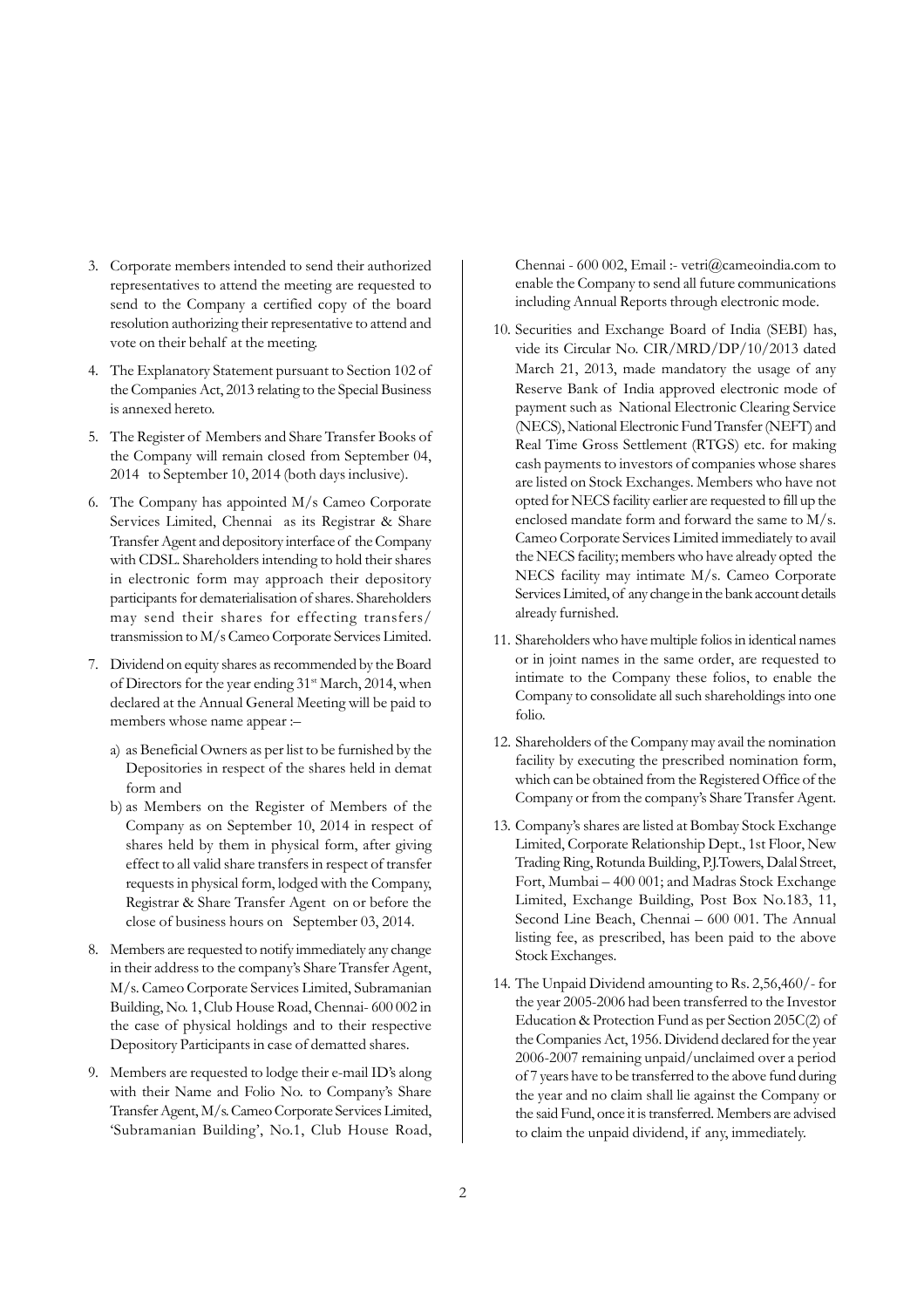- 15. Members are requested to note that in case of transfers, deletion of name of deceased shareholder(s), transmission and transposition of shares, in respect of shares held in physical form, submission of attested copy of PAN CARD of the transferee(s), surviving holder(s), legal heir(s) and joint holder(s) respectively has been made mandatory by The Securities and Exchange Board of India (SEBI), along with necessary documents at the time of lodgement of request for transfer/transmission/transposition
- 16. Members may also note that the Notice of the 71st Annual General Meeting and the Annual Report for 2013-2014 will also be available on the Company's website: www.neelamalaiagro.com for downloading. The physical copies of the aforesaid documents will also be available at the Company's Registered Office for inspection during normal business hours on working days. Even after registering for e-communication, members are entitled to receive such communication in physical form, upon making a request for the same, by post free of cost. For any communication, the shareholders may also send requests to the Company's share transfer agent email ID: investor@cameoindia.com.

### **17. Instructions for members for voting electronically:**

In compliance with provisions of Section 108 of the Companies Act, 2013 and Rule 20 of the Companies (Management and Administration) Rules, 2014, the Company is pleased to provide members facility to exercise their right to vote at the 71<sup>st</sup> Annual General Meeting (AGM) by electronic means and the business may be transacted through e-Voting Services provided by Central Depository Services Limited (CDSL):

- I. In case of members receiving e-mail:
- i) Log on to the e-Voting website www.evotingindia.com
- ii) Click on "Shareholders" tab.
- iii) Now, select the "NEELAMALAI AGRO INDUSTRIES LTD." from the drop down menu and click on "SUBMIT"
- iv) Now Enter your User ID.
	- a. For CDSL: 16 digits beneficiary ID
	- b. Members holding shares in Physical Form should enter Folio Number registered with the Company.
- v). Next enter the Image Verification as displayed and Click on Login.
- vi) If you are holding shares in demat form and had logged on to www.evotingindia.com and voted on an earlier voting of any company, then your existing password is to be used.
- vii) If you are a first time user follow the steps given below:

|                               | For members holding shares in<br>Demat form and Physical form                                                                                                                                                                                                                                |
|-------------------------------|----------------------------------------------------------------------------------------------------------------------------------------------------------------------------------------------------------------------------------------------------------------------------------------------|
| PAN*                          | Enter your 10 digit alpha-numeric *PAN<br>issued by Income Tax Department                                                                                                                                                                                                                    |
|                               | (Applicable for both demat shareholders<br>as well as physical shareholders)                                                                                                                                                                                                                 |
|                               | • Members who have not updated their<br>PAN with the Company/Depository<br>Participant are requested to use the first<br>two letters of their name and the 8<br>digits of the sequence number in the<br>PAN field. Sequence number has been<br>provided as Sl.No. in the address label.      |
|                               | • In case the sequence number is less<br>than 8 digits enter the applicable number<br>of 0's before the number after the first<br>two characters of the name in<br>CAPITAL letters. Eg. If your name is<br>Ramesh Kumar with sequence number<br>1 then enter RA00000001 in the PAN<br>field. |
| DOB#                          | Enter the Date of Birth as recorded in<br>demat account or in the company records<br>for the said demat account or folio in<br>dd/mm/yyyy format.                                                                                                                                            |
| Dividend<br>Bank<br>Details # | Enter the Dividend Bank Details as<br>recorded in your demat account or in the<br>Company records for the said demat<br>account or folio.                                                                                                                                                    |
|                               | • Please enter the DOB or Dividend Bank<br>Details in order to login. If the details<br>are not recorded with the depository or<br>company please enter the member id/<br>folio no. held on cut off date in the<br>Dividend Bank details field.                                              |

viii) After entering these details appropriately, click on "SUBMIT" tab.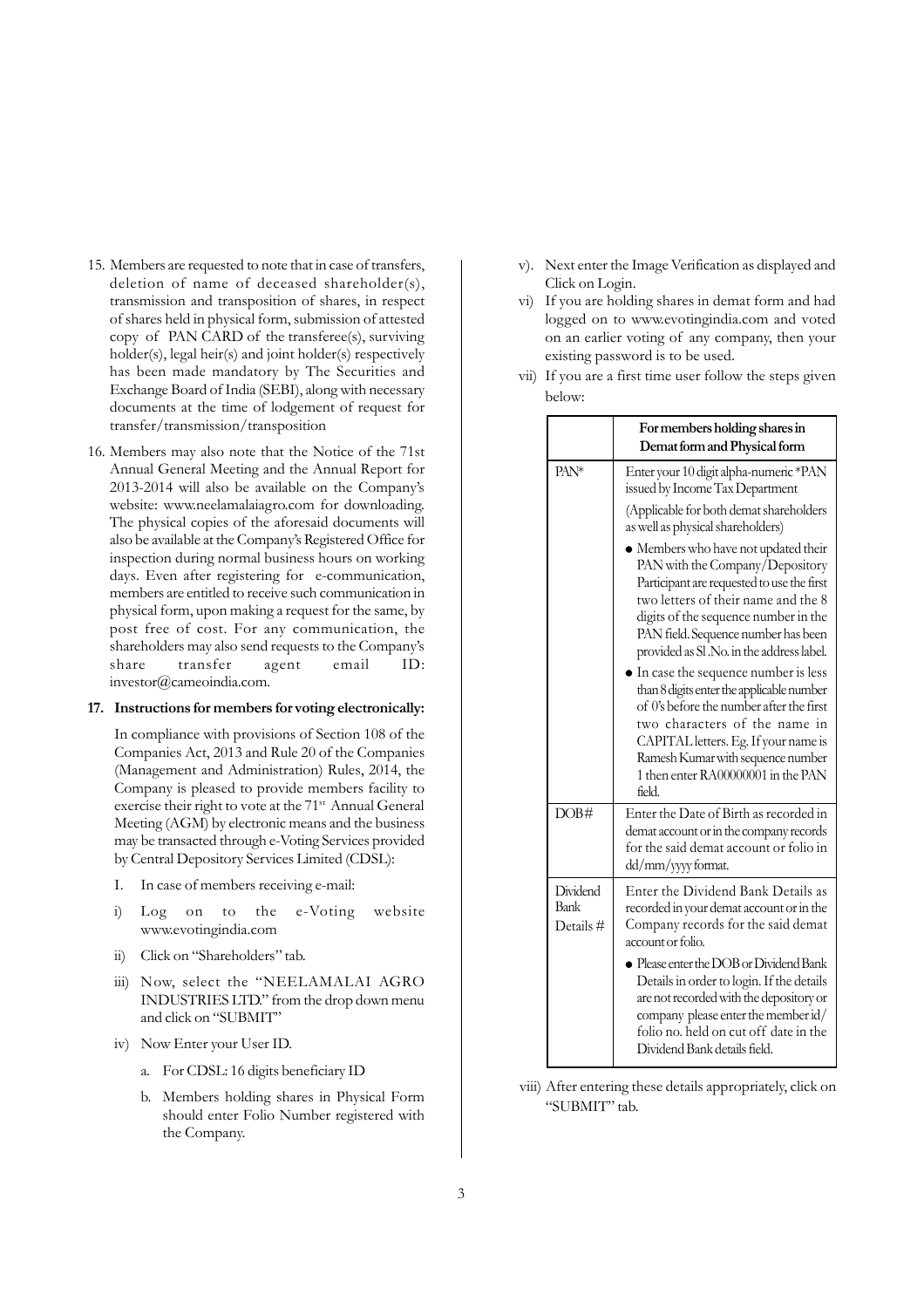- ix) Members holding shares in physical form will then reach directly the Company selection screen. However, members holding shares in demat form will now reach 'Password Creation' menu wherein they are required to mandatorily enter their login password in the new password field. Kindly note that this password is to be also used by the demat holders for voting for resolutions of any other company on which they are eligible to vote, provided that company opts for e-voting through CDSL platform. It is strongly recommended not to share your password with any other person and take utmost care to keep your password confidential.
- x) For Members holding shares in physical form, the details can be used only for e-Voting on the resolutions contained in this Notice.
- xi) Click on the EVSN for the relevant < NEELAMALAI AGRO INDUSTRIES LTD. > on which you choose to vote.
- xii) On the voting page, you will see "RESOLUTION DESCRIPTION" and against the same the option "YES / NO" for voting. Select the option YES or NO as desired. The option YES implies that you assent to the Resolution and option NO implies that you dissent to the Resolution.
- xiii) Click on the "RESOLUTIONS FILE LINK" if you wish to view the entire Resolution details.
- xiv) After selecting the resolution you have decided to vote on, click on "SUBMIT". A confirmation box will be displayed. If you wish to confirm your vote, click on "OK", else to change your vote, click on "CANCEL" and accordingly modify your vote.
- xv) Once you "CONFIRM" your vote on the resolution, you will not be allowed to modify your vote.
- xvi) You can also take out print of the voting done by you by clicking on "Click here to print" option on the Voting page.
- xvii)If Demat account holder has forgotten the changed password then Enter the User ID and the image verification code and click on Forgot Password & enter the details as prompted by the system.
	- Institutional shareholders (i.e. other than Individuals, HUF, NRI etc.) are required to log on to https://www.evotingindia.co.in and register themselves as Corporates.
- They should submit a scanned copy of the Registration Form bearing the stamp and sign of the entity to helpdesk.evoting@cdslindia.com.
- After receiving the login details they have to create a user who would be able to link the account(s) which they wish to vote on.
- The list of accounts should be mailed to helpdesk.evoting@cdslindia.com and on approval of the accounts they would be able to cast their vote.
- They should upload a scanned copy of the Board Resolution and Power of Attorney (POA) which they have issued in favour of the Custodian, if any, in PDF format in the system for the scrutinizer to verify the same.

### **II. In case of members receiving the physical copy:**

- A) Please follow all steps from sl. no. (i) to sl. no. (xvii) above to cast vote.
- B) The voting period begins on 3<sup>rd</sup> September, 2014, Wednesday (9:00 a.m.) and ends on 5<sup>th</sup> September, 2014, Friday (6.00 p.m.). During this period shareholders' of the Company, holding shares in physical form, as on the cutoff date of  $\leq 18^{\text{th}}$  July 2014>, may cast their vote electronically. The e-Voting module shall be disabled by CDSL for voting thereafter.
- C) In case you have any queries or issues regarding e-Voting, you may refer the Frequently Asked Questions ("FAQs") and e-Voting manual available at www.evotingindia.co.in under help Section or write an email to helpdesk.evoting@cdslindia.com

### **III. General instructions:**

- i) Mr. V. Suresh, Practising Company Secretary (Membership No. FCS 2969) has been appointed as the Scrutinizer to scrutinize the e-Voting process in a fair and transparent manner.
- ii) The Scrutinizer shall, within a period not exceeding three (3) working days from the conclusion of the e-Voting period unblock the votes in the presence of at least two(2)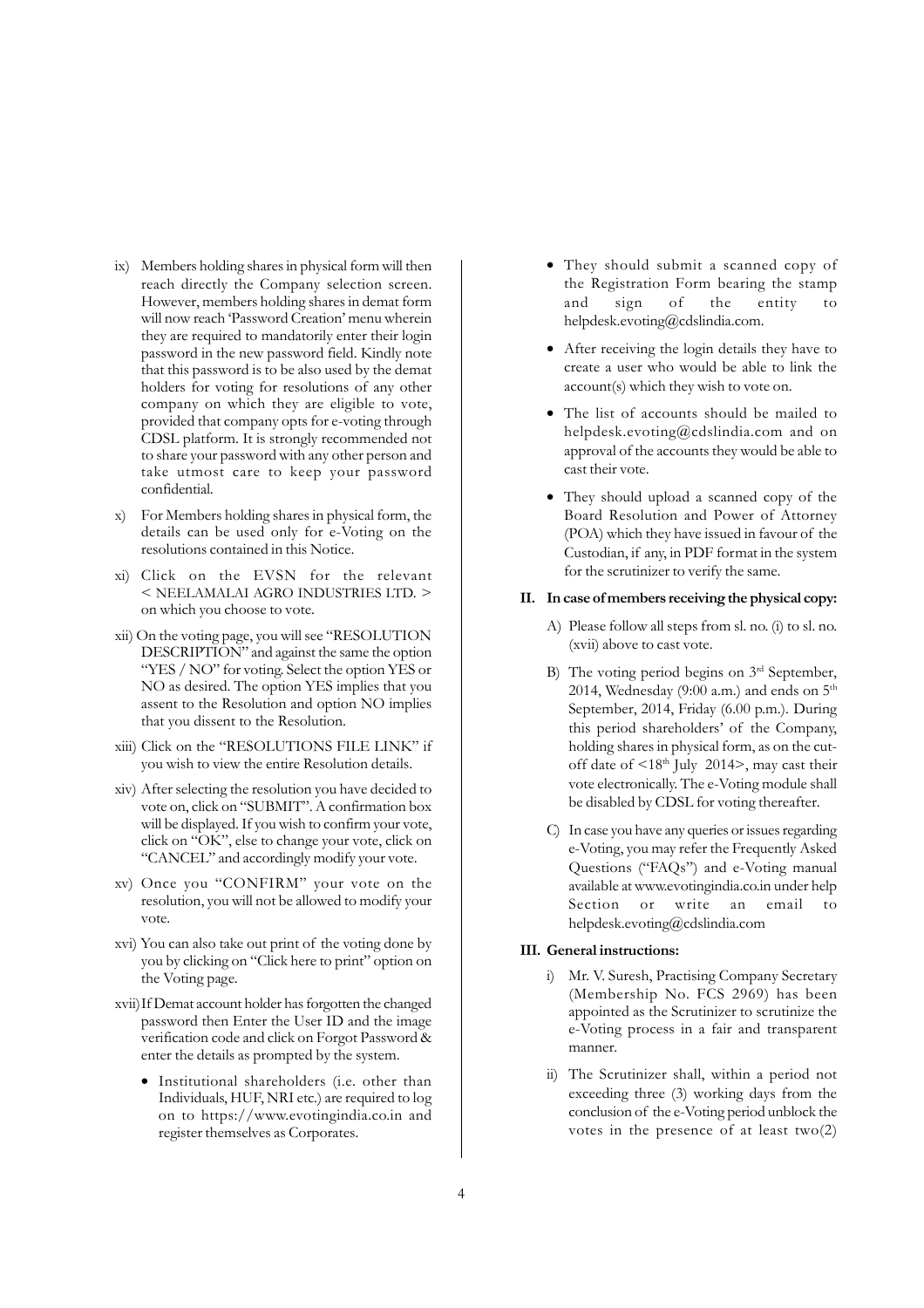witnesses not in the employment of the Company and make a Scrutinizer's Report of the votes cast in favour or against, if any, forthwith to the Chairman of the Company.

- iii) The voting rights of shareholders shall be in proportion to their shares of the paid up equity share capital of the Company as on 18<sup>th</sup> July 2014.
- iv) The Results shall be declared at the AGM of the Company. The Results declared alongwith the Scrutinizer's Report shall be placed on the Company's website www.neelamalaiagro.com and on the website of CDSL within two(2) days of passing of the resolutions at the AGM of the Company and communicated to the Stock Exchanges.

# **EXPLANATORY STATEMENT**

*( Pursuant to Section 102 of Companies Act 2013)*

### *Item No. 6*

### **Appointment of Mr. A.D.Bopana as Independent Director**

The Company had, pursuant to the provisions of clause 49 of the Listing Agreements entered with the Stock Exchanges, appointed Mr. A D Bopana, as Independent Director, in compliance with the requirements of the clause.

Pursuant to the provisions of Section 149 of Companies Act, 2013 (Act), every Listed Company is required to have at least one-third of the total number of directors as Independent Directors, who are not liable to retire by rotation.

Mr. A D Bopana has given a declaration to the Board that he meets the criteria of independence as provided under Section 149(6) of the Act. In the opinion of the Board, Mr. A.D.Bopana fulfils the conditions specified in the Act and the Rules framed thereunder for appointment as Independent Director.

The Company has received notice in writing from a member alongwith the deposit of requisite amount under Section 160 of the Act proposing the candidature of Mr. A.D.Bopana for the office of Director of the Company.

In compliance with the provisions of Section 149 read with Schedule IV of the Act, the appointment of Mr. A D Bopana as Independent director is now being placed before the members for approval.

Mr. A D Bopana is interested in the resolution set out at Item No. 6 of the Notice with regard to his appointment.

None of the other Directors of the Company nor their relatives is, in any way concerned or interested, financially or otherwise, in the resolution.

Your Directors recommend the Resolution for approval of the shareholders.

*Item No. 7*

### **Remuneration of Cost Auditors**

The Board has approved the appointment of M/s. Rajendran, Mani and Varier, Cost Accountants, Ravipuram, Kochi - 682 016, as Cost Auditors for conducting cost audit of the cost records of the Company for the financial year ending March 31, 2015, at a remuneration of Rs. 75,000/- (Rupees Seventy Five Thousand only) plus service tax as applicable and reimbursement of out of pocket expenses .

In accordance with Section 148 of the Companies Act, 2013 and Rule 14 of the Companies (Audit and Auditors) Rules, 2014, the remuneration so payable to the Cost Auditors are required to be ratified by the shareholders of the Company.

None of the Directors of the Company nor their relatives is, in any way concerned or interested, financially or otherwise, in the resolution.

Your Directors recommend the Resolution for approval of the shareholders.

On Behalf of the Board

Place : Chennai **Ajit Thomas** Date : 29.05.2014 Chairman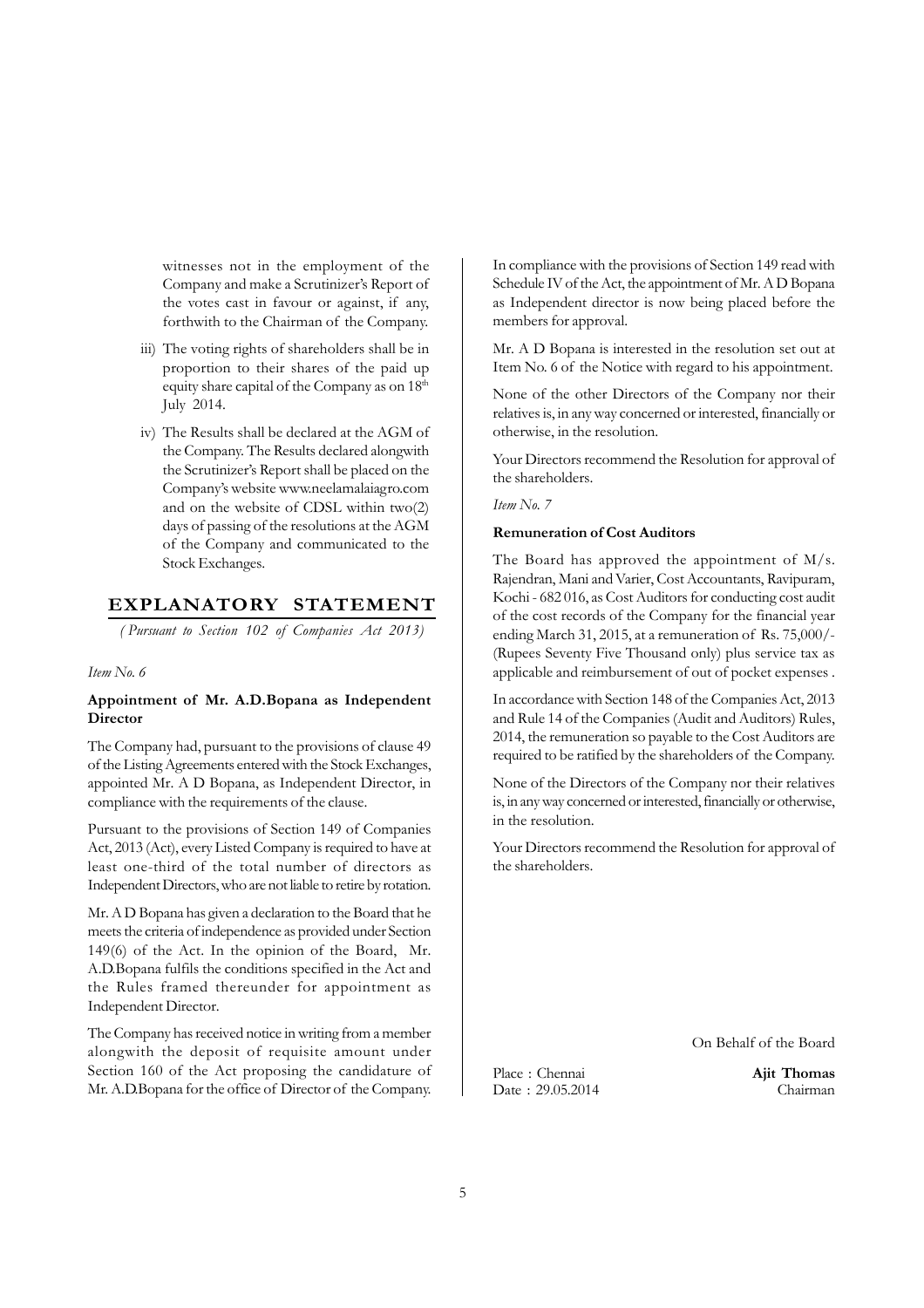# **INFORMATION OF DIRECTORS RETIRING BY ROTATION SEEKING RE-ELECTION AT THIS ANNUAL GENERAL MEETING AND DIRECTORS TO BE APPOINTED.**

# *(Pursuant to Clause 49 of the Listing Agreement)*

| Name           | : Mr. Ajit Thomas                     |
|----------------|---------------------------------------|
| Age            | $: 59$ years                          |
| Qualifications | : B.Sc (Statistics)                   |
| Expertise      | : Mr. Ajit Thomas has rich experience |
|                | in Industry, Administrative matters,  |
|                | Finance and Business Management       |
|                | with AVT Group companies for          |
|                | about three decades.                  |

# Name : Mr. M.M.Karunakaran Age : 79 years Qualifications : B.Sc, B.E, M.I.E C. Eng (i) Expertise : Mr. M.M.Karunakaran has vast experience in the areas of Plantation Management & General Administration with A.V.Thomas Group Companies.

### **Other directorships**

| Name of the Company                                  | Position held |
|------------------------------------------------------|---------------|
| The Midland Rubber & Produce Company Ltd. : Director |               |

### **Other directorships**

| Name of the Company                            |                      | Position held      |
|------------------------------------------------|----------------------|--------------------|
| A.V.Thomas & Company Ltd                       | $\ddot{\phantom{0}}$ | Executive Chairman |
| The Midland Rubber & Produce Company Ltd. :    |                      | Chairman           |
| The Nelliampathy Tea & Produce Company Ltd. :  |                      | Chairman           |
| AVT Natural Products Ltd.                      | ÷                    | Chairman           |
| AVT McCormick Ingredients Pvt. Ltd.            | $\ddot{\cdot}$       | Chairman           |
| Teleflex Medical Pvt. Ltd.                     |                      | Chairman           |
| Midland Latex Products Ltd.                    | t                    | Chairman           |
| A.V.Thomas Leather & Allied Products Pvt. Ltd. |                      | : Chairman         |
| AVT Holdings Pvt. Ltd.*                        |                      | Chairman           |
| Ajit Thomas Holdings Pvt. Ltd.                 | ÷.                   | Director           |
| Midland Corporate Advisory Services Pvt. Ltd.  | $\mathbf{r}$         | Director           |
| AVT Natural Pte. Ltd., Singapore               |                      | Director           |
| A.V.Thomas Exports Ltd.                        |                      | Director           |
| A.V.Thomas Investments Co. Ltd.                |                      | Director           |
| L.J.International Ltd.                         | ÷                    | Director           |
| AVT Gavia Foods Pvt. Ltd.                      | $\ddot{\cdot}$       | Director           |
| Midland Natural Pte. Ltd., Singapore           | $\ddot{\phantom{a}}$ | Director           |
| AVT Tea Services Ltd., UK                      | ÷.                   | Director           |
| Saksoft Ltd.                                   |                      | Director           |
| *Earlier known as AVT Infotech Pvt. Ltd.       |                      |                    |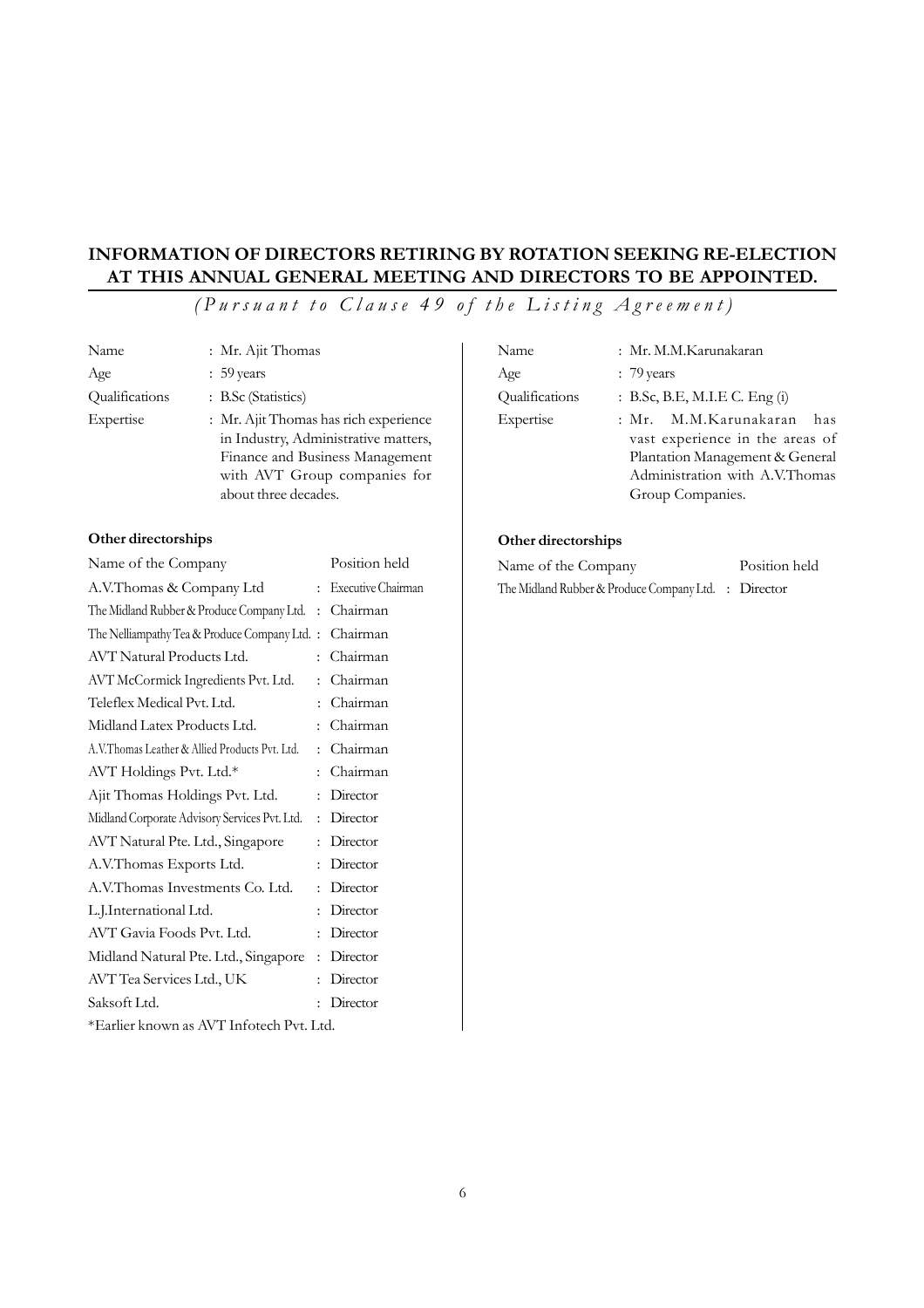# **DIRECTORS' REPORT**

R<sub>c</sub>

Your Directors have pleasure in presenting the SEVENTY FIRST ANNUAL REPORT, with the Audited Accounts for the year ended March 31, 2014.

### **FINANCIAL RESULTS**

| Income from operations                              |                 |
|-----------------------------------------------------|-----------------|
| & other Income                                      | 33, 34, 31, 729 |
| Profit before Depreciation and Taxation             | 5,95,19,845     |
| Depreciation                                        | 69,24,099       |
| Profit before Taxation                              | 5,25,95,746     |
| Provision for Taxation                              |                 |
| (including MAT credit utilisation of Rs. 23,00,000) | 50,00,000       |
| Profit after Taxation                               | 4,75,95,746     |
| Surplus carried from previous year                  | 63,44,034       |
| Amount available for appropriation                  | 5,39,39,780     |
| Which your Directors                                |                 |
| recommend to appropriate :                          |                 |
| Transfer to General Reserve                         | 2,00,00,000     |
| Proposed Final Dividend on                          |                 |
| Equity Shares $@$ Rs. 40/- per share                | 2,50,94,000     |
| Provision for tax on Final Dividend                 | 42,64,725       |
| Surplus carried to Balance Sheet                    | 45,81,055       |
|                                                     | 5, 39, 39, 780  |

### **DIVIDEND**

Your Directors have recommended a dividend of Rs. 40/ per Share on the Equity Shares, out of the profits for the year.

### **OPERATIONS**

Tea production during the year was 11.73 lacs Kgs with an average yield of 2228 kgs. per hectare against 11.23 lacs Kgs with an average yield of 2146 kgs. per hectare during last year. Apart from this there is also a production of 9.80 Lacs kgs of bought leaf as against 9.40 Lacs Kgs during the previous year. The sale average during the year was at Rs. 121.05 per Kg as against the last year's sale average of Rs. 109.74/- per Kg.

### **DIRECTORATE**

In accordance with the Articles of Association of the company, Mr. Ajit Thomas and Mr. M.M.Karunakaran, Directors retire by rotation and are eligible for re-election.

In accordance with the provisions of Section 149 of the Companies Act, 2013, Mr. A.D.Bopana, Director the Company has been appointed as Independent Director to hold office as per the tenure of appointment mentioned in the Notice calling the Annual General Meeting of the Company.

### **AUDITORS**

M/s Suri & Co, Chartered Accountants, Chennai, Auditors of the Company retire at the conclusion of the ensuing Annual General Meeting and being eligible offer themselves for reappointment. They have confirmed that their reappointment, if made will be within the limits specified under Section 139 (1) of the Companies Act,2013.

The appointment shall be for a period of three years as per the Companies Act, 2013, subject to ratification by shareholders at every Annual General Meeting.

### **COST AUDITORS**

M/s. Rajendran, Mani & Varier, Practicing Cost Accountants, Ravipuram, Kochi- 682016 have been duly appointed as Cost Auditors, on the recommendation of the Audit Committee, for conducting Cost Audit of the Company for current financial year ending March 31, 2015. They were also the cost auditors for the previous year ended March 31, 2014. As required under Section 148 of the Companies Act, 2013, necessary resolution has been included in the Notice convening the Annual General Meeting, seeking ratification by the Members to the remuneration proposed to be paid to the Cost Auditors for the financial year ending March 31, 2015.

Full particulars of the Cost Auditors alongwith other details pertaining to the Cost Audit are annexed.

| Details of Cost Auditor                                                                  | : M/s. Rajendran, Mani & Varier<br><b>Practicing Cost Accountants</b><br>XXXIX/5360, Alappat Building<br>Alappat Road, Ravipuram<br>Ernakulam - 682016<br>Registration No. 00006 |
|------------------------------------------------------------------------------------------|----------------------------------------------------------------------------------------------------------------------------------------------------------------------------------|
| Due & actual date of filing of<br>Cost Audit Report for the year<br>ended March 31, 2013 | : September 27, 2013                                                                                                                                                             |
| Due date of filing Cost Audit<br>Report for the year ended<br>March 31, 2014             | $\therefore$ September 30, 2014                                                                                                                                                  |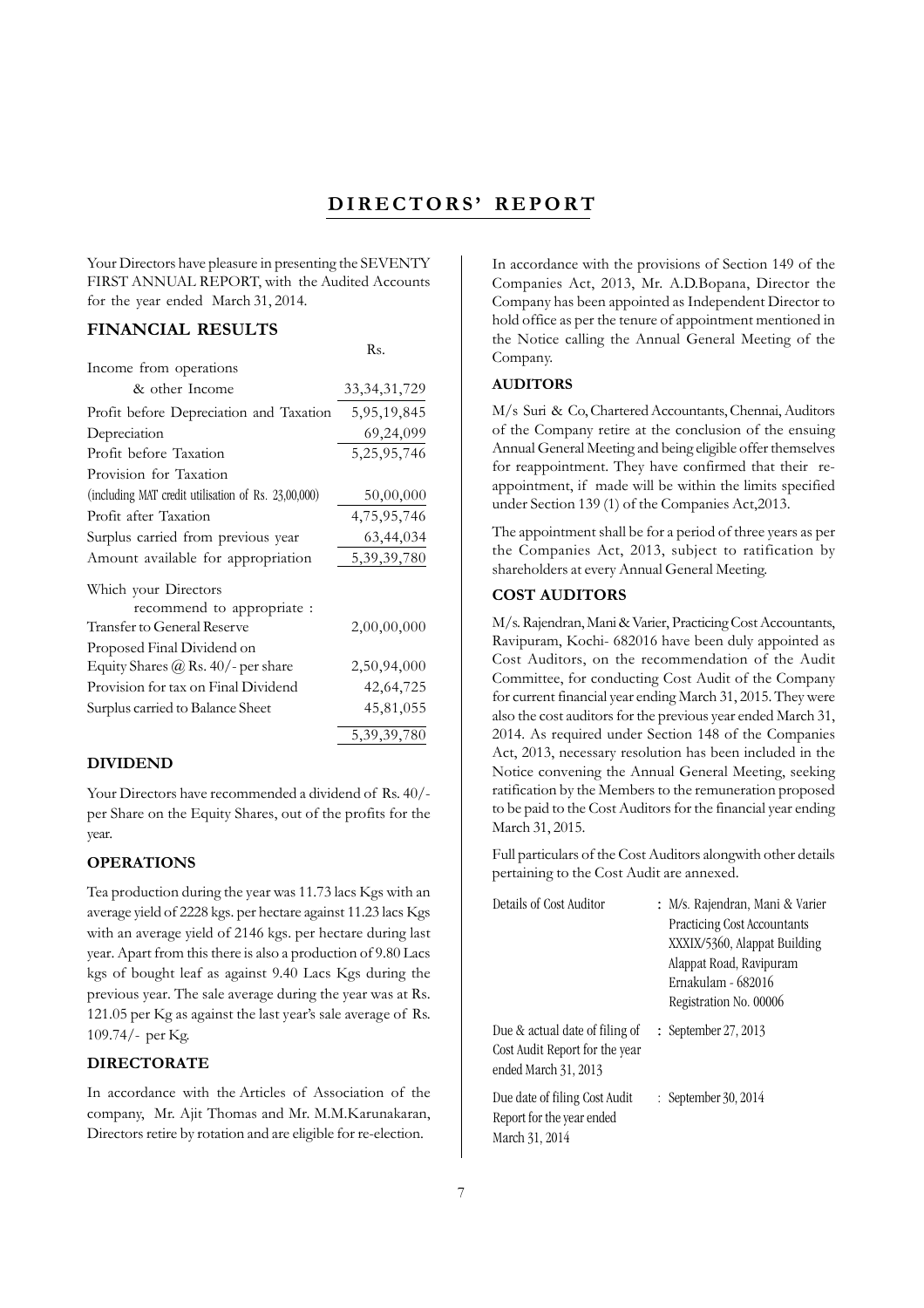### **DEPOSITS**

No deposits remained unclaimed or unpaid during the year under report.

### **PARTICULARS OF EMPLOYEES**

The Company has not incurred expenditure on employees to the extent specified in Section 217 (2A) of the Companies Act 1956, and hence no statement is attached to this report.

### **LISTING WITH STOCK EXCHANGES**

As per the requirements of Clause 49 of the Listing Agreement with the Stock Exchanges, the Company confirms that the listing of its shares continued through out the year with the following stock exchanges:

- 1. Bombay Stock Exchange Limited.
- 2. Madras Stock Exchange Limited.

### **CONSERVATION OF ENERGY**

The information required under Section 217 (1) (e) of the Companies Act, 1956, read with the Companies (Disclosure of Particulars in the Report of Board of Directors) Rules 1988, is set out in the Annexure.

### **CORPORATE GOVERNANCE**

The Code on Corporate Governance pursuant to revised Clause 49 of the Listing Agreement with the Stock Exchanges was made applicable to the Company with effect from 3rd November, 2011. Accordingly the Management Discussion & Analysis Report and Report on Corporate Governance with Certificate on compliance with conditions of Corporate Governance have been annexed to this report.

### **FOREIGN EXCHANGE EARNINGS AND OUTGO**

During the year under review, the Company's Foreign Exchange Earnings amounted to 17,64,93,231/-. The total outgo on Foreign Exchange amounted to Rs. 22,16,424/-. Details are set out in Notes 23 & 24 of the Notes on Accounts. The Company has continued to maintain focus and avail of export opportunities based on economic considerations.

### **DIRECTORS' RESPONSIBILITY STATEMENT**

Pursuant to the requirements under Section 217 (2AA) of The Companies Act, 1956 with respect to Directors' Responsibility Statement, your Directors report that :

- i) The annual accounts have been prepared by following the applicable accounting standards.
- ii) The accounting policies selected have been applied consistently and judgments and estimates that were reasonable and prudent, have been made so as to give a true and fair view of the state of affairs of the Company as at the end of the financial year and of the profit of the Company for the financial year.
- iii) Proper and sufficient care has been taken for the maintenance of adequate accounting records in accordance with the provisions of the Companies Act, 1956 for safeguarding the assets of the Company and for preventing and detecting fraud and other irregularities.
- iv) The annual accounts have been prepared on a going concern basis.

### **NOMINATION & REMUNERATION COMMITTEE ( NR COMMITTEE)**

As required under the provisions of Section 178 of the Companies Act, 2013, the Board at their meeting held on May 29, 2014 constituted NR Committee comprising of Mr. A.D.Bopana, Mr. S.Rajasekar and Mr. M.M.Karunakaran.

### **SECRETARIAL COMPLIANCE**

Pursuant to proviso to Section 383 A (1) of the Companies Act, 1956 Certificate to the effect that the Company has complied with all the provisions of the Companies Act, 1956 is obtained from a Secretary in Whole-time practice for filing with the Registrar of Companies and a copy of such Certificate is attached to this Report.

### **GENERAL**

The Directors take this opportunity to place on record their appreciation of the contribution made by the employees at all levels to the operations of the Company. The Directors also thank the Bankers of the Company for the co-operation and assistance extended to your Company.

On Behalf of the Board

Place : Chennai **Aijt Thomas** Date : 29.05.2014 Chairman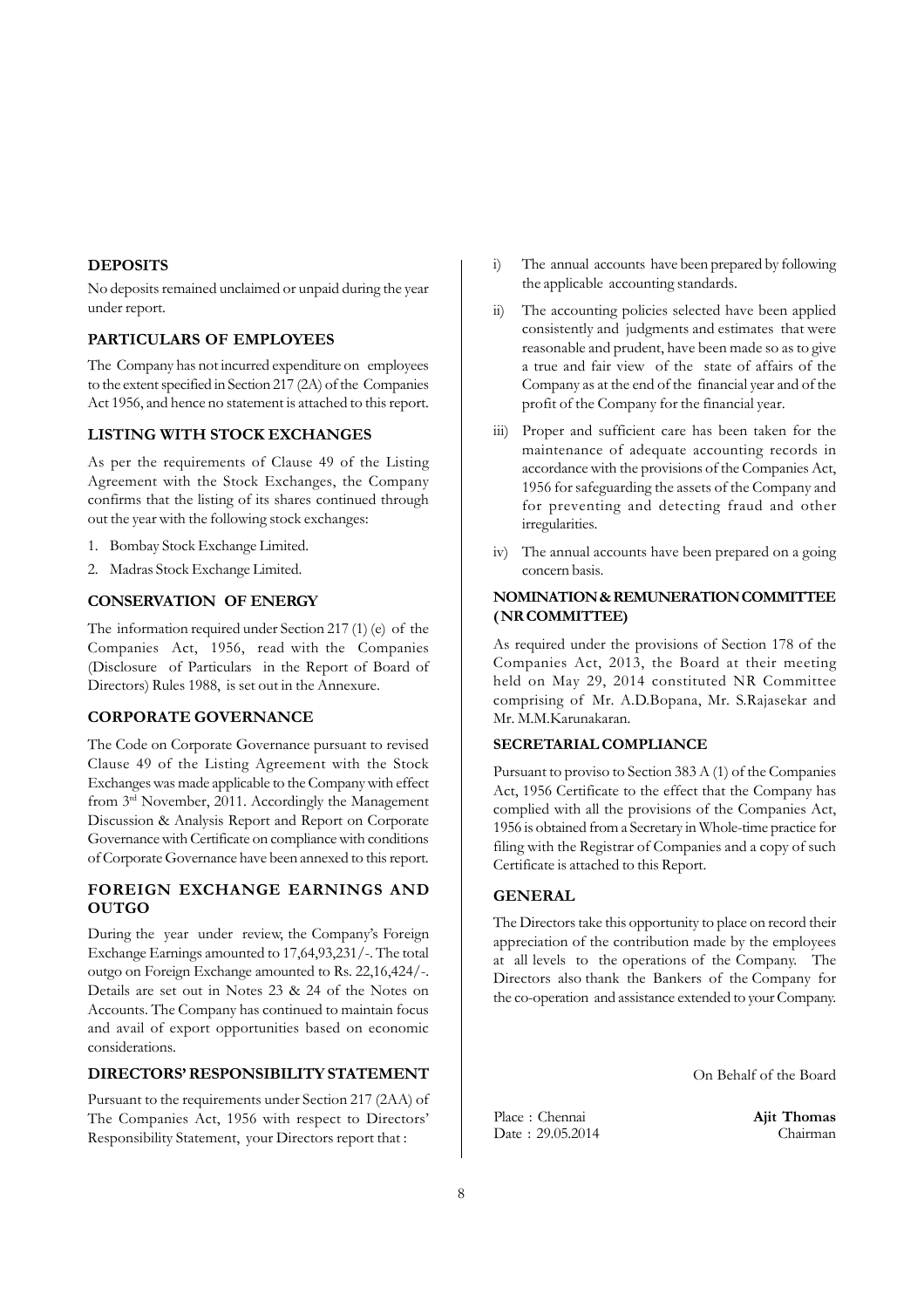# **ANNEXURE - I**

*To the Directors' Report*

# **FORM A**

(See Rule 2)

Form for disclosure of particulars with respect to conservation of energy

| A.        |    | <b>POWER &amp; FUEL CONSUMPTION</b> |                                           | <b>Current Year</b><br>$2013 - 2014$ | Previous Year<br>$2012 - 2013$ |
|-----------|----|-------------------------------------|-------------------------------------------|--------------------------------------|--------------------------------|
|           | 1. | Electricity                         |                                           |                                      |                                |
|           |    | Purchased<br>(a)                    |                                           |                                      |                                |
|           |    | Unit                                |                                           | 11,71,776                            | 8,78,869                       |
|           |    | Total Amount (Rs.)                  |                                           | 80,09,210                            | 63, 68, 533                    |
|           |    | Rate/Unit (Rs.)                     |                                           | 6.84                                 | 7.25                           |
|           |    | Own Generation<br>(b)               |                                           |                                      |                                |
|           |    | Unit                                |                                           | 12,712                               | 57,874                         |
|           |    | Unit/litre of HSD Oil               |                                           | 2.24                                 | 2.18                           |
|           |    | $Cost/Unit$ (Rs.)                   |                                           | 24.47                                | 23.09                          |
|           | 2. | Coal / Coal Fines / Leco            |                                           |                                      |                                |
|           |    | Quantity(Tons)                      |                                           | 1,122.51                             | 1,490.19                       |
|           |    | <b>Total Cost</b>                   |                                           | 70,85,283                            | 93,95,987                      |
|           |    | Average Rate (Rs.)                  |                                           | 6,312.00                             | 6,305                          |
|           | 3. | Firewood                            |                                           |                                      |                                |
|           |    | Quantity (Tons)                     |                                           | 1453.53                              | 719.01                         |
|           |    | <b>Total Cost</b>                   |                                           | 41,23,650                            | 22, 31, 676                    |
|           |    | Average Rate (Rs.)                  |                                           | 2,837                                | 3,104                          |
| <b>B.</b> |    |                                     | <b>CONSUMPTION PER UNIT OF PRODUCTION</b> |                                      |                                |
|           |    | Production - Tea                    |                                           | 21,53,414                            | 20,63,380                      |
|           |    | Unit (TNEB + Generator)             |                                           | 11,84,488                            | 9,36,743                       |
|           |    | Electricity                         | (KWH/kg of tea produced)                  | 0.55                                 | 0.45                           |
|           |    | Coal / Coal Fines / Leco            | (Kgs/Kg of tea Produced)                  | 0.70                                 | 0.68                           |
|           |    | Firewood                            | (Kgs/Kg of tea Produced)                  | 0.74                                 | 2.01                           |

On Behalf of the Board

Chennai **Ajit Thomas** 29.05.2014 Chairman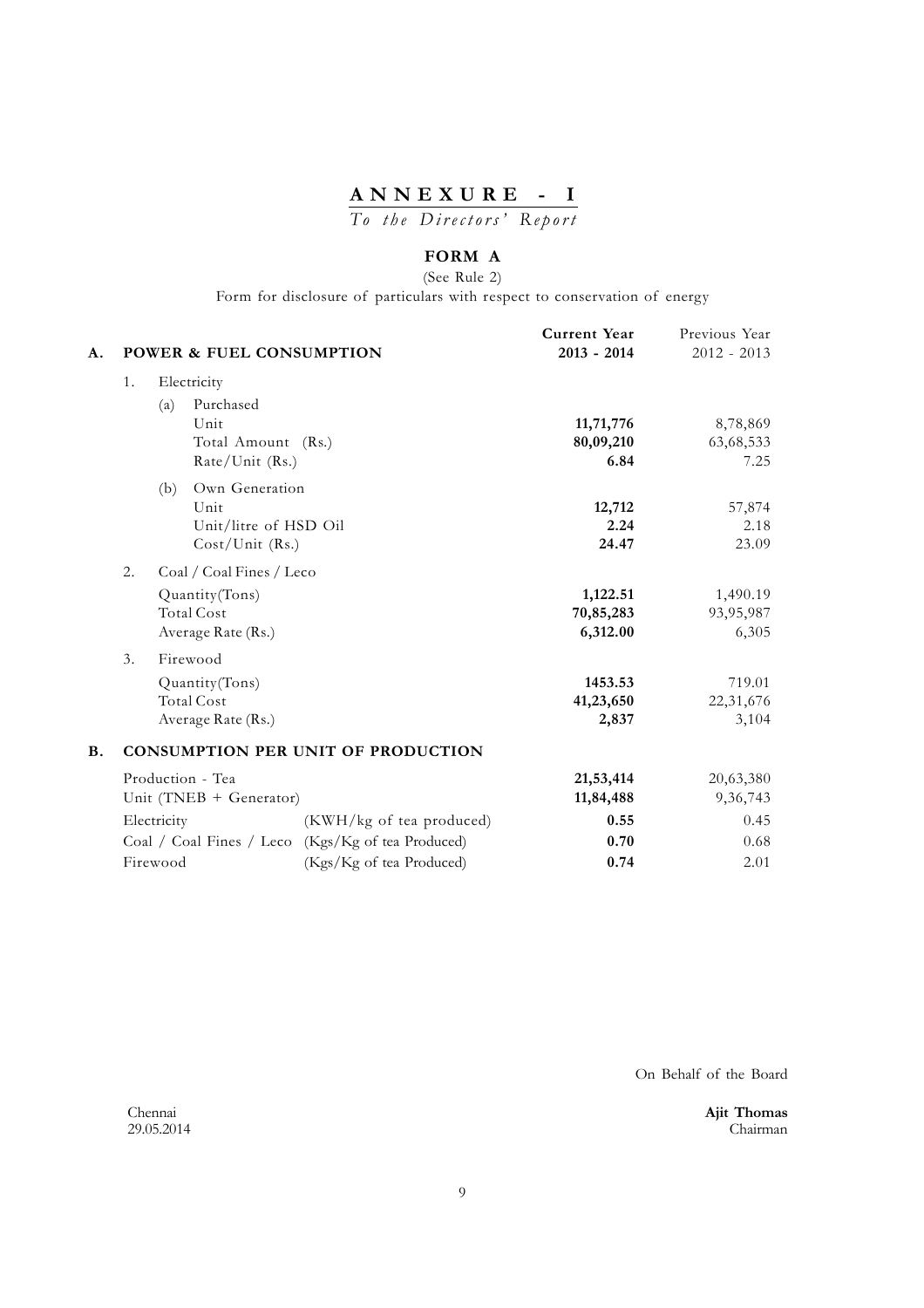### **A N N E X U R E - II**

*To the Directors' Report*

# **MANAGEMENT DISCUSSION AND ANALYSIS REPORT**

The performance of Plantation Segment with regard to industry structure and development, opportunities and threats, segment wise performance, outlook, risks and concerns, internal control systems and its adequacy, discussion on financial performance with respect to operational performance and material developments in Human Resources/Industrial Relations Front, including number of people employed is analysed in detail below :-

### **1) BUSINESS PROFILE**

The Company is engaged in Plantation activity and the crop dealt with by the Company is Tea and the main business being Tea Trading and exports.

The Company has two estates i.e. Katary & Sutton Estates, located in the Nilgiris District in TamilNadu, spanning an area of 635.56 Hectares.

The factory has facilities to produce Orthodox and CTC teas. Good manufacturing practices and HACCP systems are followed in the Tea factory. Currently the company produces 90% Orthodox and 10% CTC tea.

### **2) INDUSTRY SCENARIO**

The sale price has shown improvement when compared to the previous year.

### **3) PERFORMANCE**

During the year under review, sales has increased by 15.90 %. The company has posted an operating profit of Rs. 526 lakhs, as against Rs. 641 lakhs during the last year. The summary of the performance is given below:-

| Particulars                             | 31.03.2014<br>Rs. Lacs | 31.03.2013<br>Rs. Lacs |
|-----------------------------------------|------------------------|------------------------|
| <b>Sales</b>                            | 2,806                  | 2,421                  |
| Other Receipts                          | 528                    | 580                    |
| Total Income                            | 3,334                  | 3,001                  |
| Material Cost                           | 710                    | 652                    |
| Expenses                                | 2,026                  | 1,640                  |
| Profit before Interest and Depreciation | 598                    | 709                    |
| Interest                                | 3                      | 11                     |
| Depreciation                            | 69                     | 57                     |
| Operating Profit for the year           | 526                    | 641                    |

### **4) OPPORTUNITIES AND THREATS**

### **a. Opportunities**

Market potential is there for Tea which however is constrained by stiff competition from global, national and local players.

### **b. Threats**

Any recession in general economy may affect the plantation industry also. The major threat for plantation industry is the yearly increase in cost of production which is not at all proportionate with the increase in sale realization. Moreover, plantation crops are generally prone to vagaries of nature and erratic monsoon.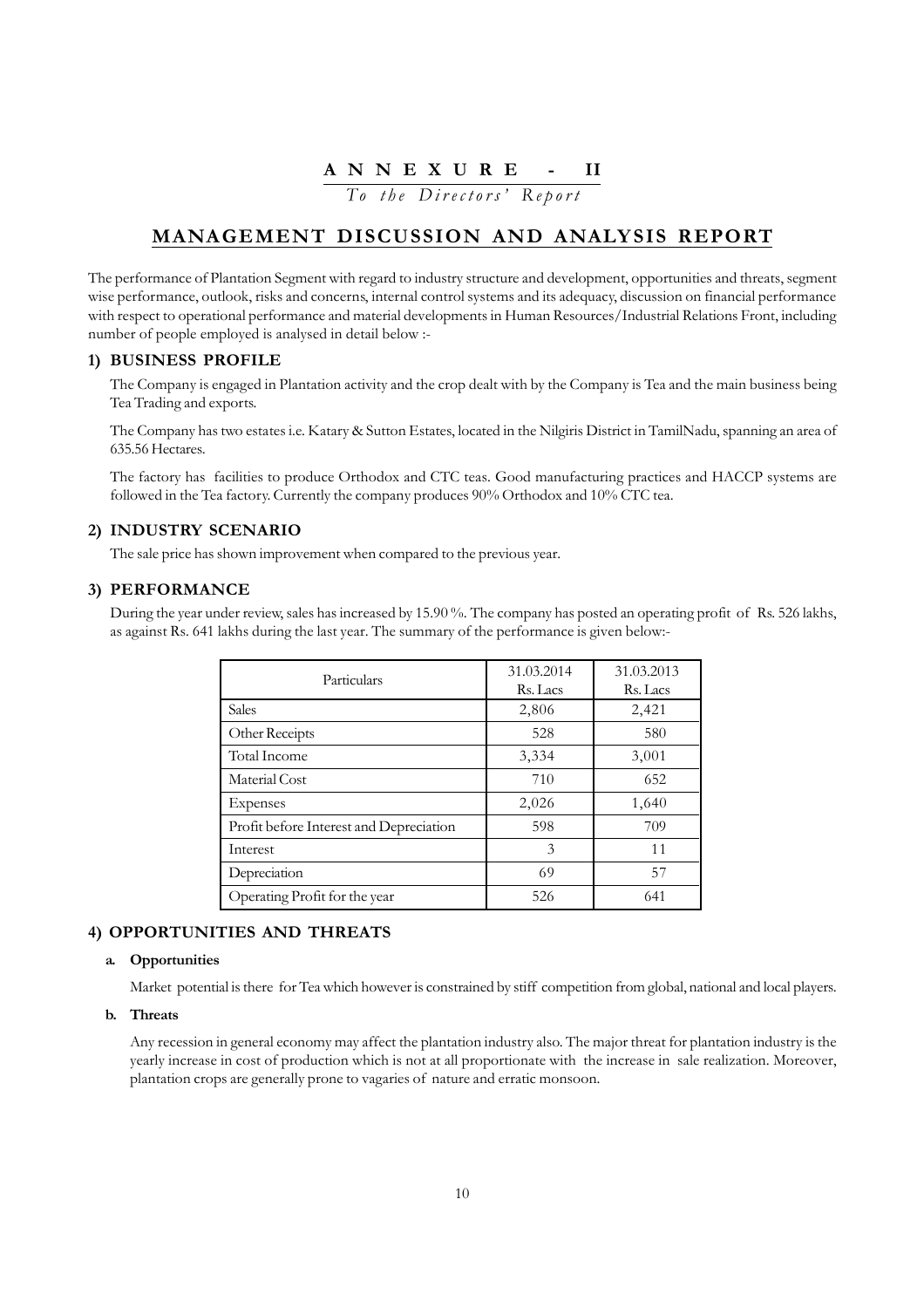### **5) OUTLOOK**

The outlook for the industry depends on (a) consistent demand for Plantation Crops throughout the year (b) a higher realization commensurate with the cost of production and (c) the growth of packet tea segment. The Company has been constantly endeavoring on this. Quality upgradation and attainment of cost efficiency are the prime missions of the Company. Plant modernization and field development have been undertaken with the above missions in mind.

### **6) RISKS AND CONCERNS**

With regard to the business risk, the same has been dealt with under Opportunities and Threats stated above.

As regards general risk, the company follows a minimal risk business strategy as given below:-

| <b>Particulars</b>              | Risk minimising steps                                                                                                                                      |
|---------------------------------|------------------------------------------------------------------------------------------------------------------------------------------------------------|
| Fixed Assets and Current Assets | The company has taken adequate insurance coverage of its fixed assets and current<br>assets which will minimize the impact of another event or development |
| <b>Financial Risk</b>           | The company has a conservative debt policy.                                                                                                                |

### **7) INTERNAL CONTROL SYSTEM AND ITS ADEQUACY**

The Company has appropriate and adequate internal controls and also has appointed a leading firm of Chartered Accountants as Internal Auditors to cover Internal Audit of the Company . The Internal Audit coverage is adequate to ensure that the assets of the company are safeguarded and protected and there is regular review by Management on policies, internal controls and procedures and also internal audit reports.

### **8) FINANCIAL PERFORMANCE ANALYSIS**

During the year under review, total revenue of the Company was Rs. 3334 Lacs as against Rs. 3001 Lacs during the previous year. Tea production including Bought Leaf during the year was 21.53 Lacs kgs as against 20.63 Lacs kgs. during the previous year. Other receipts have recorded an income of Rs. 528 Lacs as against Rs. 580 Lacs during the previous year.

### **9) INFORMATION TECHNOLOGY**

The company has upgraded all its information systems resources and review of the same is done on a periodic basis.

### **10) HUMAN RESOURCES**

The company attaches significant importance to continuous up gradation of Human Resources for improving the productivity of employees at all levels leading to improvement in quality of the produce, which will ensure a better customer satisfaction and a higher growth. As a part of HR strategy, training programmes are organised for employees at all levels. As on 31<sup>st</sup> March 2014, the company has an employee strength of 1149 nos.

### **11) CAUTIONARY STATEMENT**

The analysis given above may contain certain statements which are futuristic in nature. Such statements represents the intention of the Management and the efforts put in by them to realise certain goals. The success in realising these goals depends on various factors, both internal and external. Therefore, the investors are requested to make their own independent judgements by taking into account all relevant factors before taking any investment decision.

### **CORPORATE GOVERNANCE**

Pursuant to Clause 49 of the Listing Agreement with Stock Exchanges, the Company submits the report on the matters mentioned in the said Clause, and the practices followed by the Company.

### **1. COMPANY'S PHILOSOPHY ON THE CODE OF GOVERNANCE**

The basic objective of the Corporate Governance Policies adopted by the Company is to attain the highest levels of transparency, accountability and integrity. Your Company believes that Good Corporate Governance enhances the trust and confidence of all the stake holders.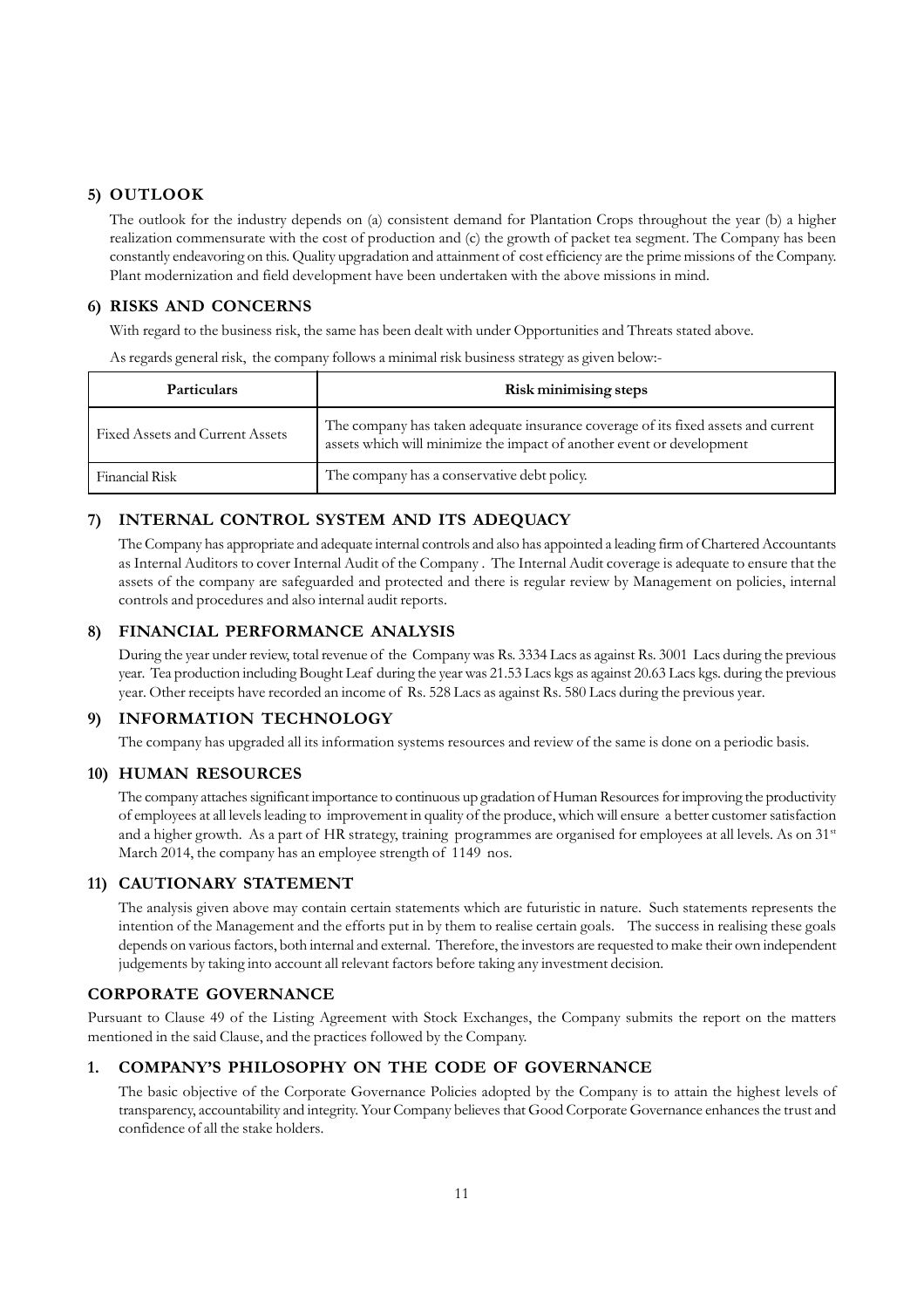### **2. a. BOARD OF DIRECTORS**

The Board of Directors of the Company consists of Chairman and 5 Directors categorized as follows:-

| Category                                          | Name of the Directors                                        |
|---------------------------------------------------|--------------------------------------------------------------|
| Promoter/Chairman                                 | Mr. Ajit Thomas                                              |
| Non-Executive Directors                           | Mrs. Shanthi Thomas<br>Mr.S.Rajasekar                        |
| Non-Executive and<br><b>Independent Directors</b> | Mr. A. D. Bopana<br>Mr. M. M. Karunakaran<br>Mr. B.B.Medaiah |

### **Shareholdings of Non-executive Directors**

| Name of the Non-Executive Director | No. of Shares held                                             |
|------------------------------------|----------------------------------------------------------------|
| Mrs. Shanthi Thomas                | 4,10,353 equity shares<br>jointly held with<br>Mr. Ajit Thomas |
| Mr. A.D.Bopana                     | 35                                                             |
| Mr. B.B. Medaiah                   | 100                                                            |
| Mr. S.Rajasekar                    |                                                                |

### **b. Board Meetings**

### **Number of Board Meetings held and the dates on which they were held :-**

During the year 2013-2014, the Board met four times. The dates on which the meetings were held are as follows:-

29.05.2013, 01.08.2013, 01.11.2013 and 05.02.2014

The attendance of each Director in the Board Meetings, Last Annual General Meeting and the Number of their Directorship and Chairmanship/Membership of Committee of each Director in other companies are as follows :-

| Director             | Category                      | No. of<br><b>Board</b><br><b>Meeting</b><br>attended | Last AGM<br>Attendance<br>(Yes / No) | No. of Directorships<br>other than<br>Neelamalai Agro<br>Industries Ltd.<br>Pvt. Ltd. Companies<br>& Foreign Companies | No. of Memberships<br>in Board Committees<br>other than<br>Neelamalai Agro<br>Industries Ltd. | Whether<br>Chairman /<br>Member |
|----------------------|-------------------------------|------------------------------------------------------|--------------------------------------|------------------------------------------------------------------------------------------------------------------------|-----------------------------------------------------------------------------------------------|---------------------------------|
| Mr. Ajit Thomas      | Chairman                      | 4                                                    | N <sub>0</sub>                       | 8                                                                                                                      |                                                                                               | Member                          |
| Mrs. Shanthi Thomas  | <b>Non-Executive Director</b> | 2                                                    | N <sub>0</sub>                       |                                                                                                                        | <b>None</b>                                                                                   | N. A.                           |
| Mr. S. Rajasekar     | <b>Non-Executive Director</b> | 4                                                    | N <sub>0</sub>                       | 2                                                                                                                      | 2                                                                                             | Member                          |
| Mr. A.D.Bopana       | <b>Non-Executive Director</b> | 3                                                    | N <sub>0</sub>                       | 2                                                                                                                      | 3                                                                                             | 2 as Chairman<br>1 as member    |
| Mr. M.M. Karunakaran | <b>Non-Executive Director</b> | 4                                                    | N <sub>0</sub>                       |                                                                                                                        | 2                                                                                             | Member                          |
| Mr. B.B. Medaiah     | <b>Non-Executive Director</b> | 3                                                    | Yes                                  | 2                                                                                                                      |                                                                                               | Member                          |

The Board meets at least once in a quarter and the interval between two meetings is normally not more .than four months.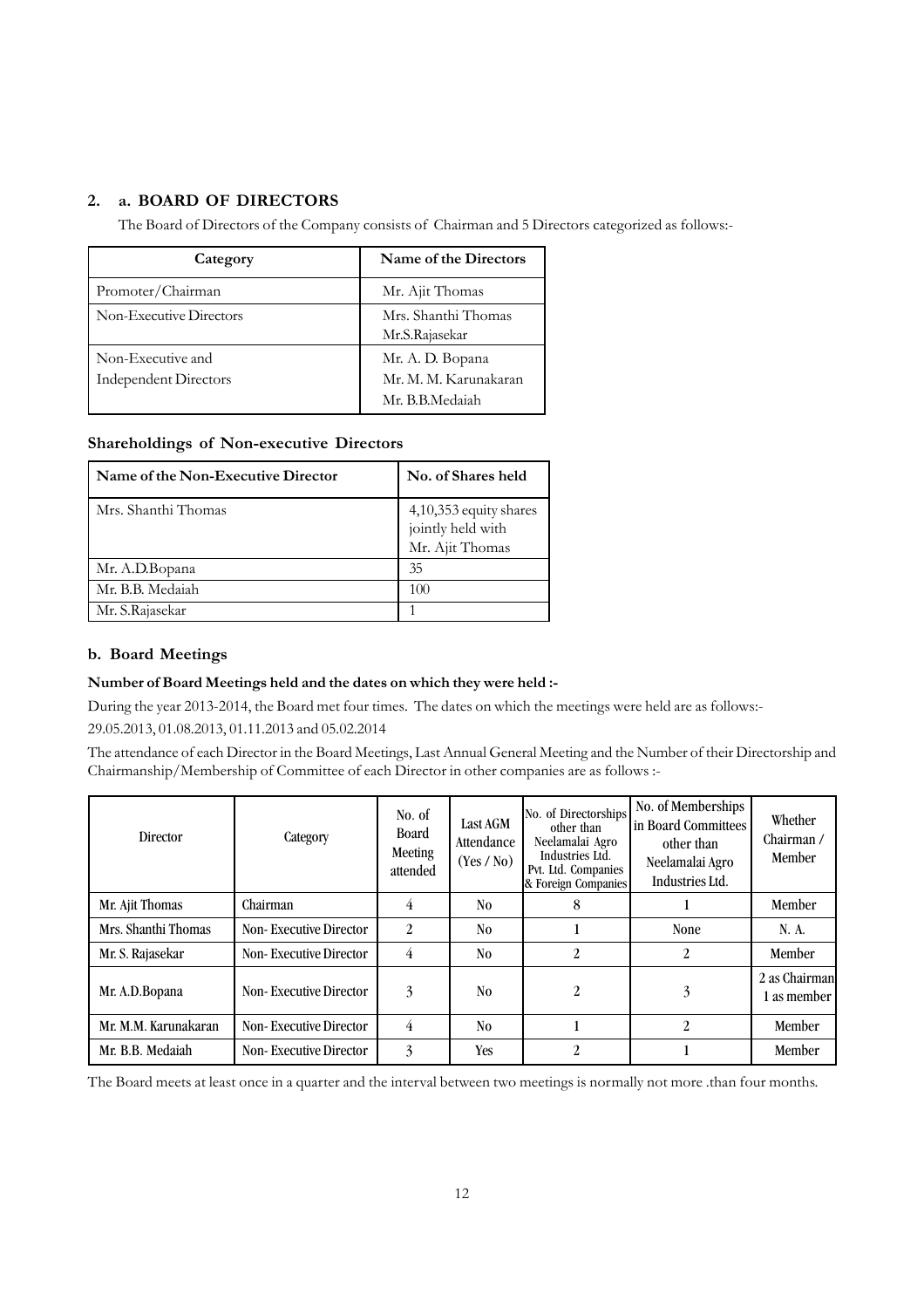### **3. AUDIT COMMITTEE**

The Audit Committee consists of four Directors out of which three are independent Directors.

Name of the Members:-

Mr.A.D.Bopana (Chairman) Mr.S.Rajasekar Mr.M.M.Karunakaran Mr.B.B.Medaiah

All members of the Audit Committee are financially literate. The terms of reference stipulated by the Board to the Audit Committee cover the matters specified for Audit Committee under Clause 49 of the Listing Agreement with the Stock Exchanges.

During the year the Committee met four times on 29.05.2013, 01.08.2013, 01.11.2013 and 05.02.2014.

The attendance of members in the Audit Committee meetings are as follows :-

| Member              | No. of Audit Committee Meetings attended |
|---------------------|------------------------------------------|
| Mr. A.D.Bopana      |                                          |
| Mr. B.B.Medaiah     |                                          |
| Mr. S.Rajasekar     |                                          |
| Mr. M.M.Karunakaran |                                          |

### **4. DETAILS OF REMUNERATION PAID TO ALL THE DIRECTORS**

| Name                | Remuneration<br>Rs.                                                                                                                                                                                                  | <b>Sitting Fees</b><br>Rs. | Contribution to<br>P.F. & Other Funds<br>Rs. | Total<br>Rs. |  |  |  |
|---------------------|----------------------------------------------------------------------------------------------------------------------------------------------------------------------------------------------------------------------|----------------------------|----------------------------------------------|--------------|--|--|--|
| Promoter / Chairman |                                                                                                                                                                                                                      |                            |                                              |              |  |  |  |
| Mr.Ajit Thomas      | N.A.                                                                                                                                                                                                                 | 20,000                     | N.A.                                         | 20,000       |  |  |  |
|                     | Non-Executive Directors: The Company pays sitting fees to all non-Executive Directors at the rate of Rs. 5,000/- for each<br>meeting of the Board and Rs. 2,000/- for each Audit Committee meeting attended by them. |                            |                                              |              |  |  |  |
| Mrs. Shanthi Thomas | N.A.                                                                                                                                                                                                                 | 10,000                     | N.A.                                         | 10,000       |  |  |  |
| Mr. A.D.Bopana      | N.A.                                                                                                                                                                                                                 | 21,000                     | N.A.                                         | 21,000       |  |  |  |
| Mr. B.B. Medaiah    | N.A.                                                                                                                                                                                                                 | 21,000                     | N.A.                                         | 21,000       |  |  |  |
| Mr. S.Rajasekar     | N.A.                                                                                                                                                                                                                 | 28,000                     | N.A.                                         | 28,000       |  |  |  |
| Mr. M.M.Karunakaran | N.A.                                                                                                                                                                                                                 | 28,000                     | N.A.                                         | 28,000       |  |  |  |

### **5. SHAREHOLDERS'/INVESTORS' GRIEVANCE COMMITTEE**

The Board has constituted a Shareholders/Investors' Grievance Committee comprising of Mr.A.D.Bopana, Mr.S.Rajasekar and Mr.M.M.Karunakaran as Members of the Committee. The Board has designated Mr.T.M.Hari Kumar, General Manager-Finance of the Company as the Compliance Officer.

There were no Investor Complaints pending as on 31<sup>st</sup> March 2014.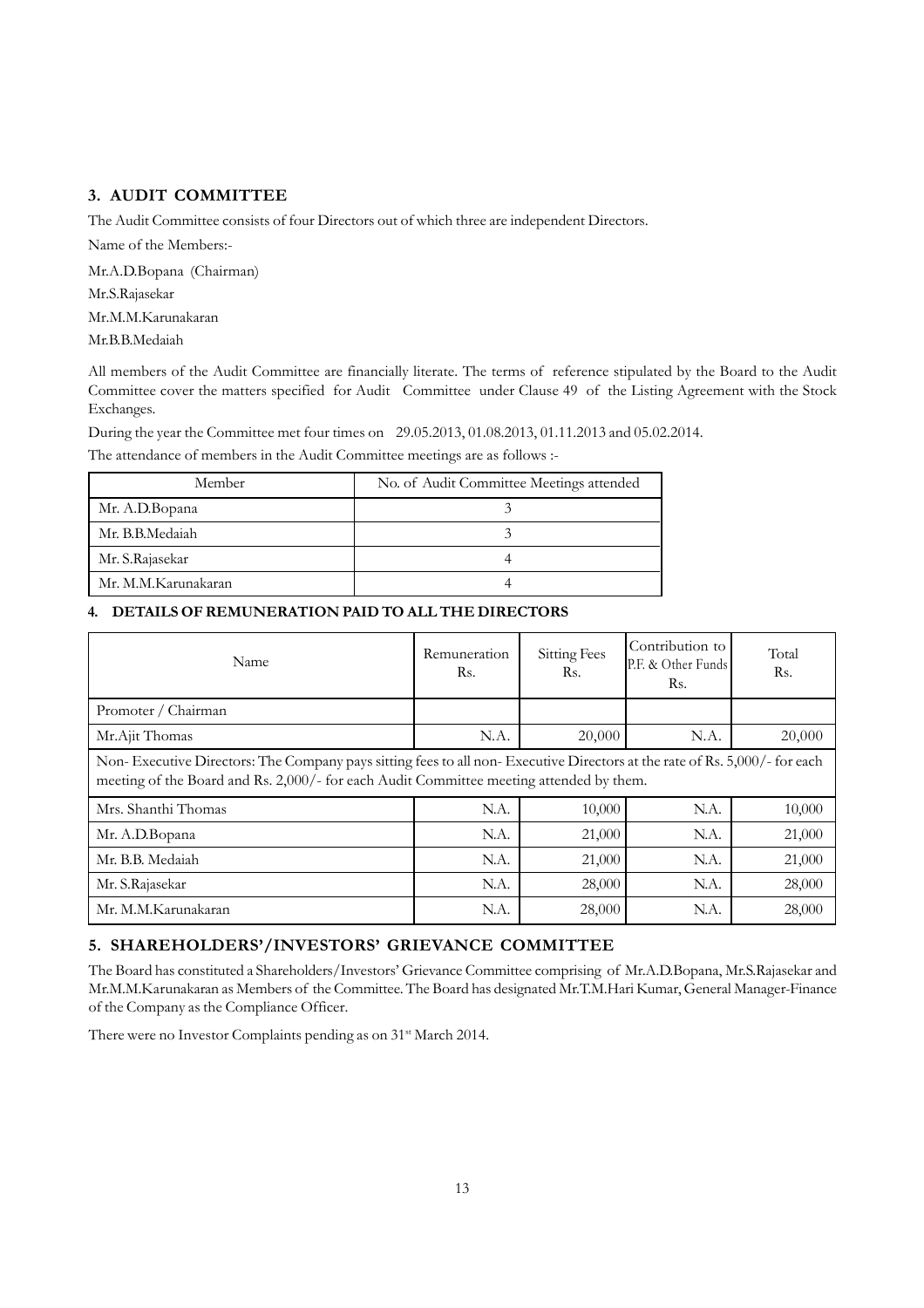# **6. GENERAL BODY MEETINGS**

a. Location and time of last three Annual General Meetings held.

| Year        | Venue                                                       | Date       | Time      |
|-------------|-------------------------------------------------------------|------------|-----------|
| $2010 - 11$ | Katary Estate, Katary Post, Coonoor, The Nilgiris - 643 213 | 24/08/2011 | 11.30 A.M |
| 2011-12     | Katary Estate, Katary Post, Coonoor, The Nilgiris - 643 213 | 12/09/2012 | 11.30 A.M |
| $2012 - 13$ | Katary Estate, Katary Post, Coonoor, The Nilgiris - 643 213 | 02/09/2013 | 3.30 P.M  |

### **b. Special Resolutions:**

No Special Resolution was passed in the Annual General Meetings in the last three years.

### **c. Postal Ballot**

There were no resolutions requiring approval through Postal Ballot during the year.

### **7. DISCLOSURES**

- (i) Related party transactions during the year have been disclosed in notes forming part of accounts as required under the Accounting Standard 18 issued by the Institute of Chartered Accountants of India. There were no materially significant related party transactions with Directors/Promoters/Management which had potential conflict with the interests of the Company at large.
- (ii) There are no non-compliances by the Company and no penalties, strictures imposed on the Company by Stock Exchanges or SEBI or any Statutory Authority on any matter related to Capital Markets during the last three years

### **8. MEANS OF COMMUNICATION**

The Unaudited quarterly and Audited Annual Financial results are sent to the Bombay, Madras and Coimbatore Stock Exchanges, where the shares of the Company are listed. The results are also published in Trinity Mirror in English and Makkal Kural in Tamil.

| $\left( 1 \right)$        | Annual General Meeting<br>-Date and Time<br>-Venue                 |                                                                                                                                                                                 | September 10, 2014 at 3.30 p.m.<br>Katary Estate, Katary Post,<br>Coonoor, The Nilgiris - 643213 |
|---------------------------|--------------------------------------------------------------------|---------------------------------------------------------------------------------------------------------------------------------------------------------------------------------|--------------------------------------------------------------------------------------------------|
| (ii)                      | Financial Calendar<br>(Tentative)                                  | Unaudited Results for the<br>quarter ending 30.06.2014<br>quarter ending 30.09.2014<br>quarter ending 31.12.2014<br>Audited Financial Results for the<br>year ending 31.03.2015 | Before 15.08.2014<br>Before 15.11.2014<br>Before 15.02.2015<br>Before end of May, 2015           |
| $\overline{\textrm{iii}}$ | Dates of Book Closure                                              |                                                                                                                                                                                 | 04.09.2014 to 10.09.2014 (both days inclusive)                                                   |
| (iv)                      | Dividend Payment Date                                              |                                                                                                                                                                                 | Within 25 days from the date of AGM                                                              |
| (v)                       | Listing on Stock Exchanges                                         | Bombay, Madras and Coimbatore<br><b>Stock Exchanges</b>                                                                                                                         | The Annual Listing Fees prescribed has been<br>paid to the above Stock Exchanges.                |
| $(v_i)$                   | a) Stock Code<br>b) Demat ISIN Number in<br>CDSL for equity shares | <b>Bombay Stock Exchange</b><br>Madras Stock Exchange                                                                                                                           | <b>NEAGI</b><br><b>NEELAMALAI</b><br>INE 605D01012                                               |
| (vii)                     | Stock Market Data                                                  | Bombay Stock Exchange                                                                                                                                                           | Rs. 1,092.10 (last traded price - January 20, 2014)                                              |

### **9. GENERAL SHAREHOLDER INFORMATION**

# **10 TRANSFER AGENTS**

M/S CAMEO CORPORATE SERVICES LIMITED Subramanian Building, No.1, Club House Road Chennai – 600 002.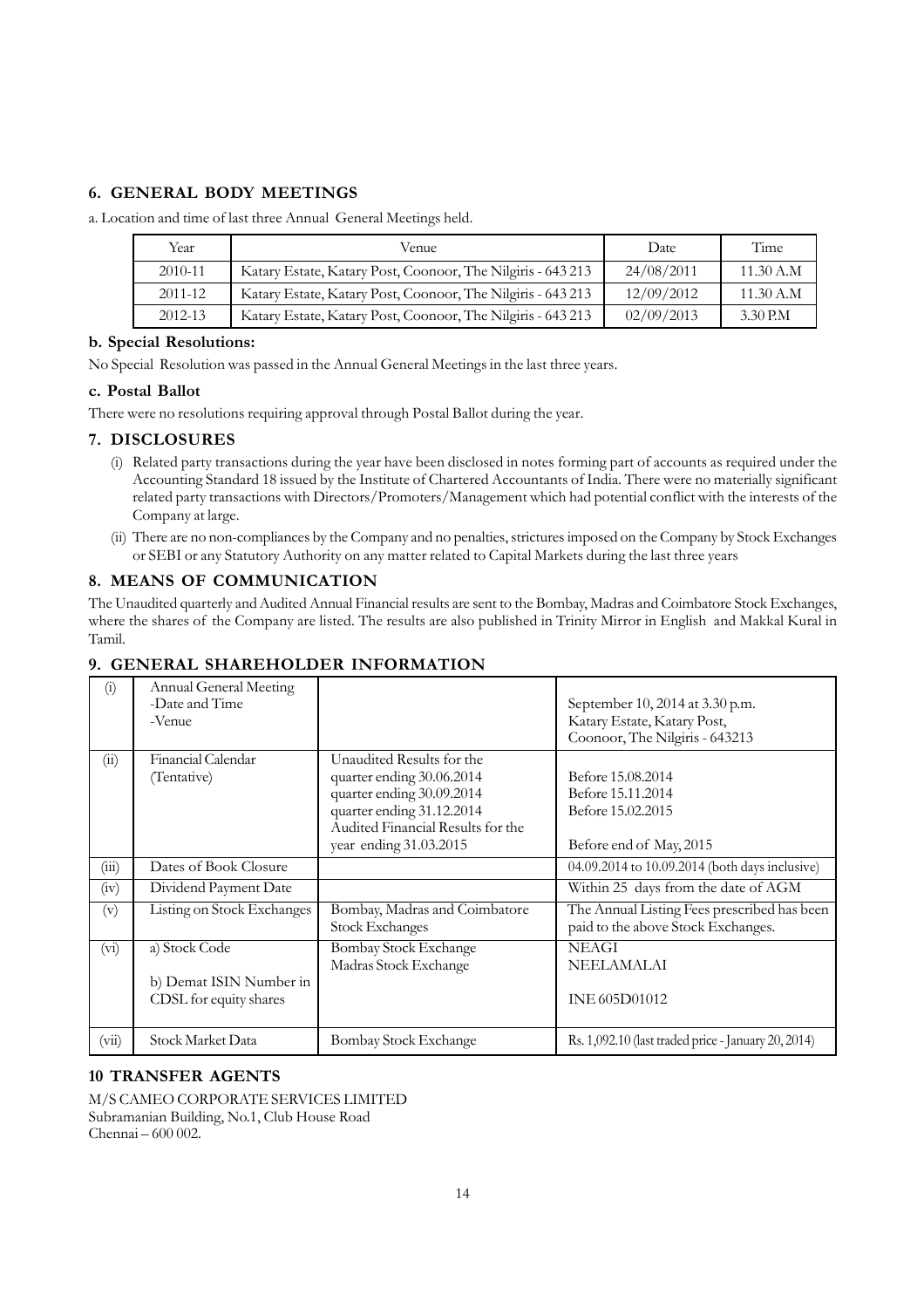### **11. SHARE TRANSFER SYSTEM**

The Company's shares are traded in the Bombay stock exchange in demat mode. The transfer of physical shares of the company are now handled by our Transfer Agent M/s Cameo Corporate Services Limited, Chennai. Shares in physical mode, which are lodged for transfer either with the Company or with the Share Transfer Agent, are processed and the share certificates are returned to the transferees within 15 days of lodgement, as per the listing agreement.x

|                      | Shareholders                  |               | No. of Equity Shares  |                  |  |
|----------------------|-------------------------------|---------------|-----------------------|------------------|--|
| No. of Equity Shares | Number                        | $\frac{0}{0}$ |                       | $\frac{0}{0}$    |  |
| Upto $500$           | 1,080                         | 94.82         | 1,36,688              | 21.79            |  |
| 501-1000             | 41                            | 3.60          | 33,236                | 5.30             |  |
| 1001-2000            | 9                             | 0.79          | 11,806                | 1.88             |  |
| 2001-3000            | 4                             | 0.35          | 9,950                 | 1.58             |  |
| 3001-4000            | 2                             | 0.17          | 7,000                 | 1.12             |  |
| 4001-5000            | $\theta$                      | $\theta$      |                       | $\left( \right)$ |  |
| 5001-10000           | 1                             | 0.09          | 7,730                 | 1.23             |  |
| 10001 & above        | $\mathfrak{D}_{\mathfrak{p}}$ | 0.18          | 4,20,940              | 67.10            |  |
| <b>TOTAL</b>         | 1,139                         | 100           | $\overline{6,27},350$ | 100              |  |

### **a. Distribution of Shareholding as on 31.03.2014**

# **b. Pattern of Shareholding as on 31.03.2014**

| Category                | No. of Equity<br><b>Shares</b> | Percentage |
|-------------------------|--------------------------------|------------|
| Promoters               | 4, 14, 203                     | 66.02      |
| Banks                   | 4,250                          | 0.68       |
| NRI's                   | 50                             | 0.01       |
| <b>Bodies Corporate</b> | 8,056                          | 1.28       |
| Public                  | 2,00,791                       | 32.01      |
| <b>TOTAL</b>            | 6,27,350                       | 100        |

### **c. Dematerialisation of Shares**

The shares of this Company are partially in demat form.

### **12. The Company has not issued any Global Depository Receipts/ Warrants and Convertible Bonds**

### **13. PRODUCTION CENTRES**

| l TEA | Katary & Sutton Estates, Katary Post |
|-------|--------------------------------------|
|       | Coonoor, The Nilgiris - 643 213      |

### **14. ADDRESS FOR CORRESPONDENCE**

P.B. No. 4260, Panampilly Nagar P. O., Kochi - 682 036

Telephone : 0484 - 2315312

Fax : 0484 - 2312541

E mail : secneelamalai $@$ vsnl.net

Website : www.neelamalaiagro.com

### **DECLARATION BY THE CHAIRMAN UNDER CLAUSE 49 OF THE LISTING AGREEMENT REGARDING ADHERENCE TO THE CODE OF CONDUCT**

In accordance with Clause 49 sub-clause I(D) of the Listing Agreement with the Stock Exchanges, I hereby confirm that, all the Directors and Senior Management Personnel of the Company have affirmed compliance with their respective Codes of Conduct, as applicable to them for the Financial Year ended 31<sup>st</sup> March 2014.

For Neelamalai Agro Industries Ltd.,

Chennai AJIT THOMAS 29.05.2014 Chairman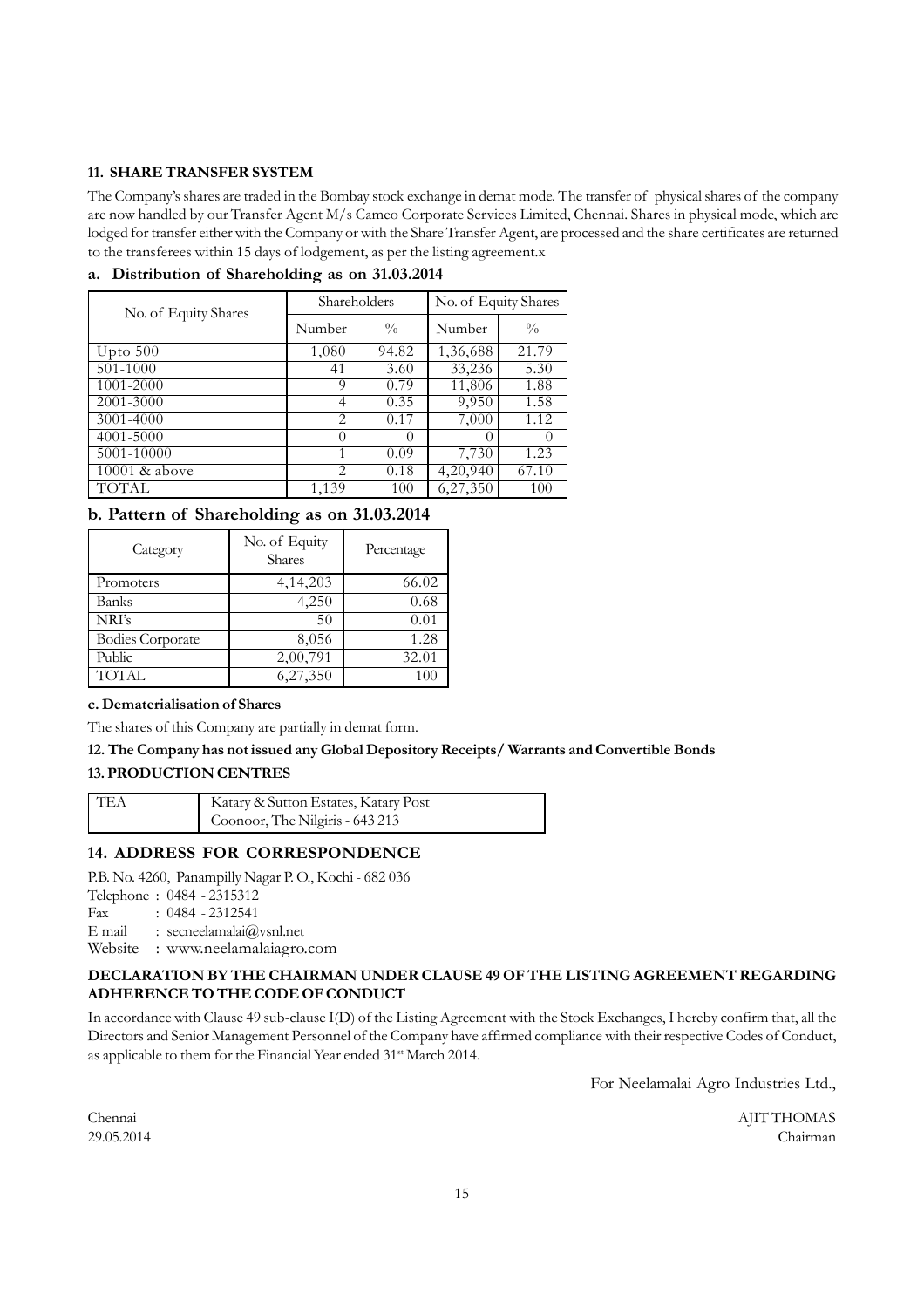### CERTIFICATE ON COMPLIANCE WITH THE CONDITIONS OF CORPORATE GOVERNANCE UNDER CLAUSE 49 OF THE LISTING AGREEMENT

To the Members of

Neelamalai Agro Industries Limited

I have examined the compliance of Corporate Governance by Neelamalai Agro Industries Limited, for the year ended 31st March 2014, as stipulated in Clause 49 of the Listing Agreement of the said Company with stock exchanges.

The compliance of conditions of Corporate Governance is the responsibility of the management. My examination was limited to procedures and implementation thereof, adopted by the Company for ensuring the compliance of the conditions of Corporate Governance. It is neither an audit nor an expression of opinion on the financial statements of the Company.

In my opinion and to the best of my information and according to the explanations given to me,

I certify that the Company has complied with the conditions of Corporate Governance as stipulated in the above mentioned Listing Agreement.

I further state that no investor grievances are pending for a period exceeding one month against the Company as per the records maintained by the Company.

I state that such compliance is neither an assurance as to the future viability of the Company nor the efficiency or effectiveness with which the management has conducted the affairs of the Company.

> V. SURESH PRACTISING COMPANY SECRETARY Membership No: 6032

Place : Kochi Date : 29.05.2014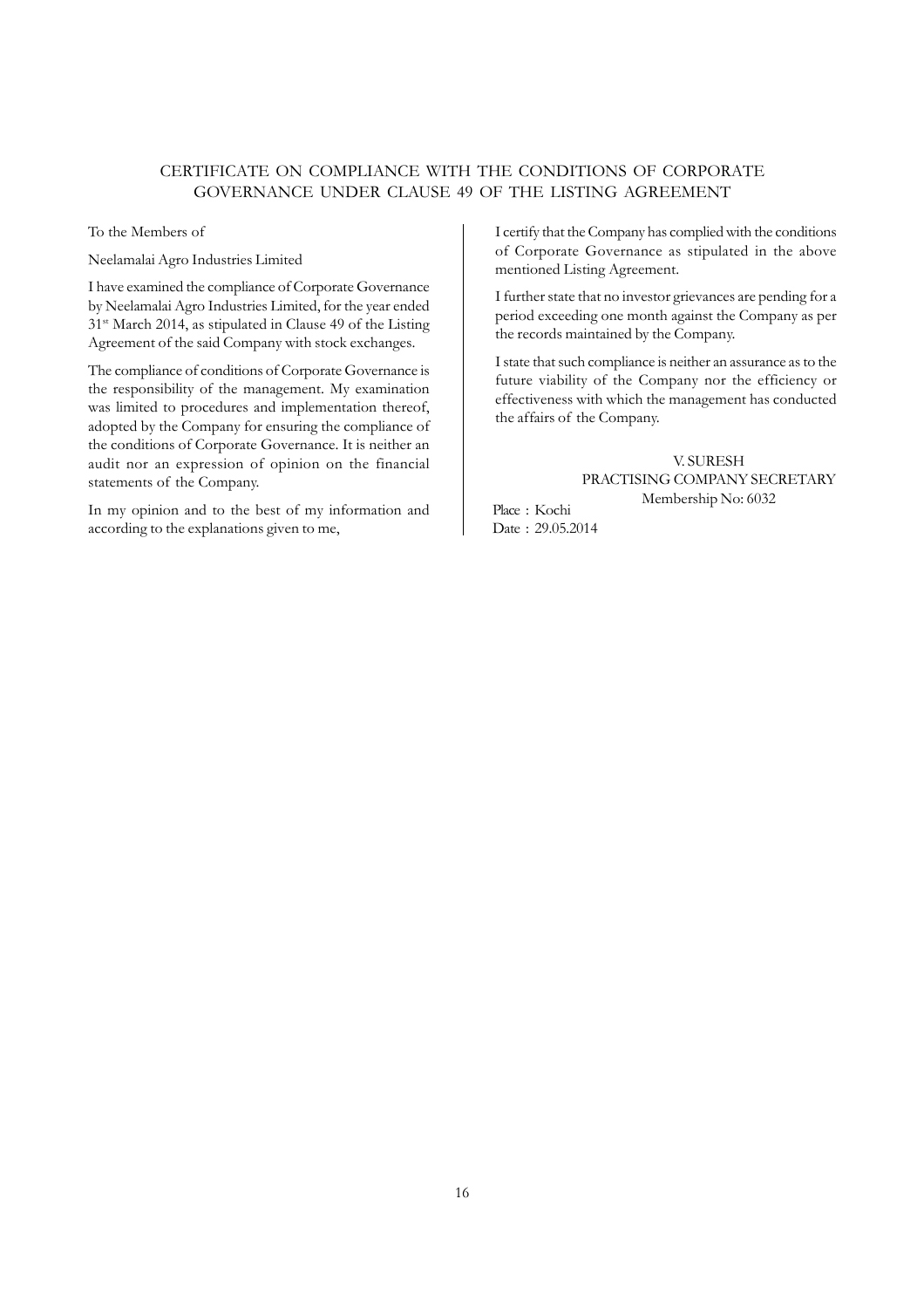### **ANNEXURE - II**

*To the Directors' Report - Secretarial Compliance Certificate*

### CIN : L01117TZ1943PLC000117

Paid-up Capital : Rs. 62,73,500/-

### To

The Members Neelamalai Agro Industries Limited

I have examined the registers, records, books and papers of M/s. Neelamalai Agro Industries Limited (the Company) as required to be maintained under the Companies Act, 1956, (the Act) and the rules made there under and also the provisions contained in the Memorandum and Articles of Association of the Company for the financial year ended 31<sup>st</sup> March 2014. In my opinion and to the best of my information and according to the examinations carried out by me and explanations furnished to me by the Company and its officers, I certify that in respect of the aforesaid period:

- 1. The Company has kept and maintained all registers as stated in Annexure 'A' to this certificate, as per the provisions of the Act and the rules made thereunder and all entries therein have been duly recorded.
- 2. The Company has duly filed the forms and returns as stated in Annexure 'B' to this certificate, with the Registrar of Companies, Coimbatore within the prescribed time under the Act and rules made there under.
- 3. The Company being Public Limited Company, comments are not required.
- 4. The Board of Directors met four times during the year under review on 29.05.2013, 01.08.2013, 01.11.2013 and 05.02.2014 in respect of which meetings proper notices were given and the proceedings have been properly recorded and signed in the Minutes Book maintained for the purpose.
- 5. The Company has closed its Register of Members from 27.08.2013 to 02.09.2013 and necessary compliance of Section 154 has been made.
- 6. The Annual General Meeting for the financial year ended 31st March, 2013 was held on 02.09.2013 after giving due notice to the members of the company and the resolutions passed thereat were duly recorded in Minutes Book maintained for the purpose.
- 7. No Extra-ordinary General Meeting was held during the financial year.
- The company has not advanced any loans or given any guarantees or provided any securities to its directors or persons or firms or companies referred to under Section 295 of the Act.
- 9. The Company has complied with the provisions of Section 297 of the Act in respect of the transactions specified in that section.
- 10. The Company has made necessary entries in the Register maintained under Section 301 of the Act.
- 11. As there were no instances falling within the purview of Section 314 of the Act, the Company has not obtained any approvals from the Board of Directors, Members or Central Government.
- 12. The Company has issued duplicate share certificates during the financial year and complied with the provisions of the Act.
- 13. The Company has:
	- i. Delivered all the certificates on lodgment thereof for transfer/ transmission or any other purpose in accordance with the provisions of the Act.
	- ii. Deposited the amount of dividend declared for the year 2012-2013 in separate bank accounts within 5 days from the respective dates of declaration.
	- iii. Paid/posted warrants for dividends to all the members within a period of 30 (Thirty) days from the dates of declaration and that all/ unclaimed/unpaid dividend have been transferred to Unpaid Dividend Accounts of the Company with the HDFC Bank Limited.
	- iv. Transferred the amounts in unpaid dividend account and the interest accrued thereon which have remained unclaimed or unpaid for a period of seven years to Investor Education and Protection Fund.
	- v. Duly complied with the requirements of Section 217 of the Companies Act, 1956.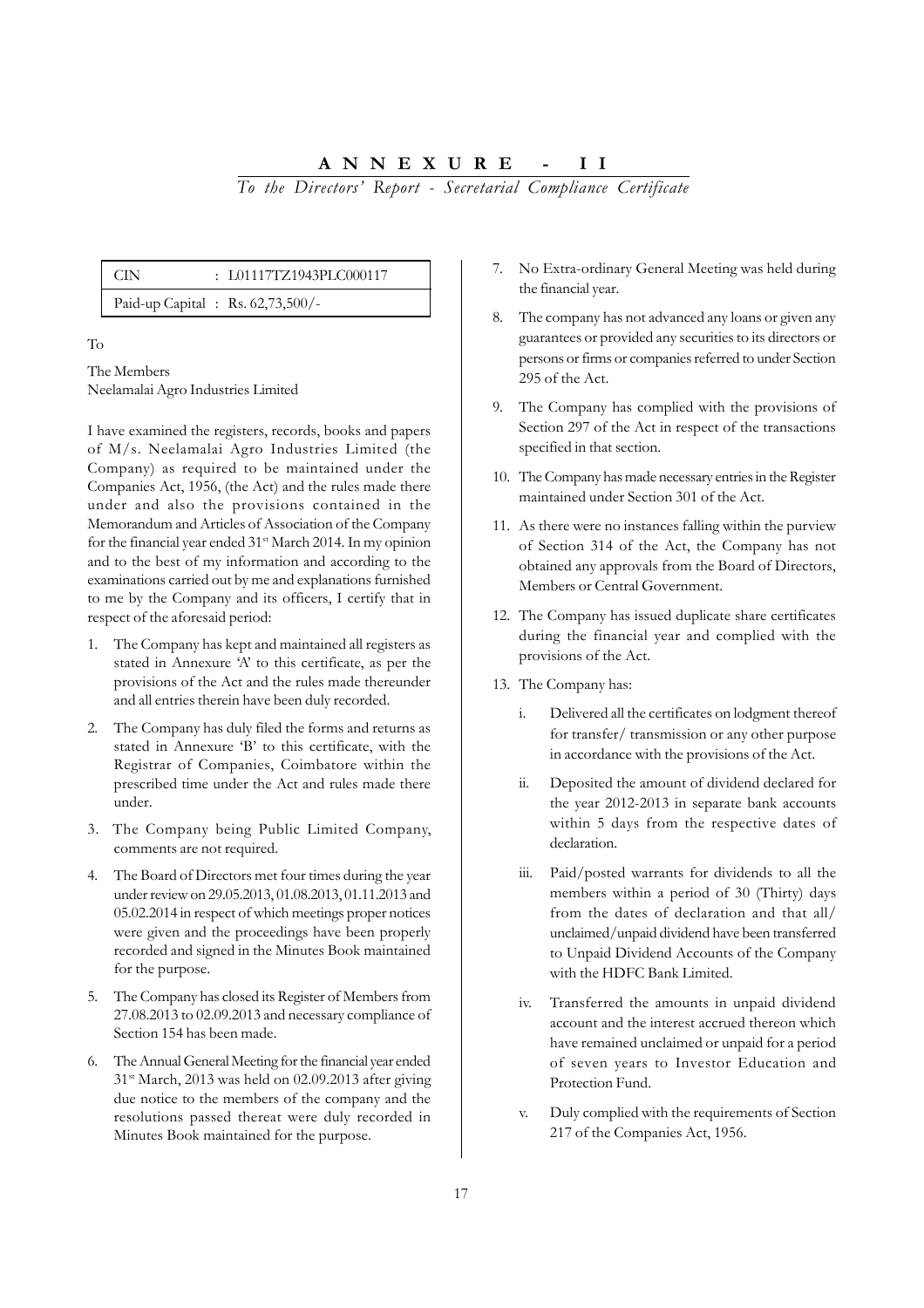- 14. The Board of Directors of the Company is duly constituted and there was no appointment of any directors, additional directors, alternate directors and directors to fill casual vacancy during the financial year.
- 15. The company has not appointed any Managing Director/ Whole Time Director/ Manager during the financial year.
- 16. The Company has not appointed any sole selling agents during the financial year.
- 17. The Company was required to make an application to the Central Government for appointment of Cost Auditor, which was duly made and the approval obtained. No application was required to be made to the Company Law Board, Regional Director, Registrar of Companies or such other authorities as may be prescribed under various provisions of the Act, during the financial year under review.
- 18. The directors have disclosed their interests in other firms/ companies to the Board of Directors pursuant to the provisions of the Act and the rules made there under.
- 19. The Company has not issued any equity shares, debentures or other securities during the financial year.
- 20. The Company has not bought back any shares during the financial year.
- 21. There was no redemption of preference shares or debentures during the financial year.
- 22. There were no transactions necessitating the Company to keep in abeyance the rights to dividend, rights shares and bonus shares pending registration of transfer of shares.
- 23. The Company has not invited/ accepted any deposits including any unsecured loans, falling within the purview of Section 58A during the financial year.
- 24. The amount borrowed by the company from financial institutions and banks during the financial year ending 31<sup>st</sup> March, 2014 are within the borrowing limits of the company.
- 25. The Company has not made any loans or advances or given guarantees or provided securities to other bodies corporate and consequently no entries have been made in the register kept for the purpose. However investments have been made and necessary entries in respect thereof have been made in the register kept for the purpose.
- 26. The Company has not altered the provisions of the Memorandum with respect to situation of the Company's Registered Office from one State to another during the year under scrutiny.
- 27. The Company has not altered the provisions of the Memorandum with respect to the objects of the Company during the year under scrutiny.
- 28. The Company has not altered the provisions of the Memorandum with respect to name of the Company during the year under scrutiny
- 29. The Company has not altered the provisions of the Memorandum with respect to share capital of the Company during the year under scrutiny.
- 30. The Company has not altered its Articles of Association during the financial year.
- 31. There was no prosecution initiated against and no fines or penalties or any other punishment was imposed on the Company during the financial year, for offences under the Act.
- 32. The Company has not received any money as security from its employees during the financial year.
- 33. As per the information and explanation provided to me, the Company has deposited both employer's and employee's contribution towards Provident Fund with the prescribed authorities.

**V. Suresh** Place : Kochi Practising Company Secretary Date : 29.05.2014 C P No. 6032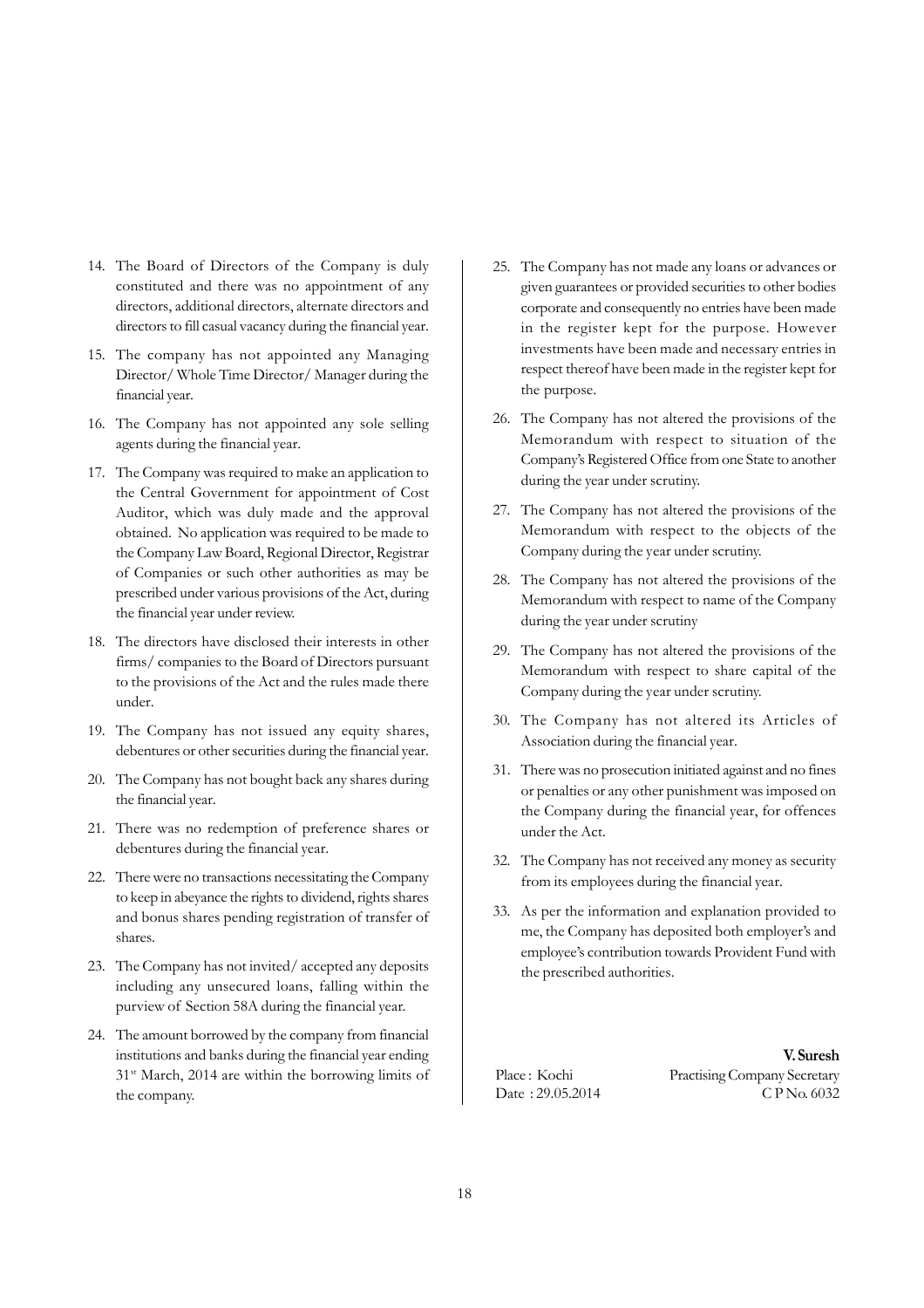# **ANNEXURE - A**

*To the Secretarial Compliance Certificate - Contd.*

### *Registers as maintained by the company*

- 1. Register of Deposits under Rule 7 of the Companies (Acceptance of Deposits) Rules, 1975.
- 2. Register of Charges under Section 143.
- 3. Register of Members under Section 150.
- 4. Minutes Book of meetings of the Board/ Shareholders.
- 5. Register of particulars of Contracts in which Directors are interested under Section 301.
- 6. Register of Directors, Managing Director, Manager and Secretary under Section 303.
- 7. Register of Directors' Shareholdings under Section 307.
- 8. Register of Investments/ Loans made, guarantee given or security provided under Section 372A.
- 9. Register of Duplicate Share Certificates.

# **ANNEXURE - B**

*To the Secretarial Compliance Certificate*

Returns, Documents and Forms filed with the Registrar of Companies, Tamil Nadu during the year 01.04.2013 to 31.03.2014.

- 1. Form 23C in respect of application to Central Government for appointment of Cost Auditor for the year ended 31.03.2014 was filed on 28.06.2013.
- 2. Form 5INV for statement of unclaimed and unpaid amounts pertaining to financial year ended 31.03.2012 was filed on 29.06.2013.
- 3. Form 32 passed by the shareholders in respect of change in designation of Mr.B.B.Medaiah was filed on 14.09.2013.
- 4. Compliance Certificate under Section 383A of the Companies Act, 1956 for the year 2012 - 2013 was filed on 27.09.2013.
- 5. Form IXBRL in respect of Cost Audit Report for the financial year ended 31.03.2013 was filed on 27.09.2013.
- 6. Balance Sheet (Form 23ACXBRL), Profit & Loss Account (Form 23 ACAXBRL), Directors' Report and Auditors' Report under Section 220 of the Companies Act, 1956 for the financial year ended 31.03.2013 was filed on 07.11.2013.
- 7. Annual Return (Schedule V) under Section 159 for the Annual General Meeting held on 02.09.2013 was filed on 15.11.2013.
- 8. Form 1INV in respect of statement of amount credited to Investor Education & Protection Fund, the Unpaid/ unclaimed dividend amounting to Rs. 2,56,460/ pertaining to the year 2005-2006 was filed on 26.11.2013.
- 9. Form 5INV for statement of unclaimed and unpaid amounts pertaining to financial year ended 31.03.2013 was filed on 03.02.2014.

**V. Suresh** Place : Kochi Practising Company Secretary Date : 29.05.2014 C P No. 6032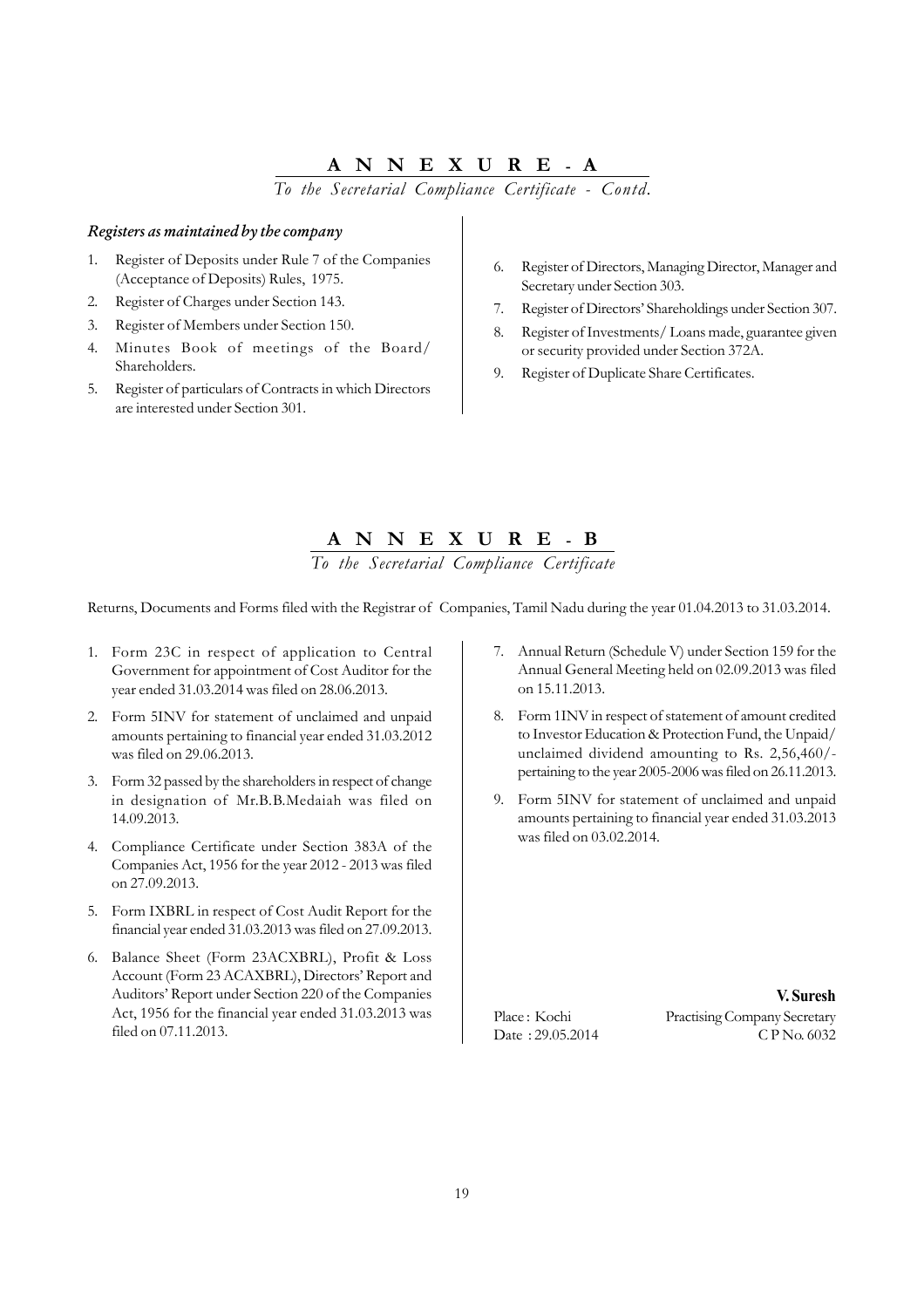# **INDEPENDENT AUDITORS' REPORT**

*To the members of Neelamalai Agro Industries Limited*

### **Report on the Financial Statements**

We have audited the accompanying financial statements of Neelamalai Agro Industries Limited ('the Company') -which comprise the Balance Sheet as at 31-Mar-2014, the Statement of Profit and Loss and Cash Flow Statement for the year then ended, and a summary of significant accounting policies and other explanatory information.

### **Management's Responsibility for the Financial Statements**

The Company's Management is responsible for the preparation of these financial statements that give a true and fair view of the financial position, financial performance and cash flows of the Company in accordance with the Accounting Standards referred to in sub-section (3C) of section 211 of the Companies Act, 1956 ('the Act') read with the General Circular 15/2013 dated 13 September 2013 of the Ministry of Corporate Affairs in respect of Section 133 of the Companies Act, 2013. This responsibility includes the design, implementation and maintenance of internal control relevant to the preparation and presentation of the financial statements that give a true and fair view and are free from material misstatement, whether due to fraud or error.

### **Auditor's Responsibility**

Our responsibility is to express an opinion on these financial statements based on our audit. We conducted our audit in accordance with the Standards on Auditing issued by the Institute of Chartered Accountants of India. Those Standards require that we comply with ethical requirements and plan and perform the audit to obtain reasonable assurance about whether the financial statements are free from material misstatement.

An audit involves performing procedures to obtain audit evidence about the amounts and disclosures in the financial statements. The procedures selected depend on the auditor's judgment, including the assessment of the risks of material misstatement of the financial statements, whether due to fraud or error. In making those risk assessments, the auditor considers internal control relevant to the Company's preparation and fair presentation of the financial statements in order to design audit procedures that are appropriate in the circumstances, but not for the purpose of expressing an opinion on the effectiveness of the Company's internal control. An audit also includes evaluating the appropriateness of accounting policies used and the reasonableness of the accounting estimates made by management, as well as evaluating the overall presentation of the financial statements.

We believe that the audit evidence we have obtained is sufficient and appropriate to provide a basis for our audit opinion.

### **Opinion**

In our opinion and to the best of our information and according to the explanations given to us, the financial statements give the information required by the Act in the manner so required and

give a true and fair view in conformity with the accounting principles generally accepted in India:

- (a) in the case of the Balance Sheet, of the state of affairs of the Company as at 31-. Mar-2014;
- (b) in the case of the Statement of Profit and Loss, of the Profit for the year ended on that date and ;
- (c) in the case of the Cash Mow Statement, of the cash flows for the year ended on that date.

### **Report on Other Legal and Regulatory Requirements**

- As required by the Companies (Auditor's Report) Order, 2003 ("the Order") issued by the Central Government of India in terms of sub-section (4A) of section 227 of the Act, we give in the Annexure a statement on the matters specified in paragraphs 4 and 5 of the Order.
- 2. As required by section 227(3} of the Act, we report that:
	- a. we have obtained all the information and explanations which to the best of our knowledge and belief were necessary for the purpose of our audit;
	- b. in our opinion proper books of account as required by law have .been kept by the Company so far as appears from our examination of those books ;
	- c. the Balance Sheet, Statement of Profit and Loss and Cash Flow Statement dealt with by this Report are in agreement with the books of account ;
	- d. in our opinion, the Balance Sheet, Statement of Profit and Loss, and Cash Flow Statement comply with the Accounting Standards referred to in subsection (3C) of section 211 of the Companies Act, 1956 read with the General Circular 15/2013 dated 13 September 2013 of the Ministry of Corporate Affairs in respect of Section 133 of the Companies Act, 2013;
	- e. on the basis of written representations received from the directors as on 31-Mar-2014, and taken on record by the Board of Directors, none of the directors is disqualified as on 31-Mar-2014 from being appointed as a director in terms of clause (g) of sub-section (1) of section 274 of the Companies Act, 1956; and
	- f. Since the Central Government has not issued any notification as to the rate at which the cess is to-be paid under section 441A of the Companies Act, 1956 nor has it issued any Rules under the said section, prescribing the manner in which such cess is to be paid, no cess is due and payable by the Company.

For **SURI & CO.** Chartered Accountants Firm No.004283S

 **G. Rengarajan** Partner Membership No. 219922

Chennai 29.05.2014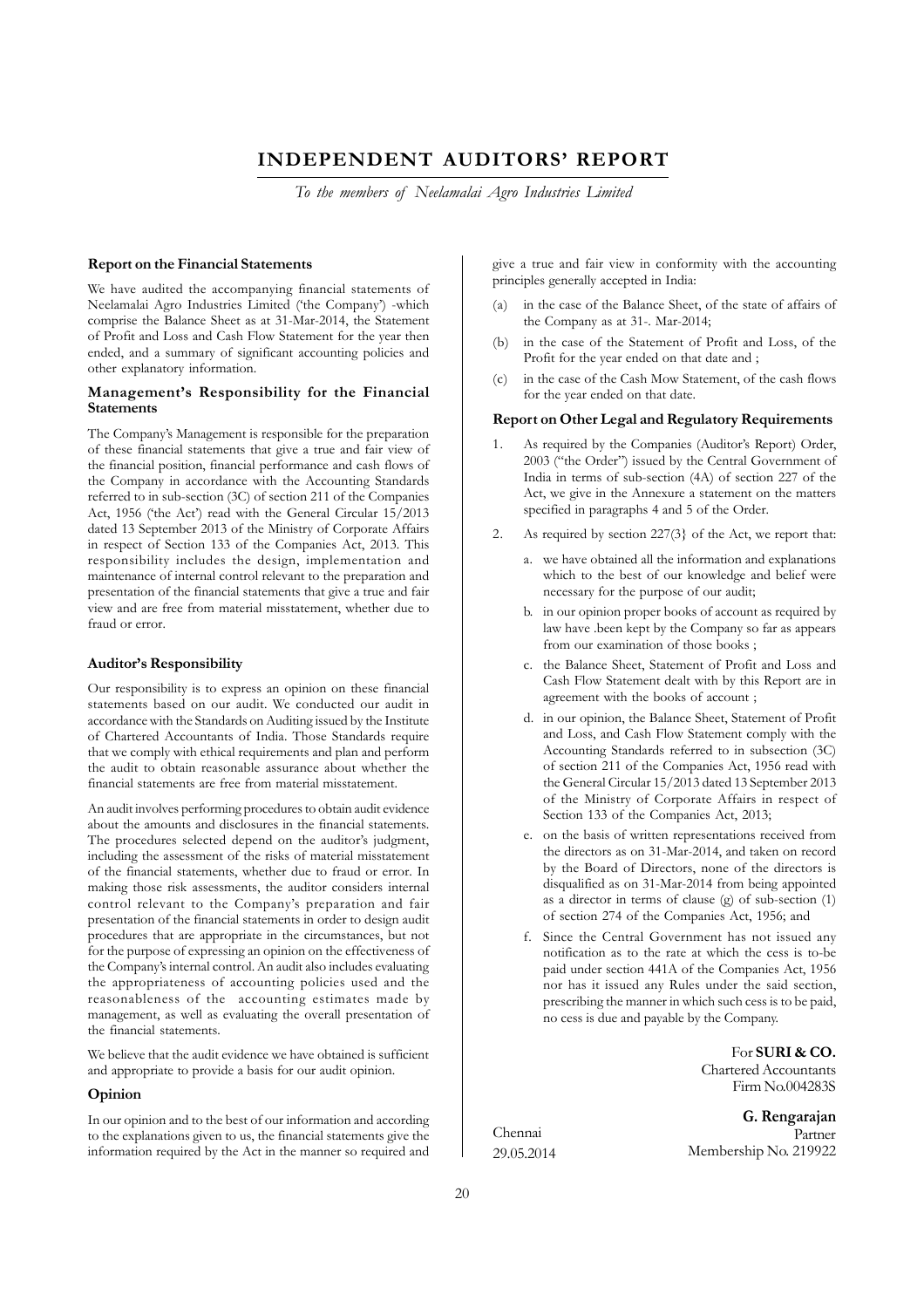# **ANNEXURE** *To the Auditors' Report*

i. (a) The Company has maintained proper records showing full particulars, including quantitative details and situation of Fixed Assets.

- (b) Physical verification of major items of these assets has been conducted by the Management during the financial year and no material discrepancies were noticed on such verification. In our opinion, procedures followed by the management is reasonable having regards to the size of the Company and the nature of its assets.
- (c) No substantial part of Fixed Assets of the company has been disposed off during the year and therefore, do not affect the going concern assumptions.
- ii) (a) Physical verification of Inventory has been conducted by the Management at reasonable intervals.
	- (b) The procedures of physical verification of inventory fallowed by the Management are reasonable and adequate in relation to the size of the Company and the nature of its business.
	- (c) The Company has maintained proper records of inventory and no material discrepancies have been noticed on physical verification of inventory as compared to book records.
- iii) (a) The Company has not granted any loans, secured or unsecured, to Companies, firms or other parties, covered in the register maintained under Section 301 of the Companies Act, 1956 and hence the clauses (Hi) (a), (b), (c) & (d) of the Order are not applicable.
	- (b) The Company has not taken any loans, secured or unsecured, from companies, firms or other parties covered in the register maintained under Section 301 of the Companies Act, 1956 and hence the clauses  $\{\text{iii}\}$  (e), (f) & (g) of the Order are not applicable.
- iv) In our opinion and according to the information and explanation given to us, there is an adequate internal control system commensurate with the size of the Company and the nature of its business for the purchase of inventory, fixed assets and for the sale of goods and services. We have riot observed any major weakness in the internal control system during the course of our audit.
- v) (a) In respect of the contracts or arrangements referred to in Section 301 of the Act, to the best of our knowledge and according to the information and explanation given to us, the particulars of the contracts or arrangements have been entered in the register required to be maintained under that Section.
	- (b) In our opinion and according to the information and explanations given to us, the transactions made in pursuance of contracts or arrangements entered in the register maintained under section 301 of the Act and exceeding the value of five lakh rupees *in* respect of any party during the year have been made at prices, which are reasonable having regard to prevailing market prices at the relevant time.
- vi) The Company has complied with the directives issued by the Reserve Bank of India and the provisions of Section 58A and 5SAA or other provisions of the Companies Act, 1956 and the Companies (Acceptance of Deposits) Rules, 1975 with regard to the deposits accepted from the public.
- vii) The Company has an Internal Audit system commensurate with its size and nature of its business.
- viii) We have broadly reviewed the books of account relating to materials, labour and other items of cost maintained by the company pursuant to the Companies (Cost Accounting Records) Rules,2011 prescribed fay the Central Government for the maintenance of cost records under section 209 (1) (d) of the Companies Act, 1956 and we are of the opinion that prima facie the prescribed accounts and records have been made and maintained.
- ix) (a) The Company is regular in depositing with appropriate authorities undisputed statutory dues including Provident Fund, Investor Education and Protection Fund, Employees State Insurance, Income tax, Sales tax, Wealth tax, Service Tax, Customs duty, Excise duty, Cess and other statutory dues applicable for it. No undisputed statutory dues were outstanding as at the last day of the financial year for a period of more than six months from the date they became payable.
	- (b) There are no disputed statutory dues
- x) The Company does not have accumulated losses at the end of the financial year. The Company has not incurred any cash loss in the current financial year and in the immediately preceding financial year,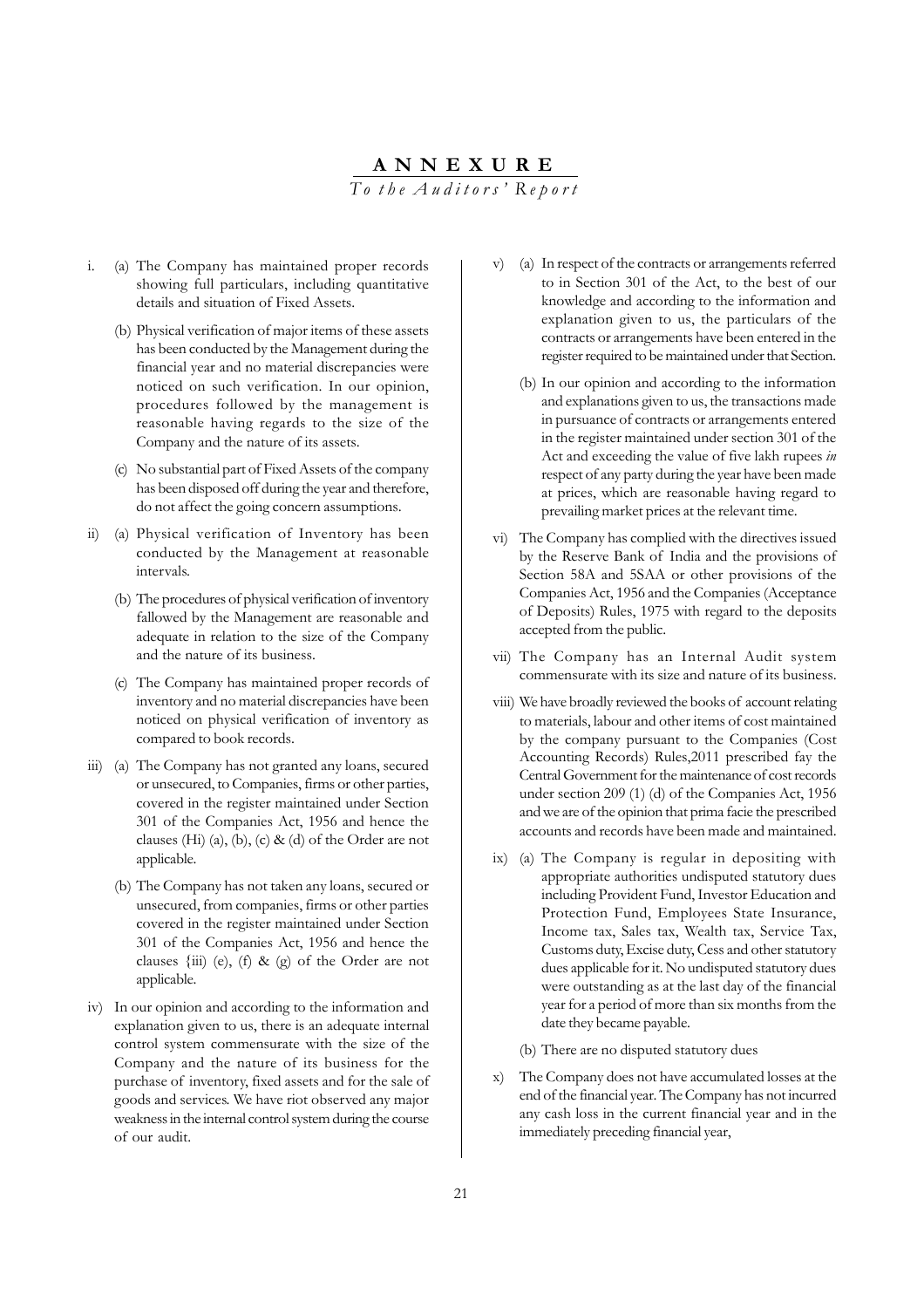- xi) The Company has not defaulted in repayment of dues to banks.
- xii) The Company has not granted any loans and advances on the basis of security by way of pledge of shares, debentures and other securities,
- xiii) The Company is not a Chit Fund or a Nidhi/Mutual Benefit Fund/Society.
- xiv) The Company is not dealing or trading in shares, securities, debentures or other investments.

xv) The Company has not given any guarantee for loans taken by others from banks or financial institutions.

> For **SURI & CO.** Chartered Accountants Firm No.004283S

Chennai 29.05.2014

 **G. Rengarajan** Partner Membership No. 219922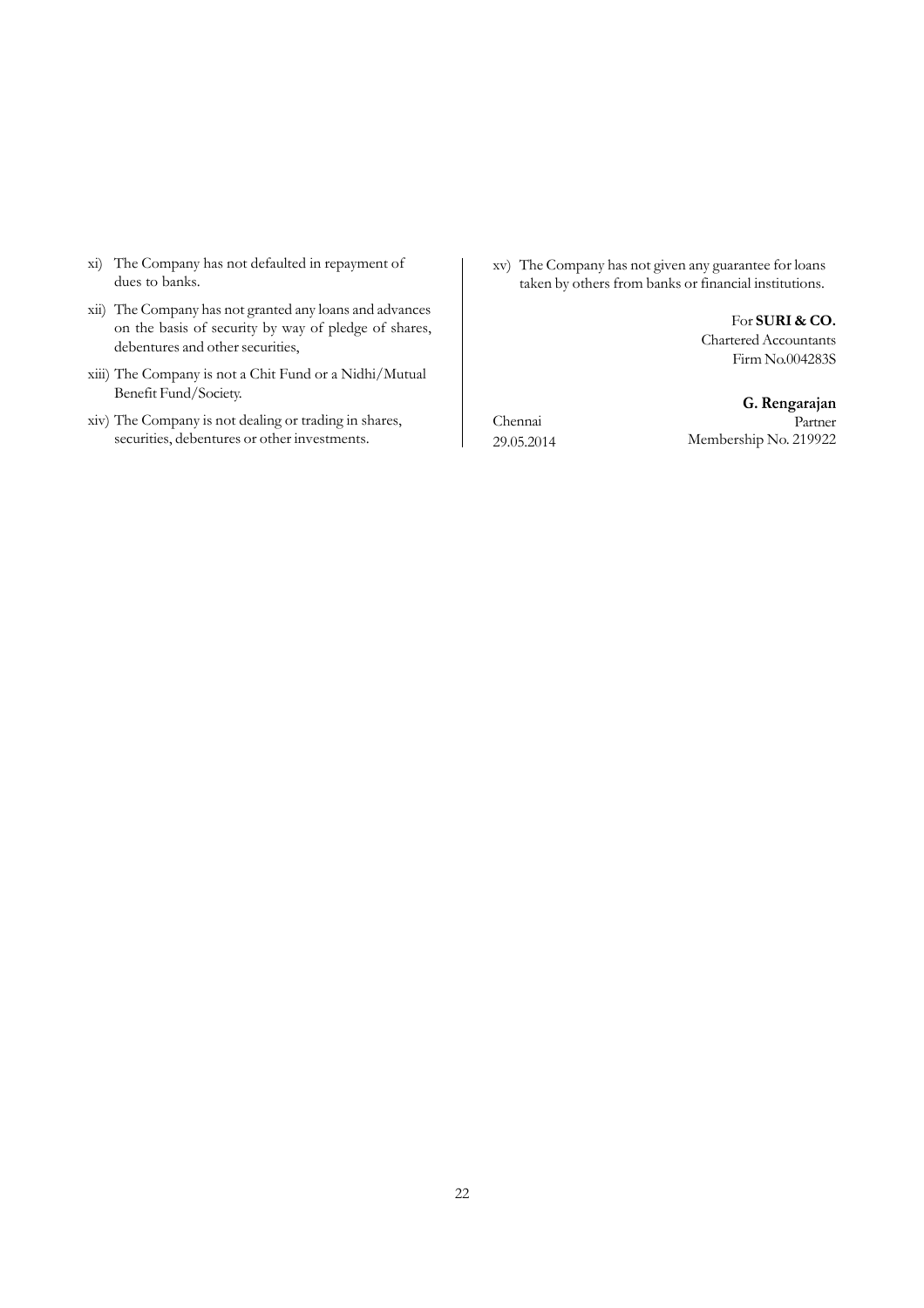# **BALANCE SHEET**

# *As at 31 st March 2014*

|     | Particulars                         | <b>Notes</b>   | Figures as at the<br>end of 31.03.2014<br>Rs. | Figures as at the<br>end of 31.03.2013<br>Rs. |
|-----|-------------------------------------|----------------|-----------------------------------------------|-----------------------------------------------|
|     | <b>I. EQUITY AND LIABILITIES</b>    |                |                                               |                                               |
| (1) | Shareholders' Funds                 |                |                                               |                                               |
|     | Share Capital<br>(a)                | $\overline{2}$ | 62,73,500                                     | 62,73,500                                     |
|     | Reserves and Surplus<br>(b)         | 3              | 33, 84, 48, 355                               | 32,02,11,334                                  |
|     |                                     |                | 34, 47, 21, 855                               | 32,64,84,834                                  |
| (2) | Non - Current Liabilities           |                |                                               |                                               |
|     | Long - Term Borrowings<br>(a)       | 4              | Nil                                           | Nil                                           |
|     | Long - Term Provisions<br>(b)       |                | 1,58,364                                      | 33,183                                        |
|     |                                     |                | 1,58,364                                      | 33,183                                        |
| (3) | <b>Current Liabilities</b>          | 5              |                                               |                                               |
|     | Short - Term Borrowings<br>(a)      |                | 94,78,720                                     | 1,01,89,668                                   |
|     | Trade Payables<br>(b)               |                | 31,08,919                                     | 18,82,943                                     |
|     | Other Current Liabilities<br>(c)    |                | 3, 24, 15, 713                                | 2,72,22,167                                   |
|     | Short - Term Provisions<br>(d)      |                | 4,00,96,713                                   | 2,05,99,482                                   |
|     |                                     |                | 8,51,00,065                                   | 5,98,94,260                                   |
|     |                                     | <b>TOTAL</b>   | 42,99,80,284                                  | 38, 64, 12, 277                               |
|     | II. ASSETS                          |                |                                               |                                               |
| (1) | Non - Current Assets                |                |                                               |                                               |
|     | Fixed Assets<br>(a)                 |                |                                               |                                               |
|     | (i) Tangible Assets                 | 6              | 6,99,96,970                                   | 6,30,70,375                                   |
|     | (ii) Capital work in progress       |                | Nil                                           | 2,56,730                                      |
|     |                                     |                | 6,99,96,970                                   | 6, 33, 27, 105                                |
|     | Non - Current Investments<br>(b)    | 7              | 9,58,98,786                                   | 9,58,98,786                                   |
| (2) | <b>Current Assets</b>               |                |                                               |                                               |
|     | (a) Current Investments             | 8              | 16,88,30,004                                  | 13,15,08,679                                  |
|     | (b) Inventories                     | 9              | 1,86,72,638                                   | 2,19,87,493                                   |
|     | (c) Trade Receivables               | 10             | 3,74,10,901                                   | 2,95,74,986                                   |
|     | (d) Cash and Cash equivalents       | 11             | 1,07,69,884                                   | 1,23,55,466                                   |
|     | (e) Short - Term Loans and Advances | 12             | 2,60,45,731                                   | 3, 13, 25, 202                                |
|     | (f) Other Current Assets            |                | 23,55,370                                     | 4,34,560                                      |
|     |                                     |                | 26,40,84,528                                  | 22,71,86,386                                  |
|     | Significant Accounting Policies     | $\mathbf{1}$   |                                               |                                               |
|     |                                     | <b>TOTAL</b>   | 42,99,80,284                                  | 38, 64, 12, 277                               |

Notes 1 to 12 and 22 to 32 and Cash Flow Statement form part of this Balance Sheet

Vide our report of date attached

 Chartered Accountants Firm's Registration No. 004283S

For **SURI & CO.** For and on behalf of the Board

|                  | G. Rengarajan         |             |              |
|------------------|-----------------------|-------------|--------------|
| Place: Chennai   | Partner               | Ajit Thomas | S. Rajasekar |
| Date: 29.05.2014 | Membership No. 219922 | Chairman    | Director     |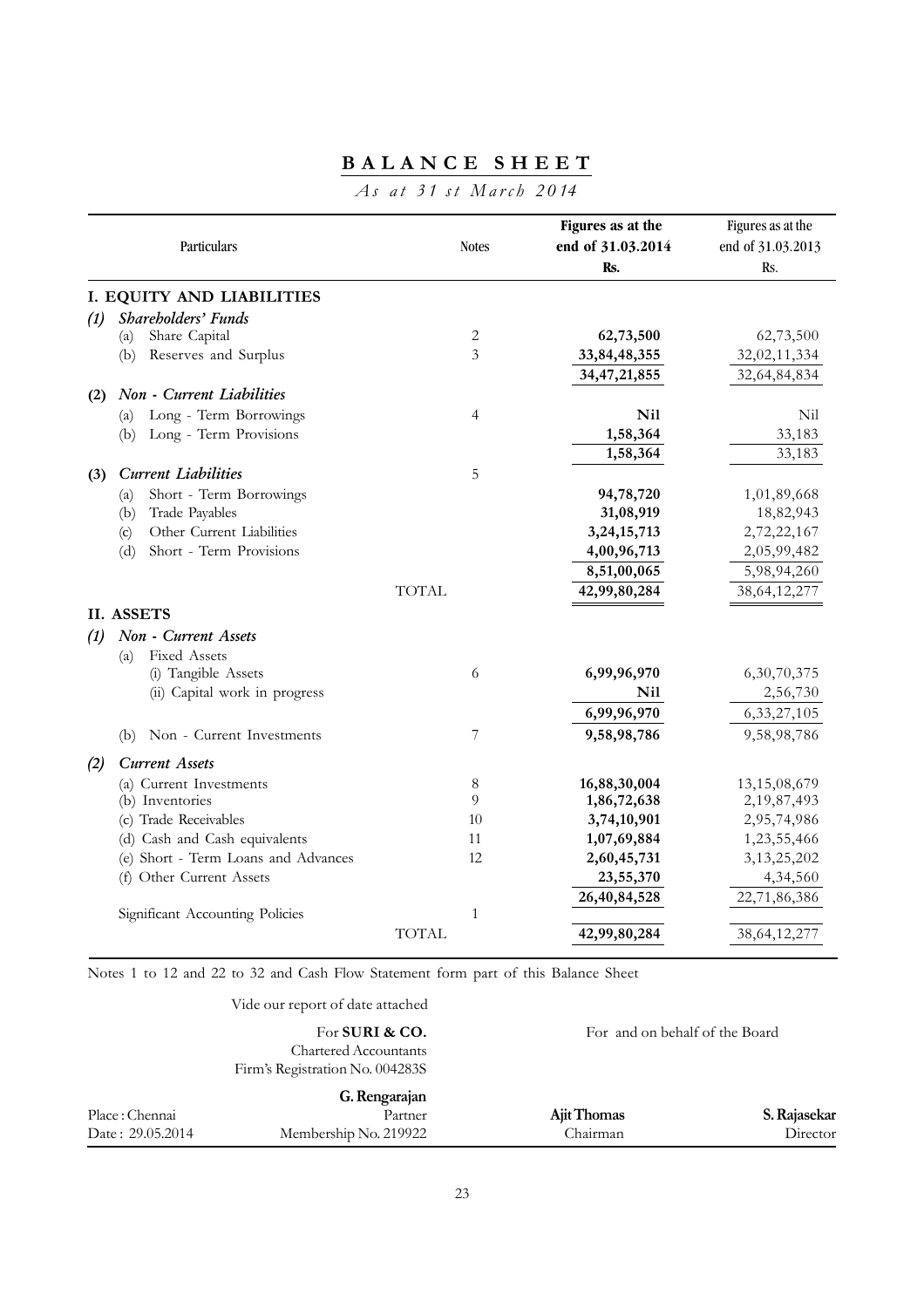# **STATEMENT OF PROFIT AND LOSS**

*For the Year Ended 31st March 2014* 

|              | Particulars                                                                      |           | <b>Notes</b>   |          | Figures for the<br>year ended 31.03.2014<br>Rs. |       | Figures for the<br>year ended 31.03.2013<br>Rs. |
|--------------|----------------------------------------------------------------------------------|-----------|----------------|----------|-------------------------------------------------|-------|-------------------------------------------------|
| Ι            | Revenue from Operations                                                          |           | 13             |          | 28,06,13,501                                    |       | 24,20,90,406                                    |
| $\mathbf{H}$ | Other Income                                                                     |           | 14             |          | 5,28,18,228                                     |       | 5,80,10,954                                     |
| Ш            | <b>Total Revenue</b>                                                             |           | $(I + II)$     |          | 33, 34, 31, 729                                 |       | 30,01,01,360                                    |
| IV           | <b>Expenses</b>                                                                  |           |                |          |                                                 |       |                                                 |
|              | Cost of Material Consumed                                                        |           | 15             |          | 7, 10, 37, 582                                  |       | 6,52,01,385                                     |
|              | Purchase of Stock - in - Trade                                                   |           | 16             |          | 1,12,392                                        |       | 1,78,999                                        |
|              | Increase $\left(\text{-}\right)$ / Decrease $\left(\text{+}\right)$ in Inventory |           | 17             | $^{(+)}$ | 3,23,000                                        | $(-)$ | 31,27,000                                       |
|              | Other Manufacturing Expenses                                                     |           | 18             |          | 4,01,13,120                                     |       | 3,98,73,361                                     |
|              | <b>Employee Benefits Expenses</b>                                                |           | 19             |          | 10,64,10,199                                    |       | 8,00,49,659                                     |
|              | Finance Cost                                                                     |           | 20             |          | 2,61,162                                        |       | 11,09,406                                       |
|              | Depreciation and Amortisation Expense                                            |           |                |          | 69,24,099                                       |       | 56,85,599                                       |
|              | Other Expenditure                                                                |           | 21             |          | 5,56,54,429                                     |       | 4,70,24,104                                     |
|              | Total Expense                                                                    |           |                |          | 28,08,35,983                                    |       | 23,59,95,513                                    |
| V            | Profit before exceptional and extraordinary items and tax                        |           | $(III - IV)$   |          | 5,25,95,746                                     |       | 6,41,05,847                                     |
| VI           | Exceptional / extraordinary items                                                |           |                |          | <b>Nil</b>                                      |       | Nil                                             |
|              | VII Profit Before Tax                                                            |           | $(V - VI)$     |          | 5,25,95,746                                     |       | 6,41,05,847                                     |
|              | <b>VIII TAX EXPENSES</b>                                                         |           |                |          |                                                 |       |                                                 |
|              | Current Tax                                                                      | 27,00,000 |                |          |                                                 |       |                                                 |
|              | Add : MAT Credit Utilisation                                                     | 23,00,000 |                |          | 50,00,000                                       |       | 30,00,000                                       |
|              | Deferred Tax                                                                     |           |                |          | Nil                                             |       | Nil                                             |
| IX           | Profit After Tax                                                                 |           | $(VII - VIII)$ |          | 4,75,95,746                                     |       | 6, 11, 05, 847                                  |
| Χ            | Earnings per Share                                                               |           | 26             |          |                                                 |       |                                                 |
|              | Basic<br>(1)                                                                     |           |                |          | 75.87                                           |       | 97.40                                           |
|              | Diluted<br>(2)                                                                   |           |                |          | 75.87                                           |       | 97.40                                           |

Note 1, 13 to 32 and Cash Flow Statement form part of this Statement of Profit and Loss.

Vide our report of date attached

|                  | For SURI & CO.<br><b>Chartered Accountants</b><br>Firm's Registration No. 004283S | For and on behalf of the Board |              |
|------------------|-----------------------------------------------------------------------------------|--------------------------------|--------------|
|                  | G. Rengarajan                                                                     |                                |              |
| Place: Chennai   | Partner                                                                           | Ajit Thomas                    | S. Rajasekar |
| Date: 29.05.2014 | Membership No. 219922                                                             | Chairman                       | Director     |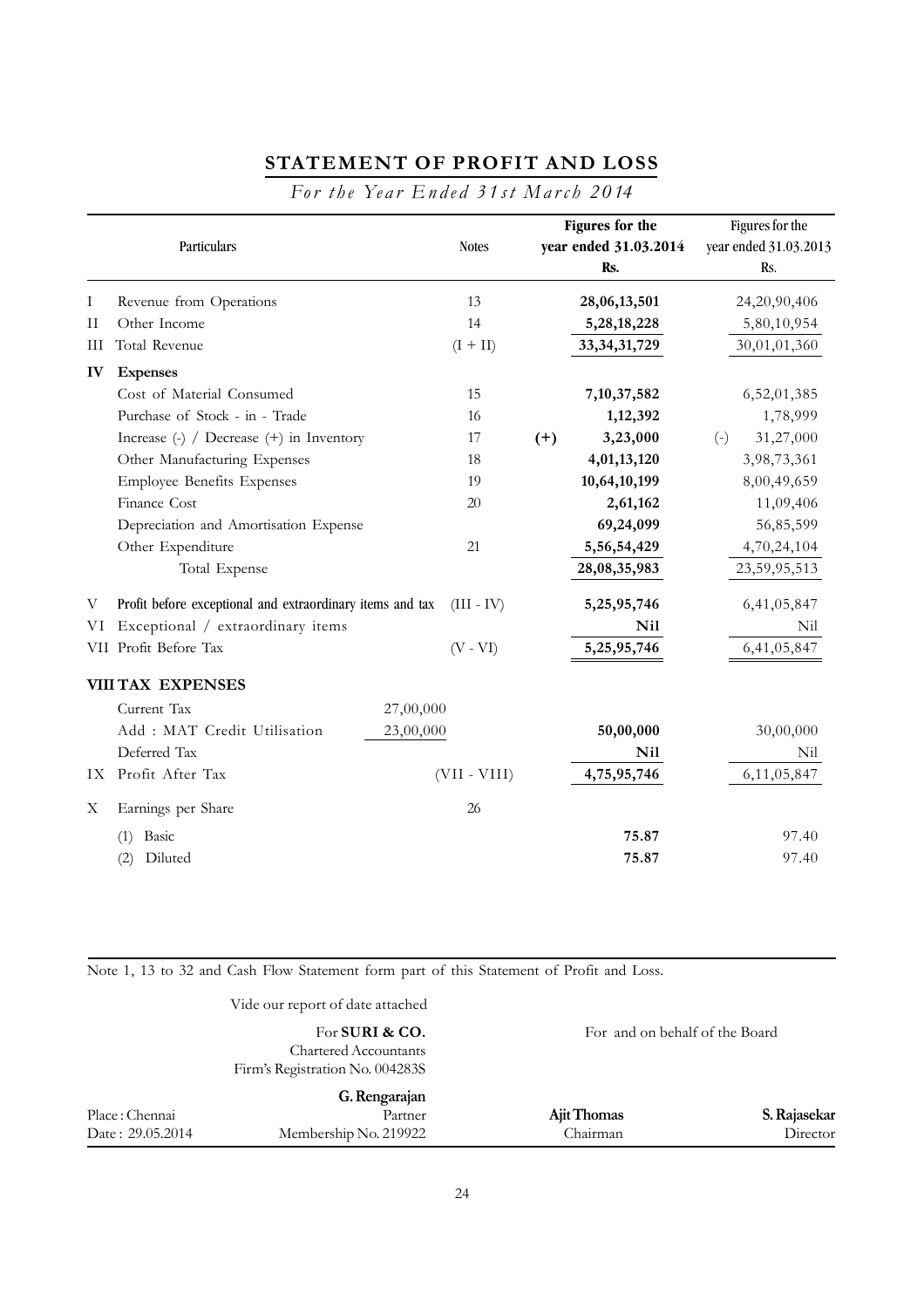*for the year ended 31st March, 2014*

### **NOTE : 1**

### **A. ACCOUNTING POLICIES**

### **I. ACCOUNTING CONVENTION**

The financial statements have been prepared on the historical cost convention in accordance with the generally accepted accounting principles and comply in all material respects with the notified accounting standards by Companies (Accounting Standard) Rules, 2006 and the relevant provisions of the Companies Act, 1956.

### **II. FIXED ASSETS AND DEPRECIATION**

- Fixed Assets are stated at historical cost less depreciation. Cost includes, taxes and duties (but does not include taxes and duties for which CENVAT / VAT credit is available), freight and other direct or allocated expenses during construction period, net of any income earned. Assets acquired on Hire Purchase are capitalized at principal value
- b) Depreciation is provided at the rates specified in Schedule XIV to the Companies Act, 1956, on written down value method. Assets costing individually less than Rs. 5,000/-are depreciated at 100 %. On additions to and deductions from Fixed Assets, depreciation is provided on pro-rata basis

### **III. IMPAIRMENT OF ASSETS**

The Company reviews the carrying amounts of its assets for any possible impairment at each balance sheet date. An impairment loss is recognized when the carrying amount of an asset exceeds its recoverable amount and the impairment loss, if any, is recognized in the Statement of Profit & Loss.

### **IV. BORROWING COSTS**

Borrowing costs directly attributable to the acquisition, construction or production of qualifying assets are capitalised as part of the cost of the asset, upto the date of acquisition/completion of construction.

Other borrowing costs are recognised as expense as and when incurred.

### **V. INVESTMENTS**

Long Term Investments are stated at cost. Decline in value of long term investments, other than temporary, is provided for. Current investments are stated at lower of cost and fair value. Investment in immovable properties is stated at cost less depreciation.

### **VI. INVENTORIES**

Inventories are valued at lower of cost on weighted average and net realisable value, after providing for obsolescence wherever considered necessary. Cost includes taxes and duties (other than duties and taxes for which CENVAT / VAT credit is available), freight and other direct expenses.

### **VII. REVENUE RECOGNITION**

Revenue is recognized on accrual and when no significant uncertainty on measurability or collectability exists. Expenditure is accounted for on their accrual.

### **SALE OF GOODS**

Revenue from sale of goods is recognized when all the significant risks and rewards of ownership of the goods have been passed to the buyer, usually on delivery of the goods. The company collects sales taxes and value added taxes (VAT) on behalf of the government and, therefore, these are not economic benefits flowing to the company. Hence, they are excluded from revenue. Excise duty deducted from revenue (gross) is the amount that is included in the revenue (gross) and not the entire amount of liability arising during the year.

### **INTEREST**

Interest income is recognized on a time proportion basis taking into account the amount outstanding and the applicable interest rate. Interest income is included under the head "other income" in the statement of profit and loss.

### **DIVIDENDS**

Dividend income is recognized when the company's right to receive dividend is established by the reporting date.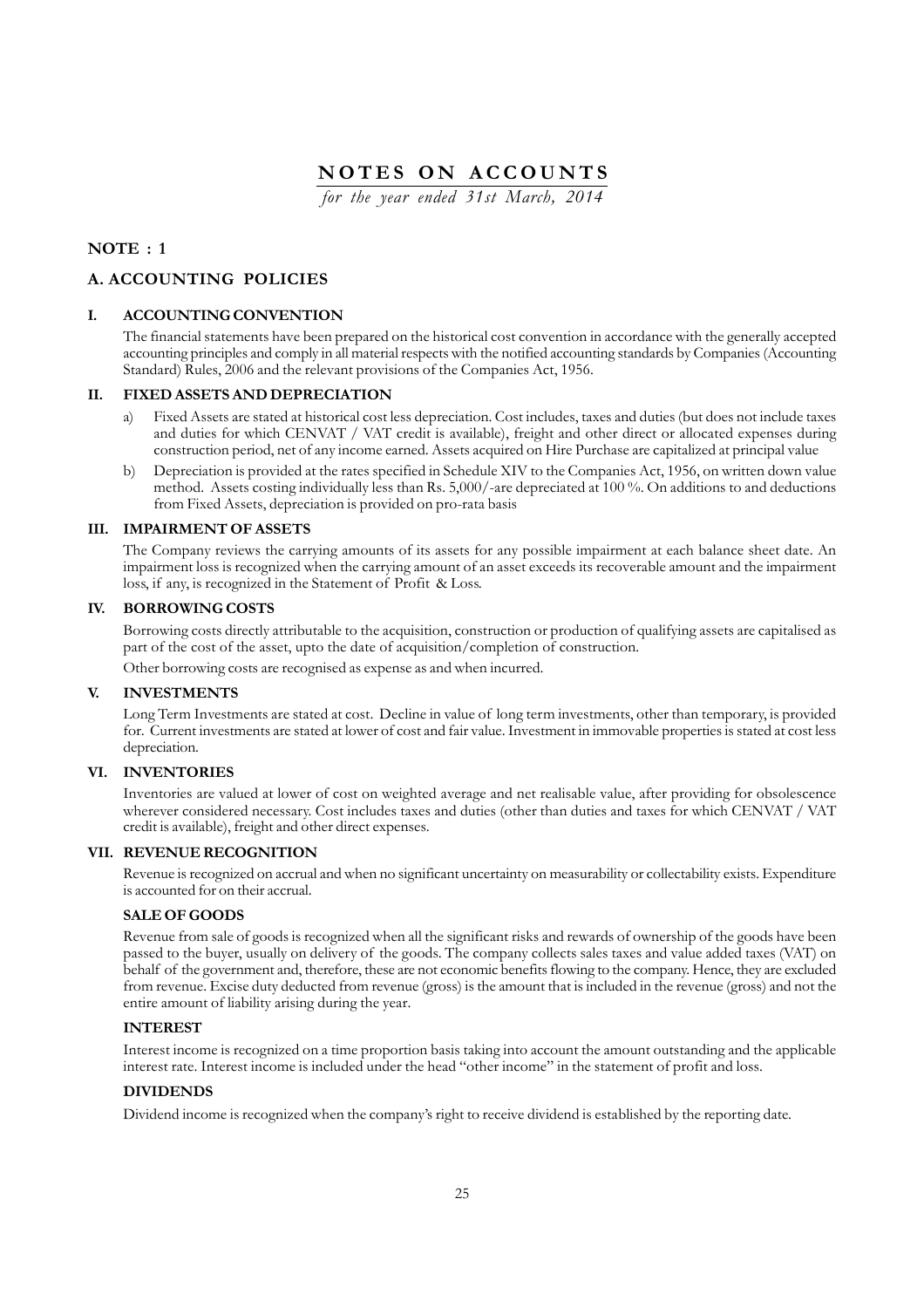*for the year ended 31st March, 2014*

### **NOTE : 1 (***contd.***)**

### **A. ACCOUNTING POLICIES**

### **VIII. EMPLOYEE BENEFITS**

Gratuity Liability which is a defined benefit scheme and provision for Leave Encashment is accrued and provided for on the basis of independent actuarial valuation based on projected unit credit method made at the end of each financial year. Actuarial gains and losses are recognised in the Statement of Profit & Loss and are not deferred.

Retirement benefits in the form of Provident Fund, Family Pension Fund and Super Annuation Schemes, which are defined contribution schemes are charged to the Statement of Profit & Loss of the year when the contribution to the respective funds accrues.

### **IX. FOREIGN CURRENCY TRANSACTIONS**

Foreign Currency Transactions are recorded at the rates of exchange in force at the time transactions are effected. In the case of forward contracts, the difference between forward rate and exchange rate on the date of transaction is dealt with in the Statement of Profit and Loss on the Completion of the transaction. Monetary items denominated in foreign currency and outstanding at the Balance Sheet date are converted at the year end exchange rate and the resultant loss or gain is dealt with in the Statement of Profit & Loss.

### **X. GOVERNMENT GRANTS**

Subsidies from Government in respect of fixed assets are deducted from the cost of respective assets as and when they accrue

Subsidies related to revenue are recognised in the Statement of Profit and Loss to match them with the related costs which they are intended to compensate.

### **XI. TAXES ON INCOME**

Provision for Income-Tax is made for both current and deferred tax. Provision for current income tax is made on the assessable income at the tax rate applicable to the relevant assessment year. Deferred tax is accounted for by computing the tax effect of the timing difference which arise during the year and reverse out in the subsequent periods. Deferred tax is calculated at the tax rates substantively enacted by the Balance Sheet date. Deferred tax assets are recognized only if there is a virtual certainty that they will be realized.

### **XII. EARNINGS PER SHARE**

Basic Earnings per share are calculated by dividing the net profit or loss for the period attributable to equity shareholders (after deducting preference dividends and attributable taxes) by the weighted average number of equity shares outstanding during the period. The weighted average number of equity shares outstanding during the period is adjusted for events such as bonus issue, bonus element in a rights issue, share split, and reverse share split (consolidation of shares) that have changed the number of equity shares outstanding, without a corresponding change in resources.

For the purpose of calculating diluted earnings per share, the net profit or loss for the period attributable to equity shareholders and the weighted average number of shares outstanding during the period are adjusted for the effects of all dilutive potential equity shares.

### **XIII. PROVISIONS**

A Provision is recognized when the company has a present obligation as a result of past event, it is probable that an outflow of resources embodying economic benefits will be required to settle the obligation and a reliable estimate can be made of the amount of the obligation. Provisions are not discounted to their present value and determined based on the best estimate required to settle the obligation at the reporting date. These estimate are reviews at each reporting date and adjusted to reflect the current best estimates.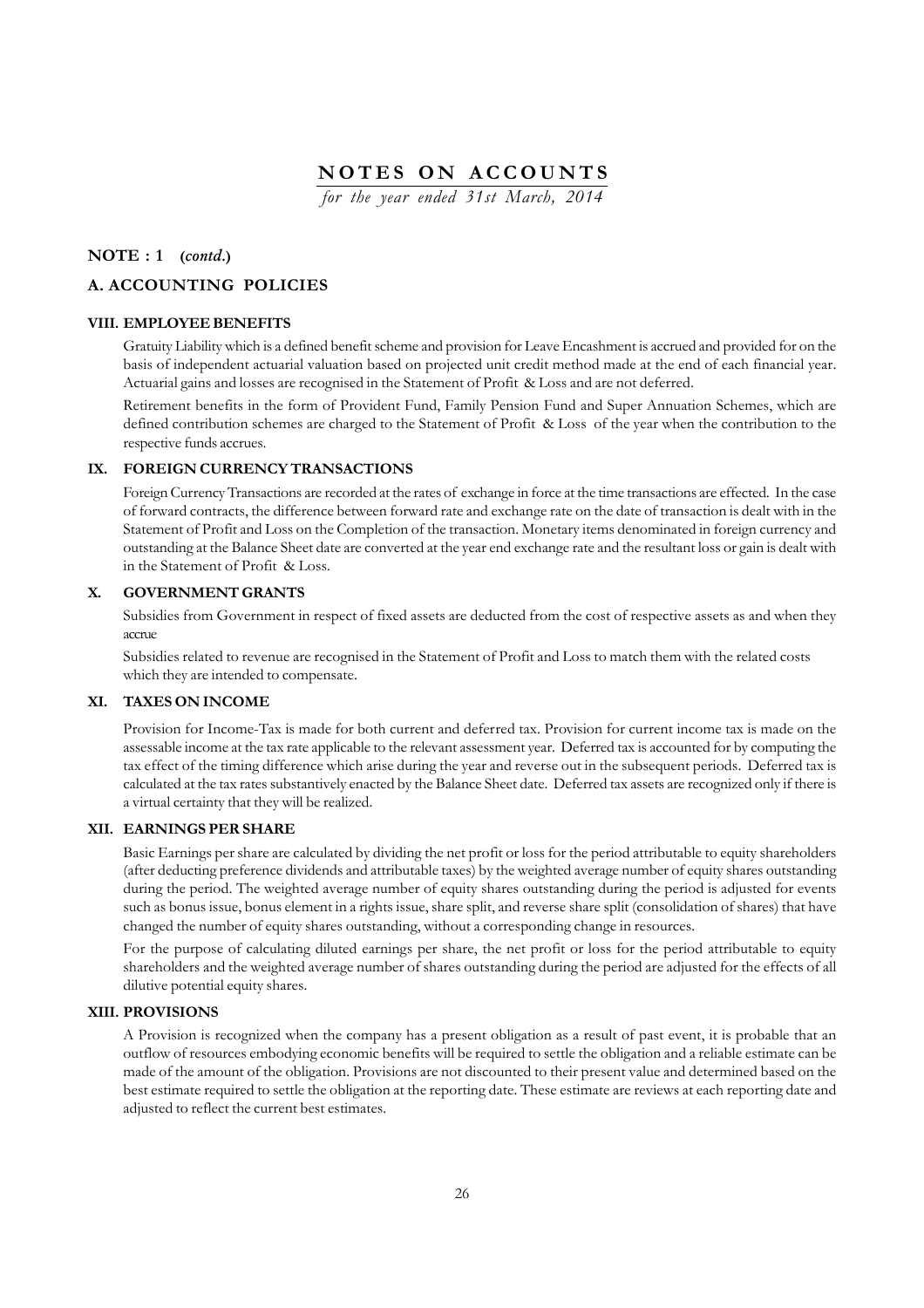*for the year ended 31st March, 2014*

### **NOTE : 1 (***contd.***)**

# **A. ACCOUNTING POLICIES**

### **XIV. CONTINGENT LIABILITIES**

A Contingent liability is a possible obligation that arises from past events whose existence will be confirmed by the occurrence or non-occurrence of one or more uncertain future events beyond the control of the company or a present obligation that is not recognized because it is not probable that an outflow of resources will be required to settle the obligation. A contingent liability also arises in extremely rare cases where there is a liability that cannot be recognized because it cannot be measured reliably. The company does not recognize a contingent liability but discloses its existence in the financial statements.

### **XV. CONTINGENT ASSETS**

Contingent Assets are neither recognised nor disclosed.

### **XVI. EXPENDITURE ON NEW PLANTING**

Direct Expenditure on new planting of different crops (other than Minor Produce) including upkeep and maintenance expenditure on immature plants are capitalised under "Development".

### **XVII. EXPENDITURE ON REPLANTING**

Direct Expenditure on replanting of Tea including upkeep and maintenance expenditure on immature plants is charged to the Statement of Profit and Loss with credit as to Subsidy on replanting of Tea as Revenue.

### **XVIII. CASH FLOW STATEMENT**

Cash Flow Statement is prepared segregating the cash flows from operating, investing and financing activities. Cash flow from operating activities is reported using indirect method. Under the indirect method, the net profit is adjusted for the effects of

- (i) Transactions of a non-cash nature.
- (ii) Any deferrals or accruals of past or future operating cash receipts or payments and
- (iii) Items of income or expense associated with investing or financing cash flows.

Cash and cash equivalents (including bank balances) are reflected as such in Cash Flow Statement.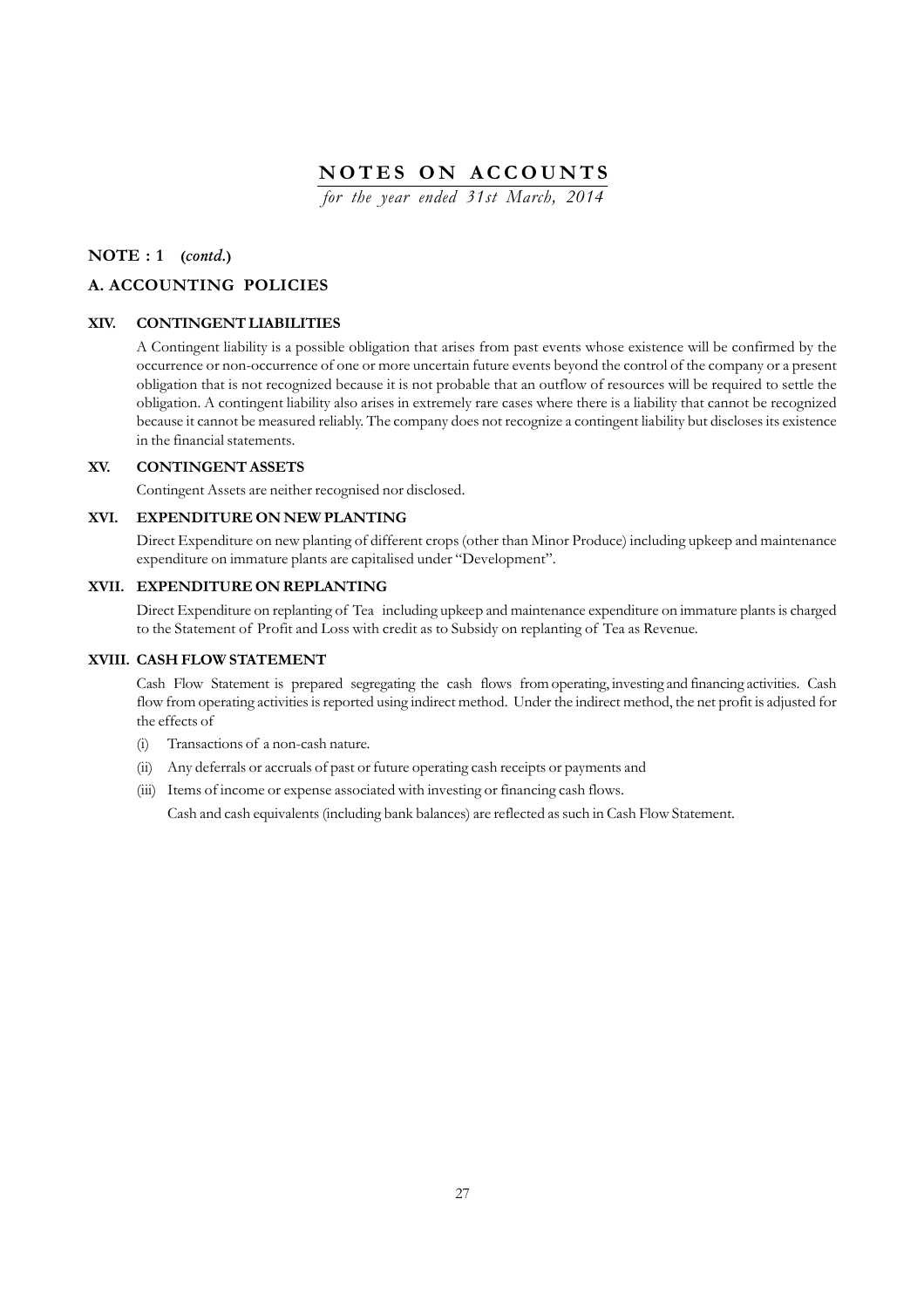*of the Balance Sheet as at 31st March 2014*

|                                                                                      |                                 |            | As at                           | As at       |
|--------------------------------------------------------------------------------------|---------------------------------|------------|---------------------------------|-------------|
|                                                                                      |                                 |            | 31.03.2014                      | 31.03.2013  |
|                                                                                      |                                 |            | Rs.                             | Rs.         |
| NOTE : 2                                                                             |                                 |            |                                 |             |
| <b>SHARE CAPITAL</b>                                                                 |                                 |            |                                 |             |
| a. Authorised                                                                        |                                 |            |                                 |             |
| 9,00,000 - Equity Shares of Rs.10/- each                                             |                                 |            | 90,00,000                       | 90,00,000   |
| 3,50,000 - 5 % Preference Shares of Rs.10/- each                                     |                                 |            | 35,00,000                       | 35,00,000   |
|                                                                                      |                                 |            | 1,25,00,000                     | 1,25,00,000 |
| b. Issued, Subscribed and Paid - up                                                  |                                 |            |                                 |             |
| 6,27,350 - Equity Shares of Rs.10/- each.                                            |                                 |            | 62,73,500                       | 62,73,500   |
| c. Number of Shares at the beginning of the year                                     |                                 |            | 6,27,350                        | 6,27,350    |
| Add / Less: Shares Issued / buyback etc                                              |                                 |            | <b>Nil</b>                      | Nil         |
| Number of shares at the end of the year                                              |                                 |            | 6,27,350                        | 6,27,350    |
| d. Details of Shareholders holding more than 5% of<br>equity shares as on 31.03.2014 |                                 |            |                                 |             |
|                                                                                      |                                 | 31.03.2014 | 31.03.2013                      |             |
| Name of Shareholder                                                                  | No. of Shares held % of Holding |            | No. of Shares held % of Holding |             |
| Mr. Ajit Thomas                                                                      | 4,10,353                        | 65.41%     | 4,10,353                        | 65.41%      |

*No bonus shares / Buy back of shares in last 5 years*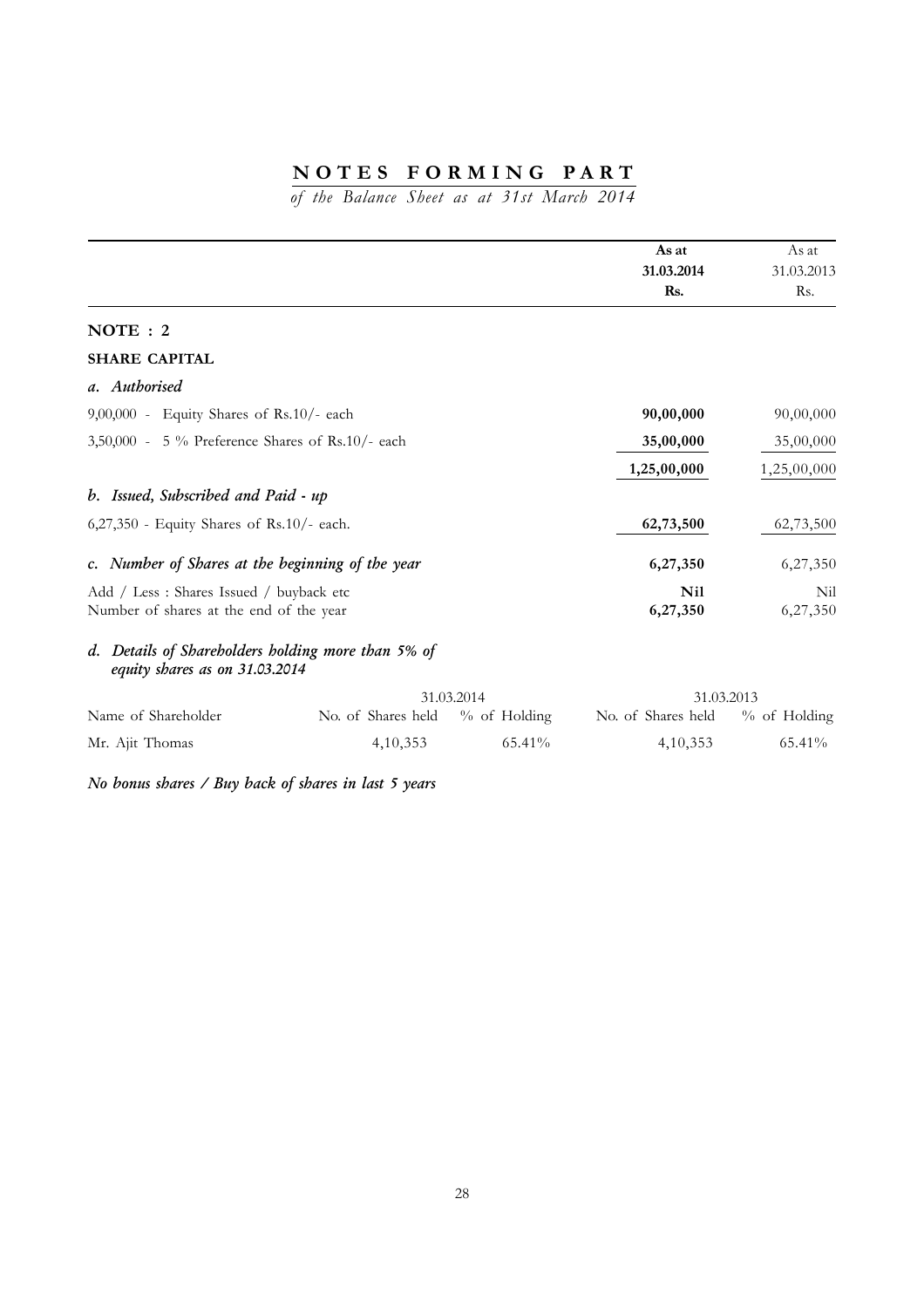|                                                                                                      |                 | As at           | As at        |
|------------------------------------------------------------------------------------------------------|-----------------|-----------------|--------------|
|                                                                                                      |                 | 31.03.2014      | 31.03.2013   |
|                                                                                                      |                 | Rs.             | Rs.          |
| NOTE: 3                                                                                              |                 |                 |              |
| <b>RESERVES AND SURPLUS</b>                                                                          |                 |                 |              |
| Capital Redemption Reserve<br>As per last Balance Sheet                                              |                 | 27,26,500       | 27,26,500    |
| General Reserve                                                                                      |                 |                 |              |
| As per last Balance Sheet                                                                            | 31, 11, 40, 800 |                 |              |
| Add: Transfer from Profit & Loss Account                                                             | 2,00,00,000     | 33, 11, 40, 800 | 31,11,40,800 |
| <b>Surplus</b>                                                                                       |                 |                 |              |
| Balance in Profit and Loss Account                                                                   |                 | 4,75,95,746     | 6,11,05,847  |
| Add : Surplus Brought forward from previous year                                                     |                 | 63,44,034       | 44,99,987    |
|                                                                                                      |                 | 5,39,39,780     | 6,56,05,834  |
| Appropriations                                                                                       |                 |                 |              |
| Transfer to General Reserve                                                                          |                 | 2,00,00,000     | 3,00,00,000  |
| Interim dividend paid on Equity shares<br>(Previous year - 20/- per share)                           |                 |                 | 1,25,47,000  |
| Tax on Interim dividend                                                                              |                 |                 | 20, 35, 437  |
| Proposed Final Dividend on Equity shares @ Rs. 40/- per Share<br>(Previous year @ Rs.20/- per share) |                 | 2,50,94,000     | 1,25,47,000  |
| Provision for tax on final dividend                                                                  |                 | 42,64,725       | 21,32,363    |
| Net surplus in the statement of Profit & Loss                                                        |                 | 45,81,055       | 63,44,034    |
|                                                                                                      |                 | 33,84,48,355    | 32,02,11,334 |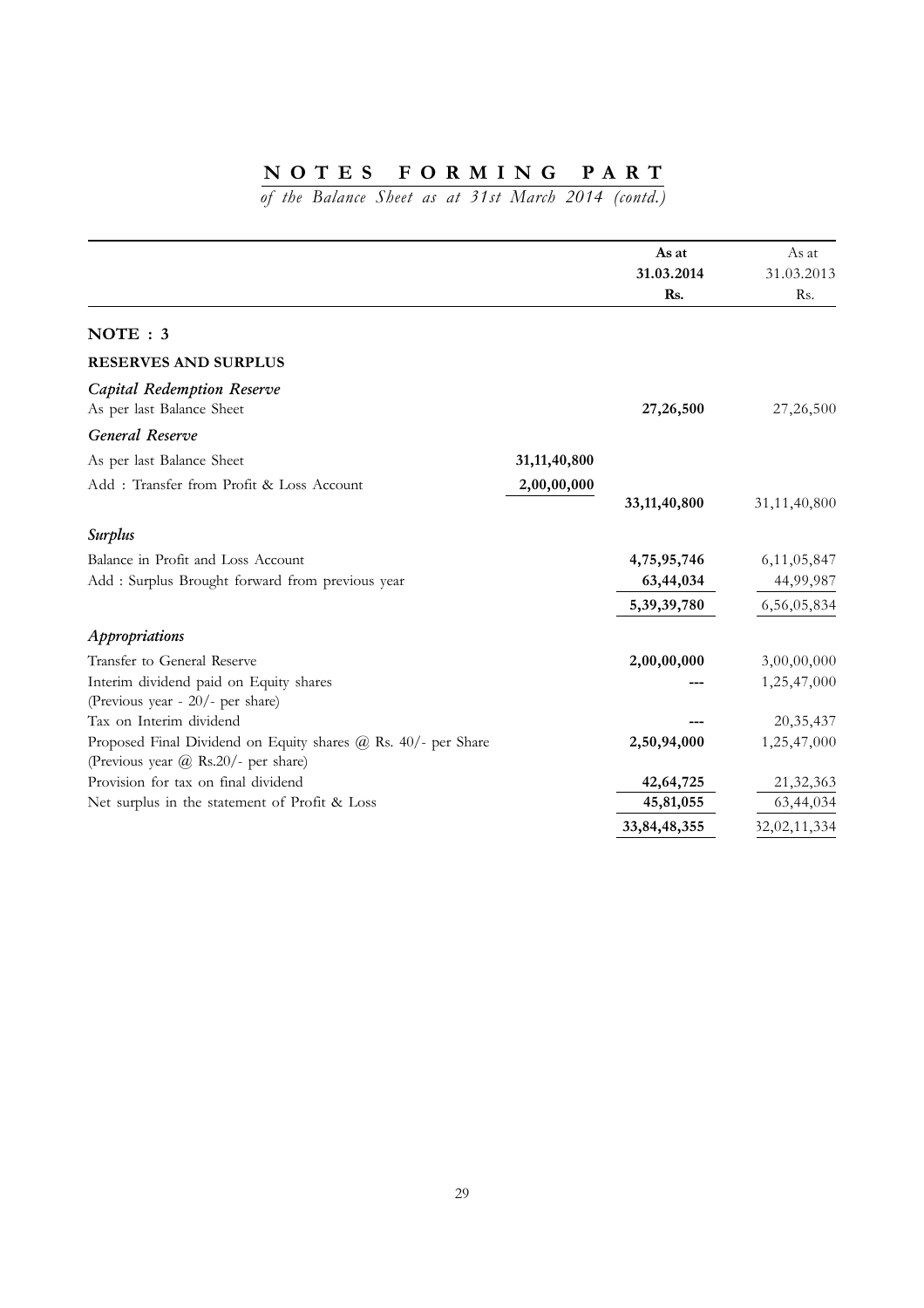|                                                                                                                                             | As at<br>31.03.2014<br>Rs. | As at<br>31.03.2013<br>Rs. |
|---------------------------------------------------------------------------------------------------------------------------------------------|----------------------------|----------------------------|
| NOTE: 4                                                                                                                                     |                            |                            |
| <b>NON CURRENT LIABILITIES</b>                                                                                                              |                            |                            |
| a. Long - Term borrowings                                                                                                                   |                            |                            |
| From Banks                                                                                                                                  | Nil                        | Nil                        |
| b. Long Term Provisions<br>Provision for Employee benefits                                                                                  |                            |                            |
| For Gratuity                                                                                                                                | Nil                        | Nil                        |
| For Leave Encashment                                                                                                                        | 1,58,364                   | 33,183                     |
|                                                                                                                                             | 1,58,364                   | 33,183                     |
| NOTE: 5                                                                                                                                     |                            |                            |
| <b>CURRENT LIABILITIES</b>                                                                                                                  |                            |                            |
| a. Short - Term borrowings                                                                                                                  |                            |                            |
| Cash Credit                                                                                                                                 | 10,18,034                  | 1,01,89,668                |
| <b>Export Packing Credit</b>                                                                                                                | 40,00,000                  | Nil                        |
| Export Packing Credit in Foreign Currency                                                                                                   | 44,60,686                  | Nil                        |
| (The Company's borrowing facilities comprising cash credit facility                                                                         |                            |                            |
| of Rs. 2,75,00,000 - Cash Credit at the interest rate of 0.85%, above<br>base rate, Present base rate being @ 11.10%, Export Packing Credit |                            |                            |
| at the rate of 3% below the rate of 10.75% and Export Packing                                                                               |                            |                            |
| Credit in foreign currency at the rate of 2.50% above the LIBOR                                                                             |                            |                            |
| -secured by hypothecation of stock-in-Trade, Standing Crops,                                                                                |                            |                            |
| Book Debts, Vehicles and also equitable mortgage of Katary<br>Estate with Buildings thereon.)                                               |                            |                            |
|                                                                                                                                             | 94,78,720                  | 1,01,89,668                |
| b. Trade Payable                                                                                                                            |                            |                            |
| Sundry Creditors                                                                                                                            | 31,08,919                  | 18,82,943                  |
| (Refer note No. 25 for details of dues to micro and small enterprise.)                                                                      |                            |                            |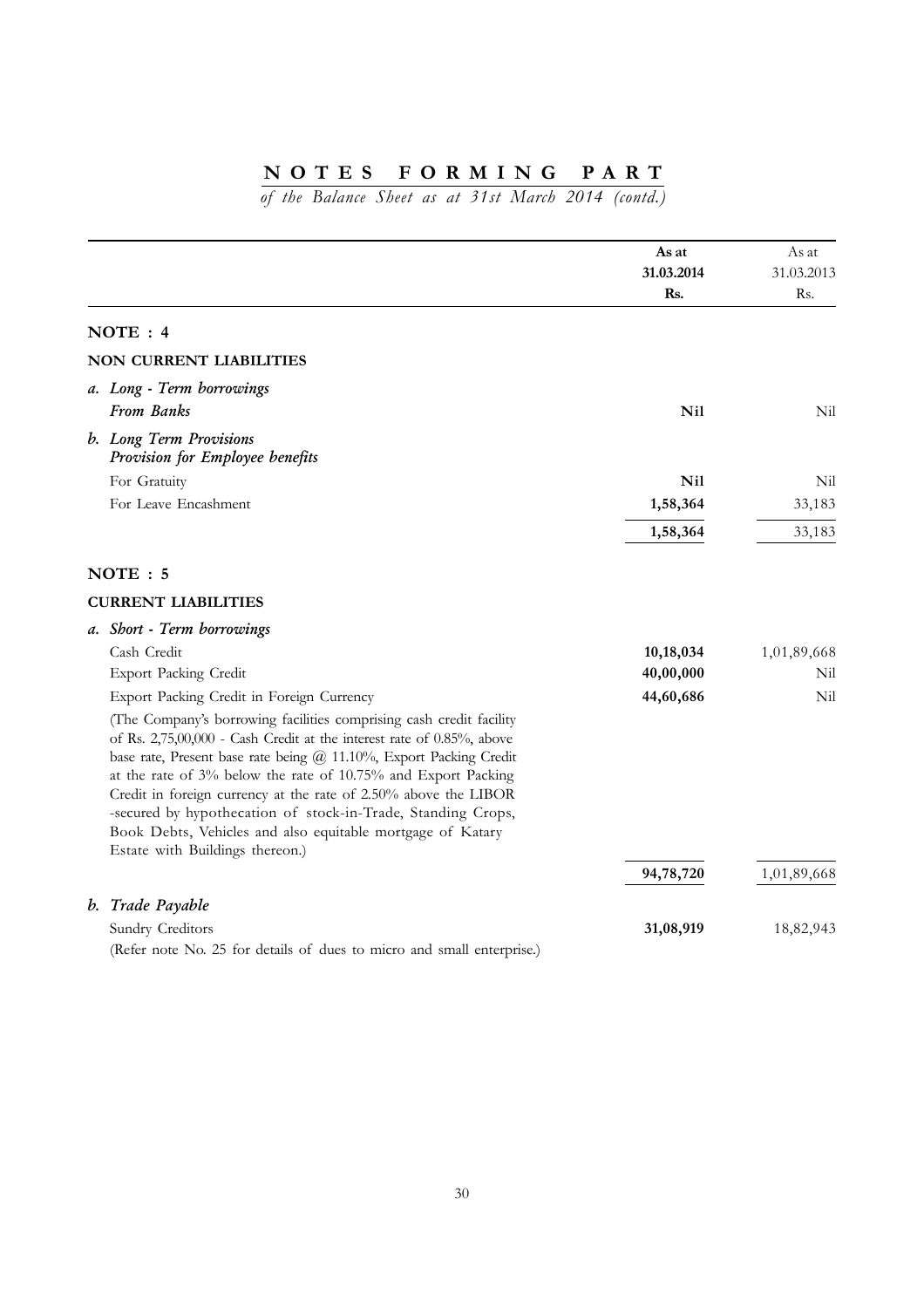|                                        | As at          | As at            |
|----------------------------------------|----------------|------------------|
|                                        | 31.03.2014     | 31.03.2013       |
|                                        | Rs.            | R <sub>s</sub> . |
| c. Other Current Liabilities           |                |                  |
| Investor Education and Protection Fund |                |                  |
| - Unpaid Dividend                      | 1,01,47,305    | 98,46,290        |
| Unpaid Preference Capital              | 2,25,110       | 2,25,110         |
| Other current liabilities              | 2,20,43,298    | 1,71,50,767      |
|                                        | 3, 24, 15, 713 | 2,72,22,167      |
| d. Short - Term Provisions             |                |                  |
| Provision for Employee benefits        |                |                  |
| For Leave Encashment                   | 5,396          | 1,195            |
| For Gratuity                           | 61,23,343      | 17,56,730        |
| <b>Other Provisions</b>                |                |                  |
| For Taxation                           | 46,09,249      | 41,62,194        |
| For Proposed Dividend on Equity Shares | 2,50,94,000    | 1,25,47,000      |
| For Tax on Dividend                    | 42,64,725      | 21,32,363        |
|                                        | 4,00,96,713    | 2,05,99,482      |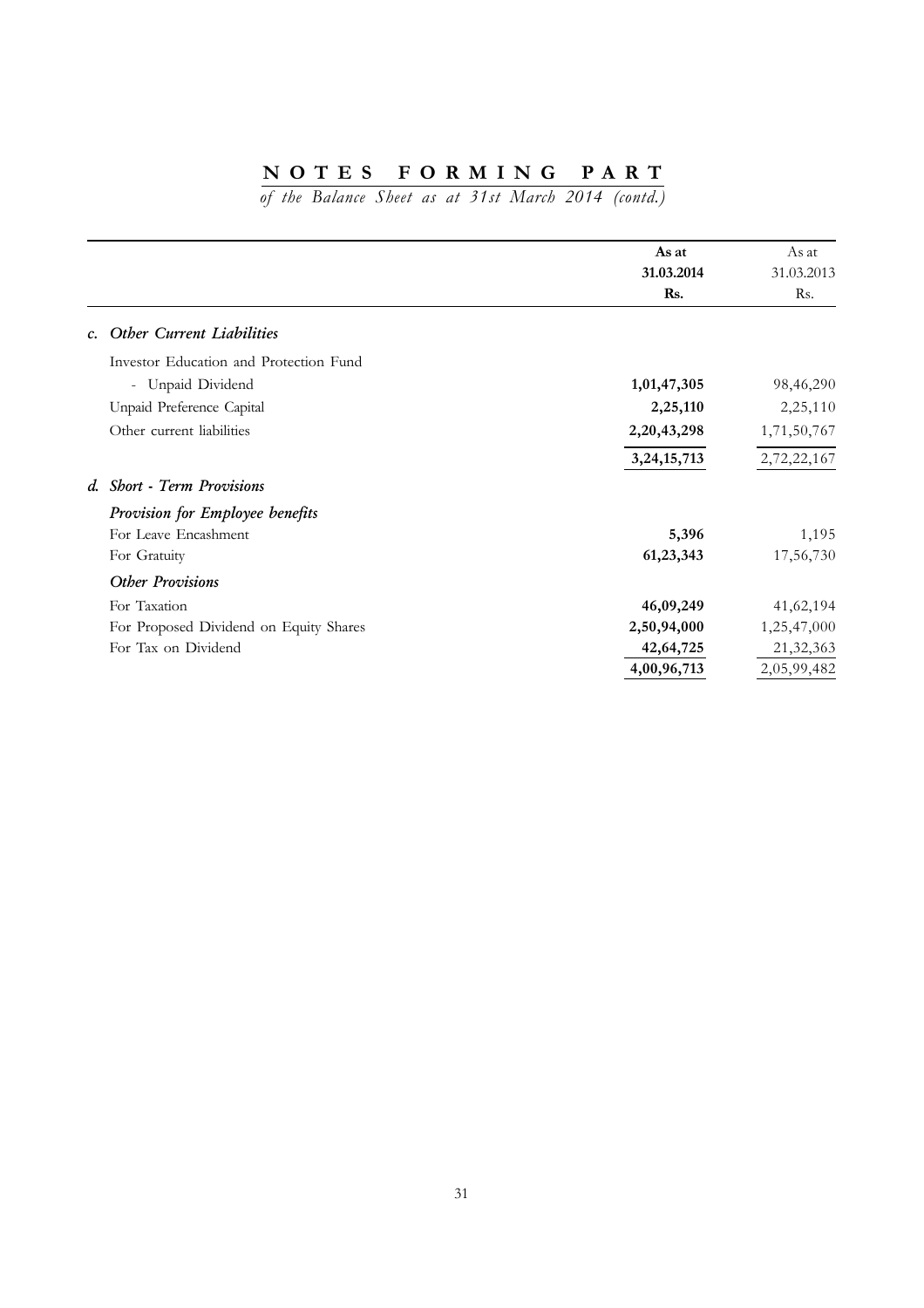| ŀ<br>٦<br>P A R | 201.         |
|-----------------|--------------|
|                 |              |
| C<br>Z          | March        |
|                 |              |
| ⊠               | 31st         |
| $\mathbb{R}$    | as at        |
|                 |              |
| $\mathbf{L}$    | <i>Sheet</i> |
| $E$ S           |              |
|                 | Balance      |
| $\vdash$        |              |
| $\frac{1}{2}$   | the          |
|                 | r            |

**NOTE : 6**

NOTE : 6<br>TANGIBLE ASSETS **TANGIBLE ASSETS**

|                                      |                            | GR <sub>OSS</sub> | <b>BLOCK</b> |                            |                  | DEPRECIATION    |           |                  |                                                                  | NET BLOCK        |
|--------------------------------------|----------------------------|-------------------|--------------|----------------------------|------------------|-----------------|-----------|------------------|------------------------------------------------------------------|------------------|
|                                      | As at                      | Additions         | Deductions   | As at                      | Up to            | For             | Withdrawn | 31.3.2014<br>٥tū | As at                                                            | As at            |
| Description                          | 01.04.2013<br>Ŕs.          | Rs.               | Rs.          | 31.03.2014<br>Rs.          | 31.03.2013<br>Ř. | the year<br>Rs. | Rs.       | ŘS.              | 31.3.2014<br>Rs.                                                 | 31.3.2013<br>Rs. |
| Freehold and Development 2,66,71,159 |                            |                   |              | 2,66,71,159                |                  |                 | i         |                  | $2,66,71,159$ $2,66,71,159$                                      |                  |
| <b>Buildings</b>                     | 3,81,03,184                |                   |              | 3,81,03,184                | 1,71,75,481      | 10,79,510       |           | 1,82,54,991      | 1,98,48,193                                                      | 2,09,27,704      |
| Machinery                            | 5,09,47,408 1,12,08,88     |                   |              | 6,21,56,289                | 4,35,05,394      | 35,02,462       |           | 4,70,07,856      | 1,51,48,433                                                      | 74,42,014        |
| Furniture and Fittings               | 52,75,626                  | 4.94.47           |              | 57,70,101                  | 39,16,810        | 3,08,784        |           | 42,25,594        | 15,44,507                                                        | 13,58,816        |
| Vehicles                             | 1,80,39,831                | 21,47,33          |              | 2,01,87,169                | 1,13,69,148      | 20,33,343       |           | $-1,34,02,491$   | 67,84,678                                                        | 66,70,683        |
|                                      | $13,90,37,208$ 1,38,50,694 |                   |              | $-15,28,87,902$            | 7,59,66,833      | 69,24,099       |           |                  | $8,28,90,932$ 6,99,96,970 6,30,70,376                            |                  |
| Previous year                        | 13,47,44,438               | 46,42,90          |              | $3,50,135$ 13, 90, 37, 208 | 7,05,75,026      |                 |           |                  | $56,85,599$ $2,93,792$ $7,59,66,833$ $6,30,70,375$ $6,41,69,412$ |                  |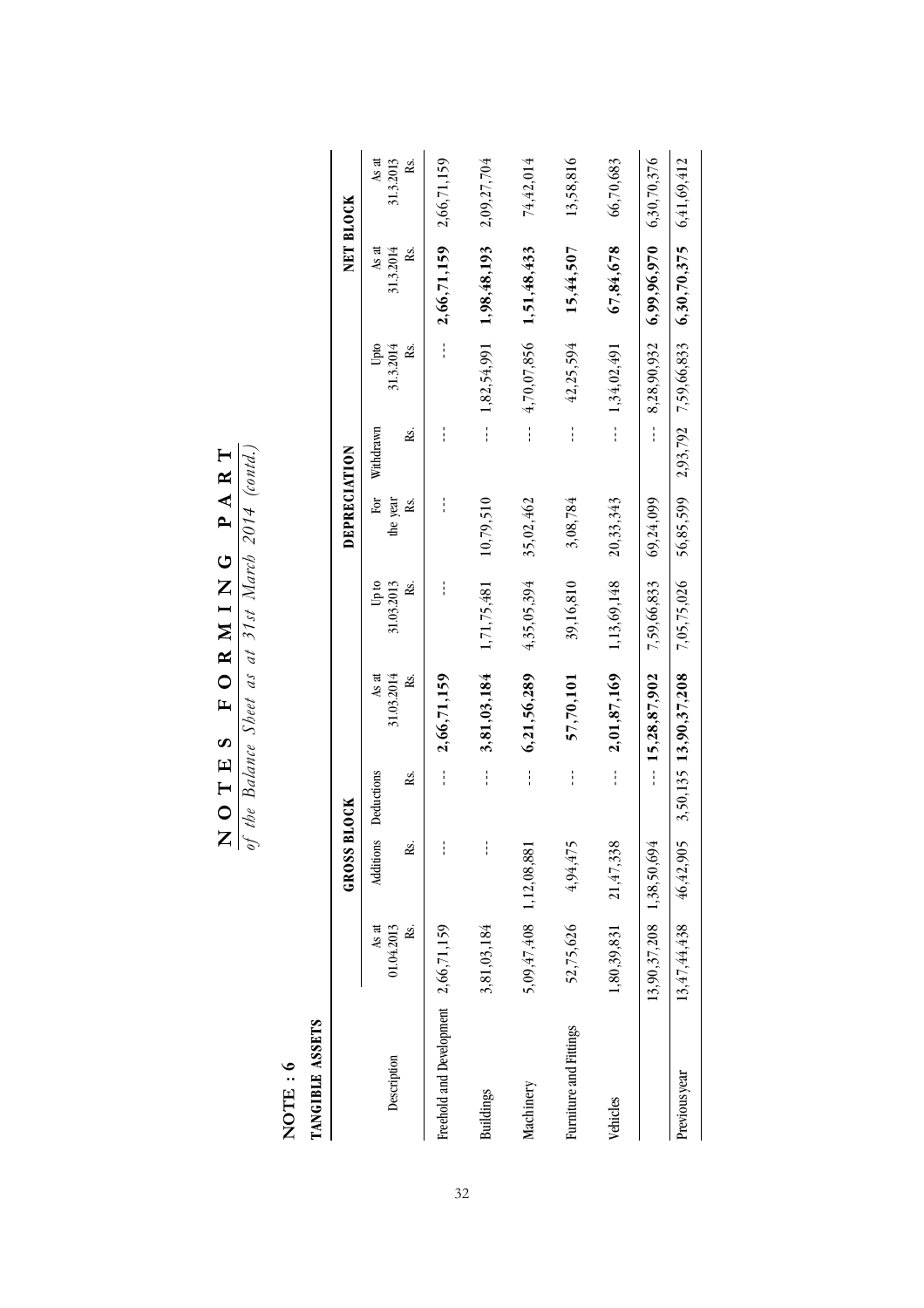| $\frac{\text{As on } 31.03.2014}{\text{S}}$<br>6,09,13,600<br>No.of<br>shares/Units<br>31,50,000<br>$\Im$<br>2,00,000<br>2,50,000<br>$($ ## $)$<br>Amount<br>Rs.<br>Deductions<br>$31st$ March $2014$ (contd.)<br>No.of<br>shares/Units<br>4,30,20,000<br>2,69,81,805<br>9,58,98,786<br>The right to transfer shares is restricted under Section $3(iii)$ (a) of the Companies Act, 1956, being Private Limited Companies.<br>31.03.2013<br>2,58,96,981<br>Rs.<br>Amount<br>Additions<br>9,58,98,786<br>31.03.2014<br>4,30,20,000<br>2,69,81,805<br>2,58,96,981<br>No.of<br>shares/Units<br>of the Balance Sheet as at<br>Increase in shares represents Bonus issue in the ratio of 1:1 received during the year.<br>90.20.000<br>313<br>2,58,96,668<br>3,15,00,000<br>25,00,000<br>4,30,20,000<br>2,69,81,805<br>9,58,98,786<br>Amount<br>2,58,96,981<br>Rs.<br>up unless otherwise stated.<br>As on 01.04.2013<br>(Market Value - Rs. 1,30,35,55,680/- Previous year Rs. 80,10,18,480/-)<br>3,04,56,800<br>$\Im$<br>31,50,000<br>2,00,000<br>No.of<br>shares/Units<br>2,50,000<br>(4) : 1500<br>(A) EQUITY SHARES (FULLY PAID): ASSOCIATE COMPANIES<br>Face value of Equity Shares is Rs. 10/- fully paid<br>AVT Natural Products Ltd. (Face value Re. 1/-)<br>SHARES IN COMPANIES - LONG TERM - AT<br>Aggregate amount of immovable properties<br>Midland Natural Pte Ltd. (US \$ 1/Share)<br>Aggregate amount of Unquoted investments<br>Aggregate amount of Quoted investments<br>Midland Corporate Advisory Services Pvt Ltd.<br>AVT McCormick Ingredients Pvt. Ltd.<br>Non Current Investments - At Cost<br>IN IMMOVABLE PROPERTIES<br>L. J. International Ltd.<br>(ii) $UNQUOTED:$<br>$(i)$ QUOTED:<br>Value of Land<br>Description<br>$(\ast)$<br>$(\ddot{H}$<br>$(\ddot{t})$<br>$\widehat{\omega}$<br>$\odot$<br>$\ddot{\mathbf{a}}$ | NOTE:7 | NOTE | $\bullet$ | FORMING | PART |  |                          |  |
|------------------------------------------------------------------------------------------------------------------------------------------------------------------------------------------------------------------------------------------------------------------------------------------------------------------------------------------------------------------------------------------------------------------------------------------------------------------------------------------------------------------------------------------------------------------------------------------------------------------------------------------------------------------------------------------------------------------------------------------------------------------------------------------------------------------------------------------------------------------------------------------------------------------------------------------------------------------------------------------------------------------------------------------------------------------------------------------------------------------------------------------------------------------------------------------------------------------------------------------------------------------------------------------------------------------------------------------------------------------------------------------------------------------------------------------------------------------------------------------------------------------------------------------------------------------------------------------------------------------------------------------------------------------------------------------------------------------------------------------------------------------------------------------------------------------------------------------------|--------|------|-----------|---------|------|--|--------------------------|--|
|                                                                                                                                                                                                                                                                                                                                                                                                                                                                                                                                                                                                                                                                                                                                                                                                                                                                                                                                                                                                                                                                                                                                                                                                                                                                                                                                                                                                                                                                                                                                                                                                                                                                                                                                                                                                                                                |        |      |           |         |      |  |                          |  |
|                                                                                                                                                                                                                                                                                                                                                                                                                                                                                                                                                                                                                                                                                                                                                                                                                                                                                                                                                                                                                                                                                                                                                                                                                                                                                                                                                                                                                                                                                                                                                                                                                                                                                                                                                                                                                                                |        |      |           |         |      |  |                          |  |
|                                                                                                                                                                                                                                                                                                                                                                                                                                                                                                                                                                                                                                                                                                                                                                                                                                                                                                                                                                                                                                                                                                                                                                                                                                                                                                                                                                                                                                                                                                                                                                                                                                                                                                                                                                                                                                                |        |      |           |         |      |  | Amount<br>Rs.            |  |
|                                                                                                                                                                                                                                                                                                                                                                                                                                                                                                                                                                                                                                                                                                                                                                                                                                                                                                                                                                                                                                                                                                                                                                                                                                                                                                                                                                                                                                                                                                                                                                                                                                                                                                                                                                                                                                                |        |      |           |         |      |  |                          |  |
|                                                                                                                                                                                                                                                                                                                                                                                                                                                                                                                                                                                                                                                                                                                                                                                                                                                                                                                                                                                                                                                                                                                                                                                                                                                                                                                                                                                                                                                                                                                                                                                                                                                                                                                                                                                                                                                |        |      |           |         |      |  |                          |  |
|                                                                                                                                                                                                                                                                                                                                                                                                                                                                                                                                                                                                                                                                                                                                                                                                                                                                                                                                                                                                                                                                                                                                                                                                                                                                                                                                                                                                                                                                                                                                                                                                                                                                                                                                                                                                                                                |        |      |           |         |      |  | 2,58,96,668<br>313       |  |
|                                                                                                                                                                                                                                                                                                                                                                                                                                                                                                                                                                                                                                                                                                                                                                                                                                                                                                                                                                                                                                                                                                                                                                                                                                                                                                                                                                                                                                                                                                                                                                                                                                                                                                                                                                                                                                                |        |      |           |         |      |  |                          |  |
|                                                                                                                                                                                                                                                                                                                                                                                                                                                                                                                                                                                                                                                                                                                                                                                                                                                                                                                                                                                                                                                                                                                                                                                                                                                                                                                                                                                                                                                                                                                                                                                                                                                                                                                                                                                                                                                |        |      |           |         |      |  | 2,58,96,981              |  |
|                                                                                                                                                                                                                                                                                                                                                                                                                                                                                                                                                                                                                                                                                                                                                                                                                                                                                                                                                                                                                                                                                                                                                                                                                                                                                                                                                                                                                                                                                                                                                                                                                                                                                                                                                                                                                                                |        |      |           |         |      |  | 3,15,00,000              |  |
|                                                                                                                                                                                                                                                                                                                                                                                                                                                                                                                                                                                                                                                                                                                                                                                                                                                                                                                                                                                                                                                                                                                                                                                                                                                                                                                                                                                                                                                                                                                                                                                                                                                                                                                                                                                                                                                |        |      |           |         |      |  | 25,00,000                |  |
|                                                                                                                                                                                                                                                                                                                                                                                                                                                                                                                                                                                                                                                                                                                                                                                                                                                                                                                                                                                                                                                                                                                                                                                                                                                                                                                                                                                                                                                                                                                                                                                                                                                                                                                                                                                                                                                |        |      |           |         |      |  | 90,20,000<br>4,30,20,000 |  |
|                                                                                                                                                                                                                                                                                                                                                                                                                                                                                                                                                                                                                                                                                                                                                                                                                                                                                                                                                                                                                                                                                                                                                                                                                                                                                                                                                                                                                                                                                                                                                                                                                                                                                                                                                                                                                                                |        |      |           |         |      |  |                          |  |
|                                                                                                                                                                                                                                                                                                                                                                                                                                                                                                                                                                                                                                                                                                                                                                                                                                                                                                                                                                                                                                                                                                                                                                                                                                                                                                                                                                                                                                                                                                                                                                                                                                                                                                                                                                                                                                                |        |      |           |         |      |  | 2,69,81,805              |  |
|                                                                                                                                                                                                                                                                                                                                                                                                                                                                                                                                                                                                                                                                                                                                                                                                                                                                                                                                                                                                                                                                                                                                                                                                                                                                                                                                                                                                                                                                                                                                                                                                                                                                                                                                                                                                                                                |        |      |           |         |      |  | 9,58,98,786              |  |
|                                                                                                                                                                                                                                                                                                                                                                                                                                                                                                                                                                                                                                                                                                                                                                                                                                                                                                                                                                                                                                                                                                                                                                                                                                                                                                                                                                                                                                                                                                                                                                                                                                                                                                                                                                                                                                                |        |      |           |         |      |  |                          |  |
|                                                                                                                                                                                                                                                                                                                                                                                                                                                                                                                                                                                                                                                                                                                                                                                                                                                                                                                                                                                                                                                                                                                                                                                                                                                                                                                                                                                                                                                                                                                                                                                                                                                                                                                                                                                                                                                |        |      |           |         |      |  |                          |  |
|                                                                                                                                                                                                                                                                                                                                                                                                                                                                                                                                                                                                                                                                                                                                                                                                                                                                                                                                                                                                                                                                                                                                                                                                                                                                                                                                                                                                                                                                                                                                                                                                                                                                                                                                                                                                                                                |        |      |           |         |      |  |                          |  |
|                                                                                                                                                                                                                                                                                                                                                                                                                                                                                                                                                                                                                                                                                                                                                                                                                                                                                                                                                                                                                                                                                                                                                                                                                                                                                                                                                                                                                                                                                                                                                                                                                                                                                                                                                                                                                                                |        |      |           |         |      |  |                          |  |
|                                                                                                                                                                                                                                                                                                                                                                                                                                                                                                                                                                                                                                                                                                                                                                                                                                                                                                                                                                                                                                                                                                                                                                                                                                                                                                                                                                                                                                                                                                                                                                                                                                                                                                                                                                                                                                                |        |      |           |         |      |  |                          |  |
|                                                                                                                                                                                                                                                                                                                                                                                                                                                                                                                                                                                                                                                                                                                                                                                                                                                                                                                                                                                                                                                                                                                                                                                                                                                                                                                                                                                                                                                                                                                                                                                                                                                                                                                                                                                                                                                |        |      |           |         |      |  |                          |  |
|                                                                                                                                                                                                                                                                                                                                                                                                                                                                                                                                                                                                                                                                                                                                                                                                                                                                                                                                                                                                                                                                                                                                                                                                                                                                                                                                                                                                                                                                                                                                                                                                                                                                                                                                                                                                                                                |        |      |           |         |      |  |                          |  |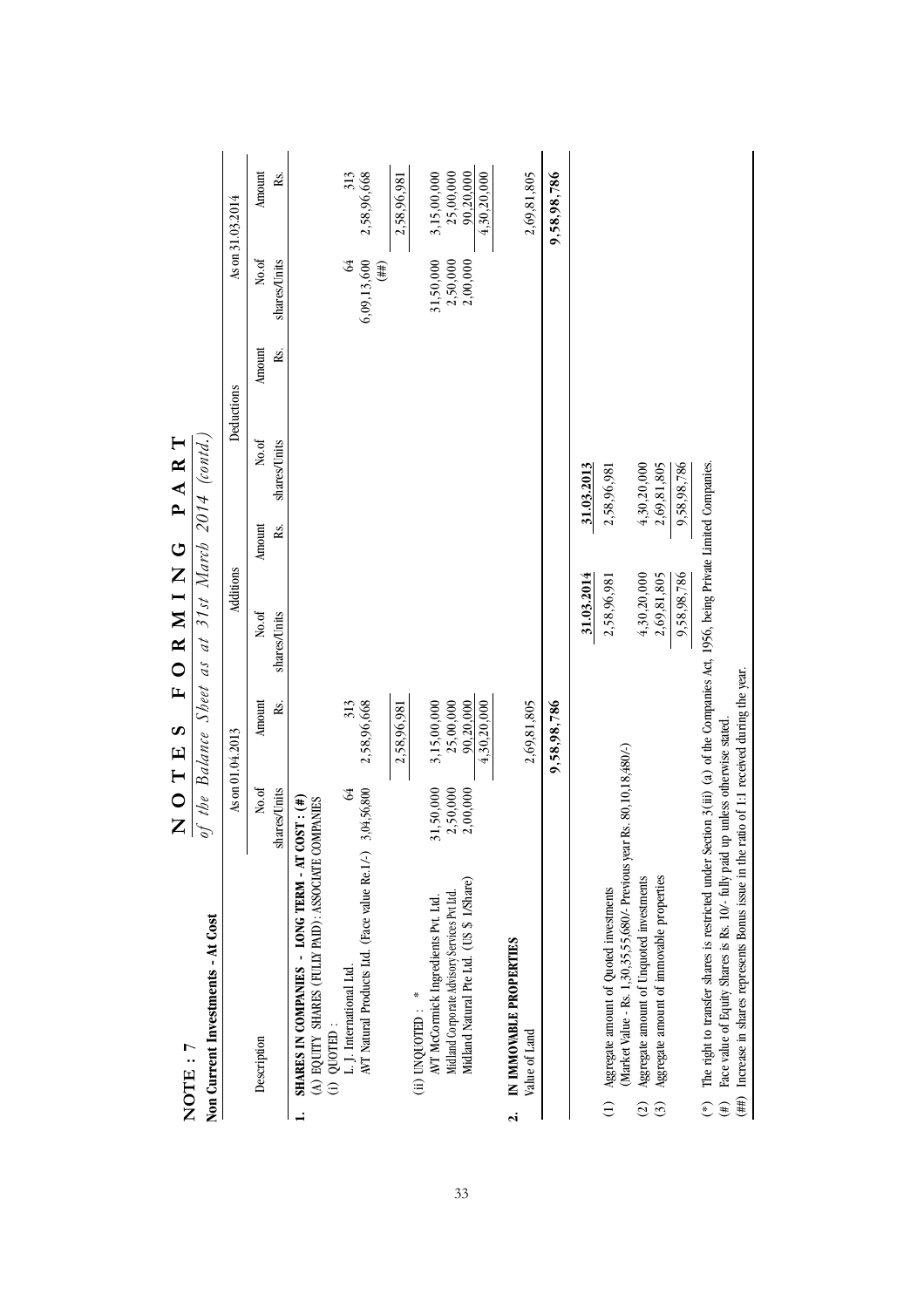| NOTE:8                                             |                       |                  | of the Balance Sheet as at 51 st March 2014 (conta.) |              |                       |               |                       |                  |
|----------------------------------------------------|-----------------------|------------------|------------------------------------------------------|--------------|-----------------------|---------------|-----------------------|------------------|
| Current Investments - Lower of Cost and Fair Value |                       |                  |                                                      |              |                       |               |                       |                  |
|                                                    |                       | As on 01.04.2013 |                                                      | Additions    |                       | Deductions    |                       | As on 31.03.2014 |
| Description                                        | No.of<br>shares/Units | Amount<br>Rs.    | No.of<br>shares/Units                                | Amount<br>ž. | No.of<br>shares/Units | Amount<br>Rs. | No.of<br>shares/Units | Amount<br>Rs.    |
| SHARES IN COMPANIES - SHORT TERM - AT COST:#       |                       |                  |                                                      |              |                       |               |                       |                  |
| (A) EQUITY SHARES - QUOTED:                        |                       |                  |                                                      |              |                       |               |                       |                  |
| Aban Lloyd Chiles Offshore Ltd.                    | 3,000                 | 32,83,242        |                                                      |              | 3,000                 | 32,83,242     |                       |                  |
| Tata Consultancy Services Ltd. (Re. 1/- share)     | 2,432                 | 5,16,800         |                                                      |              |                       |               | 2,432                 | 5,16,800         |
| Great Eastern Shipping Co. Ltd.                    | 1,800                 | 4,95,347         |                                                      |              |                       |               | 1,800                 | 4,95,347         |
| IL & FS Investment Managers Ltd.                   |                       |                  |                                                      |              |                       |               |                       |                  |
| (Formerly IL & FS Venture Corporation Ltd)         | 16,100                | 5,04,566         |                                                      |              |                       |               | 24,150                | 5,04,566         |
| IL & FS Transportation Networks Ltd                | 1,000                 | 2,25,883         |                                                      |              |                       |               | 1,000                 | 2,25,883         |
| Nava Bharat Ventures Ltd.                          | 750                   | 1,52,908         |                                                      |              |                       |               | 750                   | 1,52,908         |
| NHPC Ltd.                                          | 4,600                 | 99,124           |                                                      |              |                       |               | 4,600                 | 99,124           |
| Noida Toll Bridge Co. Ltd.                         | 18,400                | 4,75,961         |                                                      |              |                       |               | 18,400                | 4,75,961         |
| Escorts Ltd.                                       | 14,100                | 12,42,151        |                                                      |              |                       |               | 14,100                | 12,42,151        |
| <b>MOLL</b> Limited                                | 1,840                 | 6,03,461         |                                                      |              |                       |               | 1,840                 | 6,03,461         |
| Piramal Enterprises Ltd                            |                       |                  |                                                      |              |                       |               |                       |                  |
| (Fromerly Piramal Healthcare Ltd)                  | 1,720                 | 6,95,173         |                                                      |              |                       |               | 1,720                 | 6,95,173         |
| JK Paper Ltd.                                      | 3,200                 | 1,50,903         |                                                      |              |                       |               | 3,200                 | 1,50,903         |
| Zodiac Clothing Co. Ltd.                           | 300                   | 63,489           |                                                      |              |                       |               | 300                   | 63,489           |
| Amtek Auto Ltd                                     | 550                   | 49,120           |                                                      |              | 550                   | 49,120        |                       |                  |
| E.I.D Parry (India) Ltd.                           | 1,080                 | 1,98,556         |                                                      |              |                       |               | 1,080                 | 1,98,556         |
| Sonata Software Ltd                                | 5,000                 | 1,08,205         |                                                      |              | 5,000                 | 1,08,205      |                       |                  |
| SRF Ltd                                            | 460                   | 99,500           |                                                      |              |                       |               | 460                   | 99,500           |
| Credit Analysis and Research Ltd                   |                       |                  | 247                                                  | 1,38,975     | 247                   | 1,38,975      |                       |                  |
| Gateway Distriparks Ltd.                           |                       |                  | 335                                                  | 34,454       |                       |               | 335                   | 34,454           |
| Engineers India Ltd.                               |                       |                  | 680                                                  | 1,00,383     |                       |               | 680                   | 1,00,383         |
| Nesco Ltd.                                         |                       |                  | $\Xi$                                                | 88,001       |                       |               | 110                   | 88,001           |
|                                                    |                       | 89,64,389        |                                                      | 3,61,813     |                       | 35,79,542     |                       | 57,46,660        |
| Less : Diminution in value                         |                       | 22,95,051        |                                                      |              |                       | 22,95,051     |                       |                  |
|                                                    |                       | 66,69,338        |                                                      | 3,61,813     |                       | 12,84,491     |                       | 57,46,660        |

# $N$  O T E S FORMING PART<br>of the Balance Sheet as at 31st March 2014 (contd.) **NOTES FORMING PART**

*of the Balance Sheet as at 31st March 2014 (contd.)*

34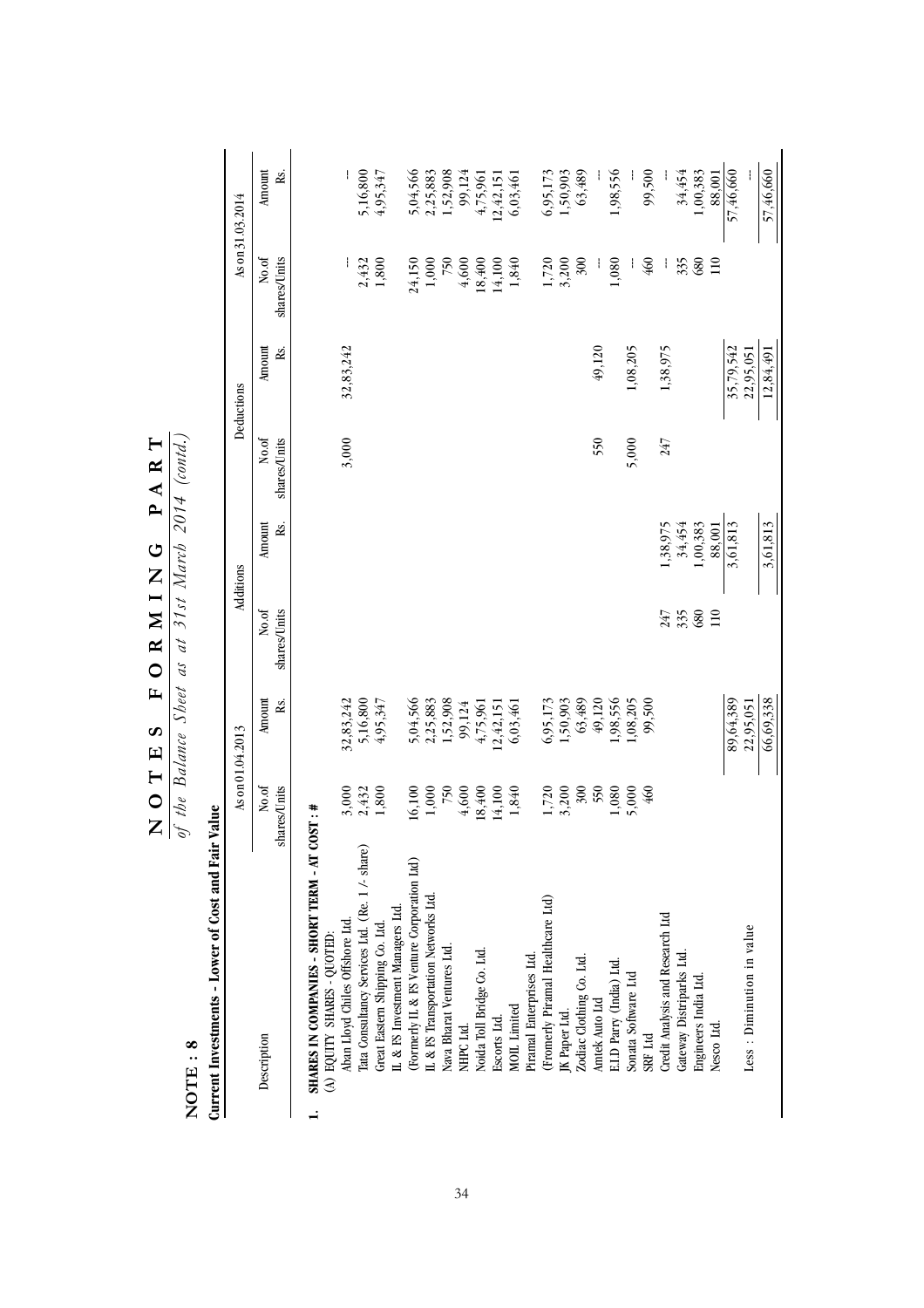|   | Current Investments - Lower of Cost and Fair<br>NOTE:8                                                             | Value (Contd)         |                  |                       |             | of the Balance Sheet as at 31st March 2014 (contd.) |             |                       |                  |
|---|--------------------------------------------------------------------------------------------------------------------|-----------------------|------------------|-----------------------|-------------|-----------------------------------------------------|-------------|-----------------------|------------------|
|   |                                                                                                                    |                       | As on 01.04.2013 |                       | Additions   |                                                     | Deductions  |                       | As on 31.03.2014 |
|   | Description                                                                                                        | No.of<br>shares/Units | Amount           | No.of<br>shares/Units | Amount      | No.of<br>shares/Units                               | Amount      | No.of<br>shares/Units | Amount           |
|   |                                                                                                                    |                       | Rs.              |                       | Ŕ.          |                                                     | Rs.         |                       | Rs.              |
| Ä | <b>MUTUAL FUNDS (QUOTED)</b>                                                                                       |                       |                  |                       |             |                                                     |             |                       |                  |
|   | Sundaram BNP Paribas Energy Opportunities Fund                                                                     | 2,50,000              | 25,00,000        |                       |             | 2,50,000                                            | 25,00,000   |                       |                  |
|   | ICICI Prudential Flexible Income                                                                                   | 4,20,086              | 4,44,17,814      | 4,88,574              | 5,16,52,791 | 2,87,411                                            | 3,03,82,650 | 6,21,250              | 6,56,87,955      |
|   | Templeton India Low duration - DM                                                                                  | 5,89,063              | 60,90,281        | 23,430                | 3,11,864    | 6,12,493                                            | 64,02,145   |                       |                  |
|   | Templeton India Ultra short Bond                                                                                   | 7,38,697              | 73,99,676        | 33,30,492             | 3,33,92,869 | 8,38,247                                            | 84,00,000   | 32,30,942             | 3,23,92,545      |
|   | Goldman Sachs Liquid Exchange Traded Scheme                                                                        |                       | 5,845            | 187                   | 1,87,255    | 190                                                 | 1,90,256    |                       | 2,844            |
|   | BSL MNC - D                                                                                                        | 11,278                | 10,00,000        |                       |             |                                                     |             | 11,278                | 10,00,000        |
|   | ICICI Prudential Recovery - D                                                                                      | 48,876                | 10,00,000        |                       |             |                                                     |             | 48,876                | 10,00,000        |
|   | ICICI Prudential top 100 - D                                                                                       | 69,881                | 10,00,000        |                       |             |                                                     |             | 69,881                | 10,00,000        |
|   | IDFC Sterling Equity Fund                                                                                          | 72,921                | 10,00,000        |                       |             |                                                     |             | 72,921                | 10,00,000        |
|   | Reliance Equity Opportunities                                                                                      | 39,835                | 10,00,000        |                       |             |                                                     |             | 39,835                | 10,00,000        |
|   | ICICI Pru Series 66-405D Plan                                                                                      | 10,00,000             | 1,00,00,000      |                       |             |                                                     |             | 10,00,000             | 1,00,00,000      |
|   | ICICI Pru Short Term Growth                                                                                        | 20,90,633             | 5,00,00,000      |                       |             |                                                     |             | 20,90,633             | 5,00,00,000      |
|   |                                                                                                                    |                       | 12,54,13,616     |                       | 8,55,44,779 |                                                     | 4,78,75,051 |                       | 16,30,83,344     |
|   | Less : Diminution in value                                                                                         |                       | 5.74.275         |                       |             |                                                     | 5,74,275    |                       |                  |
|   |                                                                                                                    |                       | 12,48,39,341     |                       | 8,55,44,779 |                                                     | 4.73.00.776 |                       | 16,30,83,344     |
|   |                                                                                                                    |                       | 13,15,08,679     |                       | 8,59,06,592 |                                                     | 4,85,85,267 |                       | 16,88,30,004     |
|   |                                                                                                                    |                       |                  | 31.03.2014            |             | 31.03.2013                                          |             |                       |                  |
|   | (Market Value - Rs. 17,87,29,053/- Previous year Rs. 13,34,61,579/-)<br>(1) Aggregate amount of Quoted investments |                       |                  | 16,88,30,004          |             | 13,43,78,005                                        |             |                       |                  |
|   | Less: Aggregate provision for diminution in value of investments                                                   |                       |                  | 16,88,30,004          |             | 28,69,326<br>13,15,08,679                           |             |                       |                  |

(#) Face value of Equity Shares is Rs. 10/- fully paid up unless otherwise stated.

(#) Face value of Equity Shares is Rs. 10/- fully paid up unless otherwise stated.

 $\frac{N}{\omega f}$  ihe Balance Sheet as at 31st March 2014 (contd.) **NOTES FORMING PART**

*of the Balance Sheet as at 31st March 2014 (contd.)*

35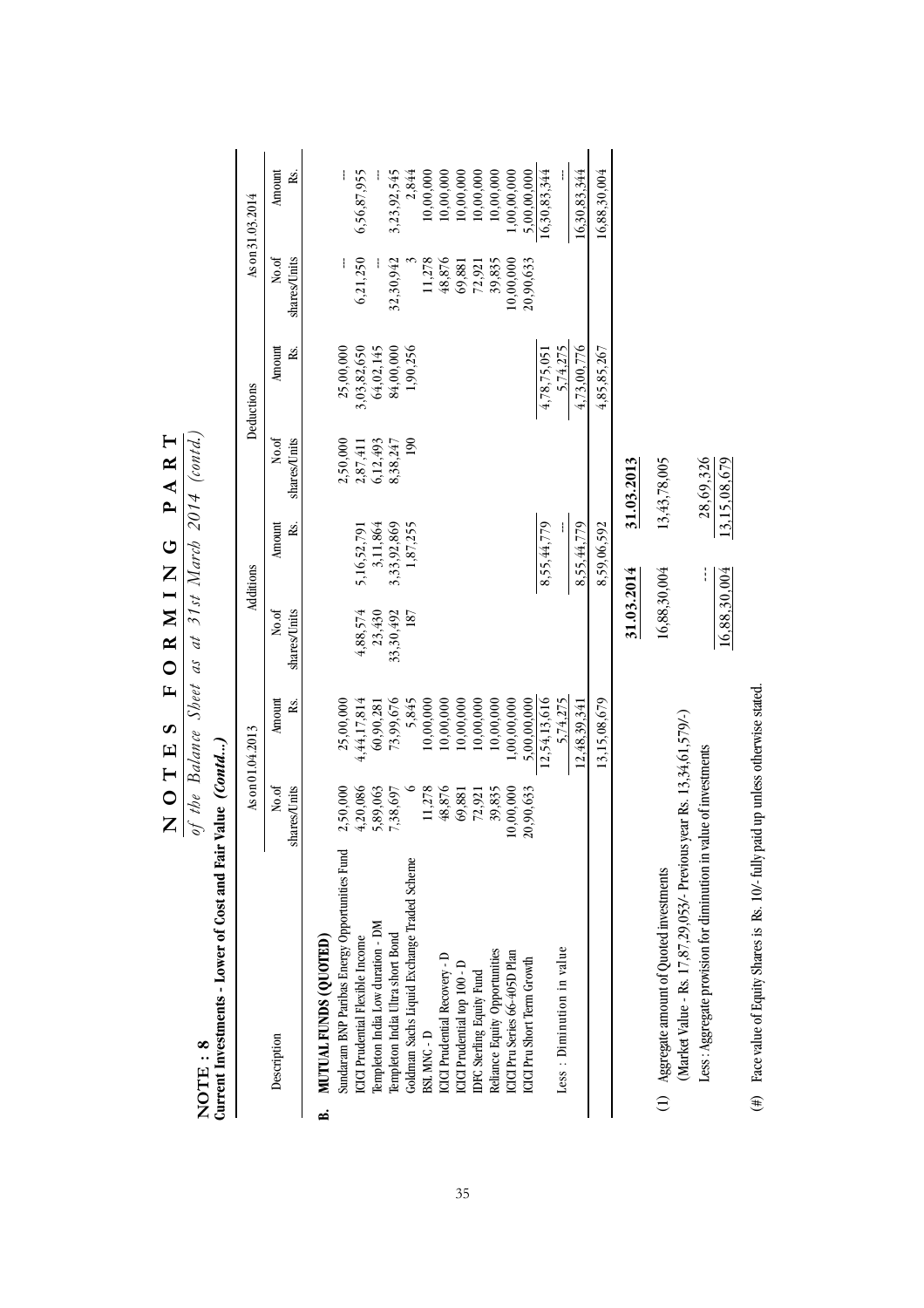|                                                                                                    | As at<br>31.03.2014<br>Rs. | As at<br>31.03.2013<br>Rs. |
|----------------------------------------------------------------------------------------------------|----------------------------|----------------------------|
| NOTE: 9                                                                                            |                            |                            |
| <b>INVENTORIES</b>                                                                                 |                            |                            |
| (Value at lower of cost and net realisable value)                                                  |                            |                            |
| Stores and Spares                                                                                  | 38,79,638                  | 68,71,493                  |
| Stock in Trade                                                                                     | 1,47,93,000                | 1,51,16,000                |
|                                                                                                    | 1,86,72,638                | 2, 19, 87, 493             |
| NOTE: 10                                                                                           |                            |                            |
| <b>TRADE RECEIVABLES</b>                                                                           |                            |                            |
| Considered good - Unsecured:                                                                       |                            |                            |
| (a) Trade receivable outstanding for more than six month from                                      |                            |                            |
| the date they become due for payment                                                               | <b>Nil</b>                 | Nil                        |
| (b) Other receivable                                                                               | 3,74,10,901                | 2,95,74,986                |
|                                                                                                    | 3,74,10,901                | 2,95,74,986                |
| <b>NOTE</b> : 11                                                                                   |                            |                            |
| CASH AND CASH EQUIVALENTS                                                                          |                            |                            |
| Cash and stamps on hand                                                                            | 25,242                     | 96,078                     |
| Bank balances with Scheduled Banks                                                                 |                            |                            |
| In Current Account                                                                                 | 3,72,227                   | 21,87,988                  |
|                                                                                                    | 3,97,469                   | 22,84,066                  |
| In Dividend / Capital Refund Account                                                               | 1,03,72,415                | 1,00,71,400                |
|                                                                                                    | 1,07,69,884                | 1,23,55,466                |
| Bank deposit with more than 12 months Maturity                                                     | <b>Nil</b>                 | Nil                        |
| NOTE : 12                                                                                          |                            |                            |
| <b>SHORT - TERM LOANS AND ADVANCES</b>                                                             |                            |                            |
| Considered good - Unsecured<br>Advances recoverable in cash or in kind or for value to be received |                            |                            |
| Debts due by Officers of the Compay                                                                | <b>Nil</b>                 | Nil                        |
| Others                                                                                             | 19,35,275                  | 64,24,151                  |
| Deposits:<br>(a) With NABARD under Tea Development Scheme                                          | 30,82,650                  | 37,14,650                  |
| (b) Other Deposits                                                                                 | 8,88,941                   | 8,12,887                   |
| Other Loans and Advances                                                                           |                            |                            |
| Tax payments pending adjustment<br>MAT Credit Entitlement                                          | 38, 38, 865<br>1,63,00,000 | 17,73,514<br>1,86,00,000   |
|                                                                                                    | 2,60,45,731                | 3, 13, 25, 202             |
|                                                                                                    |                            |                            |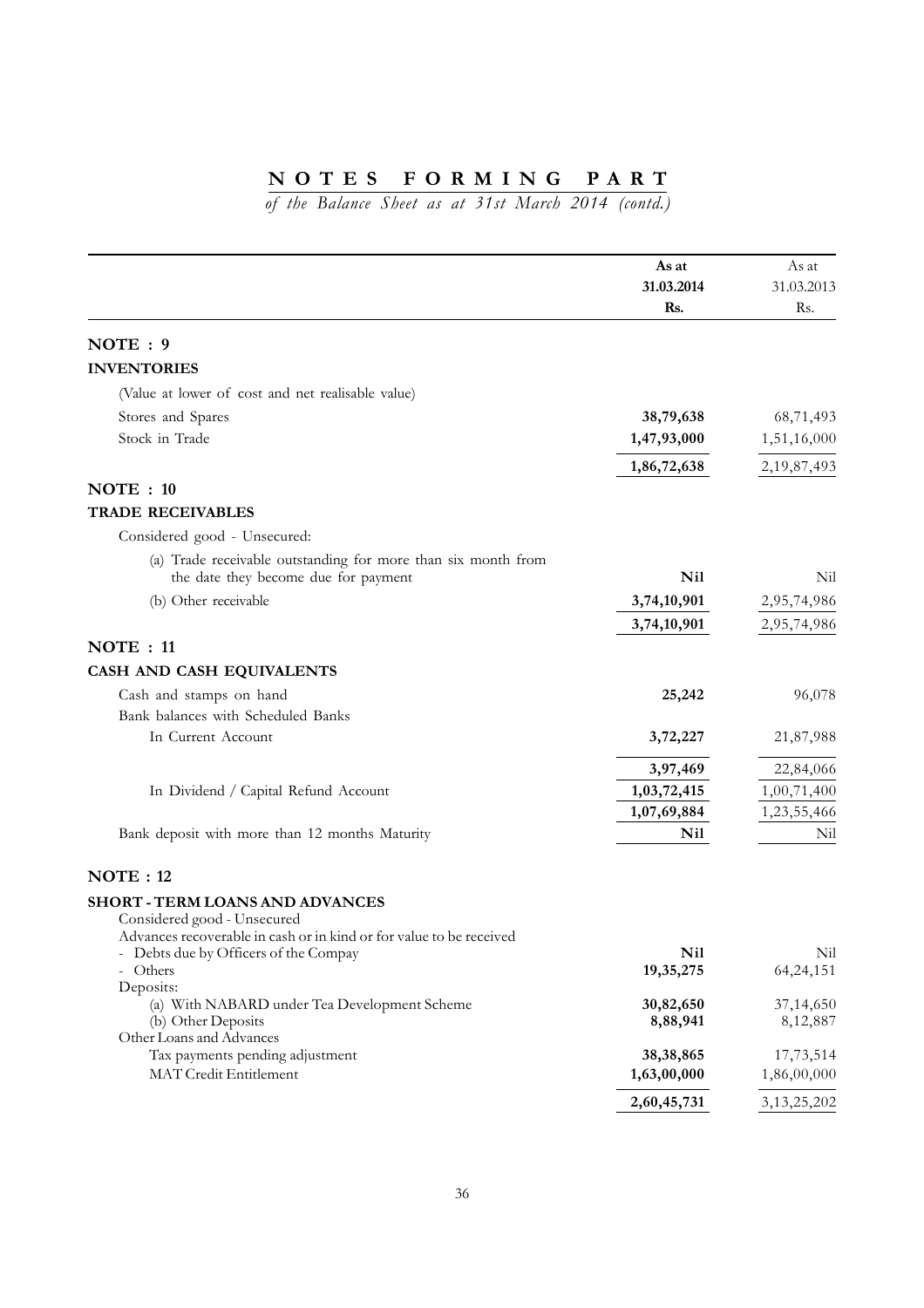# **NOTES FORMING PART OF THE STATEMENT**

*o f Profit and Loss for the year ended 31st March 2014*

|                                                                                                            | For year ended<br>31.03.2014              | For year ended<br>31.03.2013             |
|------------------------------------------------------------------------------------------------------------|-------------------------------------------|------------------------------------------|
|                                                                                                            | Rs.                                       | Rs.                                      |
| <b>NOTE: 13</b>                                                                                            |                                           |                                          |
| <b>REVENUE FROM OPERATIONS</b>                                                                             |                                           |                                          |
| a) Sale of Products                                                                                        |                                           |                                          |
| Tea<br>Tea Waste<br>Tea Subsidy                                                                            | 26, 11, 12, 085<br>47,22,000<br>67,01,061 | 22,28,94,248<br>21,15,000<br>1,02,39,281 |
| <b>Exchange Fluctuations</b><br>b) Other Operating Revenue<br>Sale of Import Entitlements<br>Duty Drawback | (14, 84, 990)<br>81, 16, 821<br>14,46,524 | 1,12,260<br>53,98,707<br>13,30,910       |
| NOTE : 14                                                                                                  | 28,06,13,501                              | 24,20,90,406                             |
| <b>OTHER INCOME</b>                                                                                        |                                           |                                          |
| Income from Investments                                                                                    |                                           |                                          |
| Long Term<br>(i)<br>Current<br>(ii)<br><b>Interest Received</b>                                            | 4, 45, 11, 226<br>49,05,790<br>2,01,705   | 4,98,32,887<br>74,92,629<br>4,85,674     |
| Profit / (Loss) on Sales of Non Current Investment                                                         |                                           | 11,471                                   |
| Profit / (Loss) on Sales of Current Investments<br>Profit on Sale of Assets                                |                                           | 225<br>25,674                            |
| Provision no longer required written back<br>Miscellaneous Receipts                                        | 28,69,326<br>3,30,181                     | 1,62,394                                 |
|                                                                                                            | 5,28,18,228                               | 5,80,10,954                              |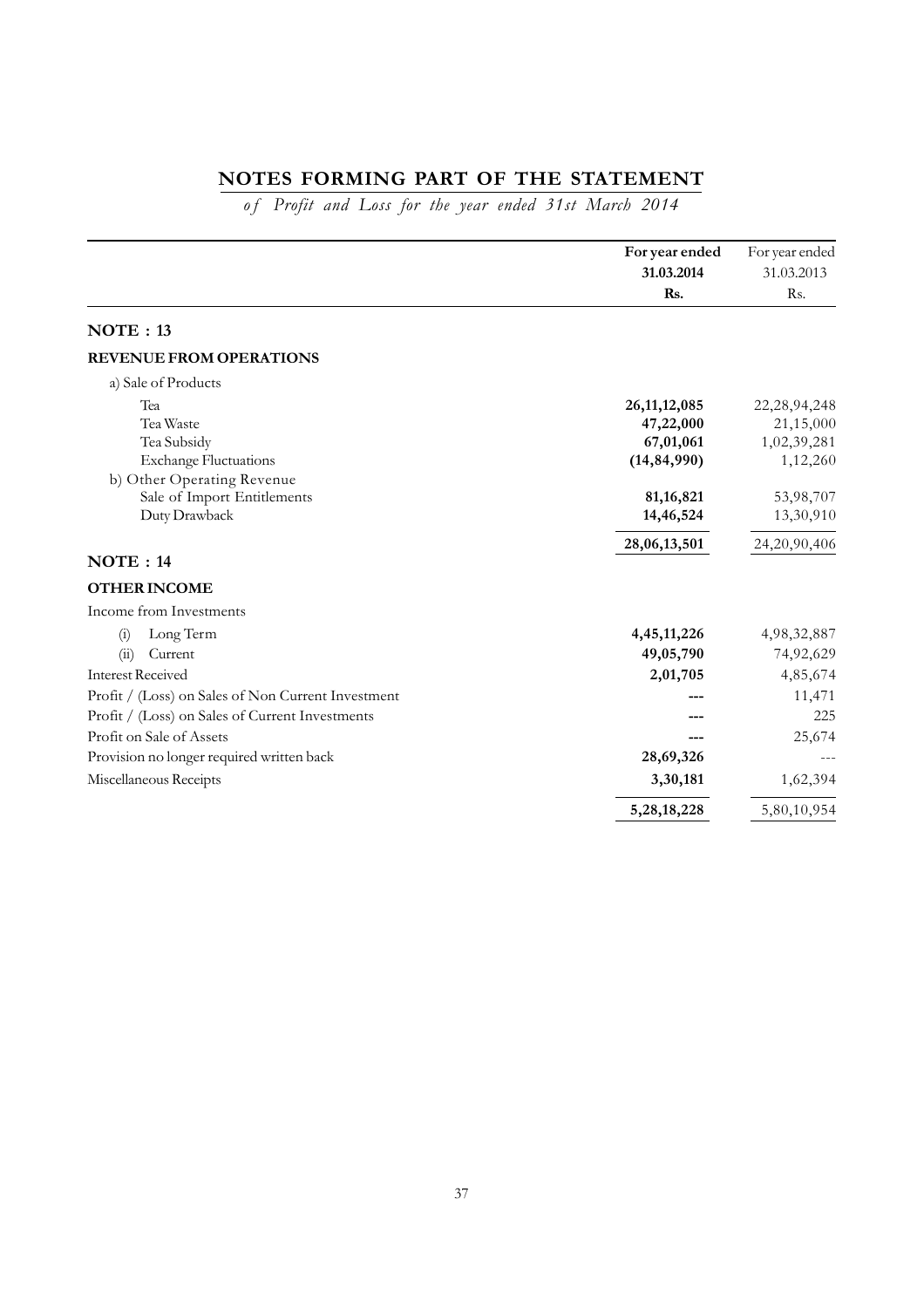# **NOTES FORMING PART OF THE STATEMENT**

*of Profit and Loss for the year ended 31st March 2014 (contd..)*

|                                                | For year ended<br>31.03.2014<br>Rs. | For year ended<br>31.03.2013<br>Rs. |
|------------------------------------------------|-------------------------------------|-------------------------------------|
| NOTE : 15                                      |                                     |                                     |
| COST OF MATERIAL CONSUMED                      |                                     |                                     |
| Consumption of Raw material - Bought Leaf      | 7, 10, 37, 582                      | 6,52,01,385                         |
| <b>NOTE: 16</b>                                |                                     |                                     |
| PURCHASE OF TRADED GOODS                       |                                     |                                     |
| Tea                                            | 1,12,392                            | 1,78,999                            |
| <b>NOTE: 17</b>                                |                                     |                                     |
| <b>INCREASE / DECREASE IN INVENTORY</b>        |                                     |                                     |
| Inventory at the beginning of the year:        |                                     |                                     |
| Tea                                            | 1,51,16,000                         | 1,19,89,000                         |
| Inventory at the end of the year:              |                                     |                                     |
| Tea                                            | 1,47,93,000                         | 1,51,16,000                         |
| $(+)$<br>NOTE : 18                             | 3,23,000                            | 31,27,000<br>$(\text{-})$           |
| OTHER MANUFACTURING EXPENSES                   |                                     |                                     |
| Consumption of Stores and Spares               | 1,85,57,588                         | 1,80,55,498                         |
| Power and Fuel                                 | 1,95,69,019                         | 1,93,63,833                         |
| Repairs and Maintenance                        | 19,86,513                           | 24,54,030                           |
|                                                | 4,01,13,120                         | 3,98,73,361                         |
| NOTE: 19                                       |                                     |                                     |
| <b>EMPLOYEE BENEFIT EXPENSES</b>               |                                     |                                     |
| Salaries Wages and Bonus                       | 8, 88, 71, 322                      | 6,99,98,449                         |
| Contribution to Provident and Other Funds      | 78,51,617                           | 59,49,404                           |
| Provision for Gratuity (Refer Note 30)         | 61,23,343                           | 17,56,730                           |
| Provision for Leave Encashment (Refer Note 30) | 1,29,382                            | (5,97,440)                          |
| Welfare Expenses                               | 34, 34, 535                         | 29,42,516                           |
|                                                | 10,64,10,199                        | 8,00,49,659                         |
| <b>NOTE: 20</b>                                |                                     |                                     |
| <b>FINANCE COST</b>                            |                                     |                                     |
| Interest                                       | 2,61,162                            | 11,09,406                           |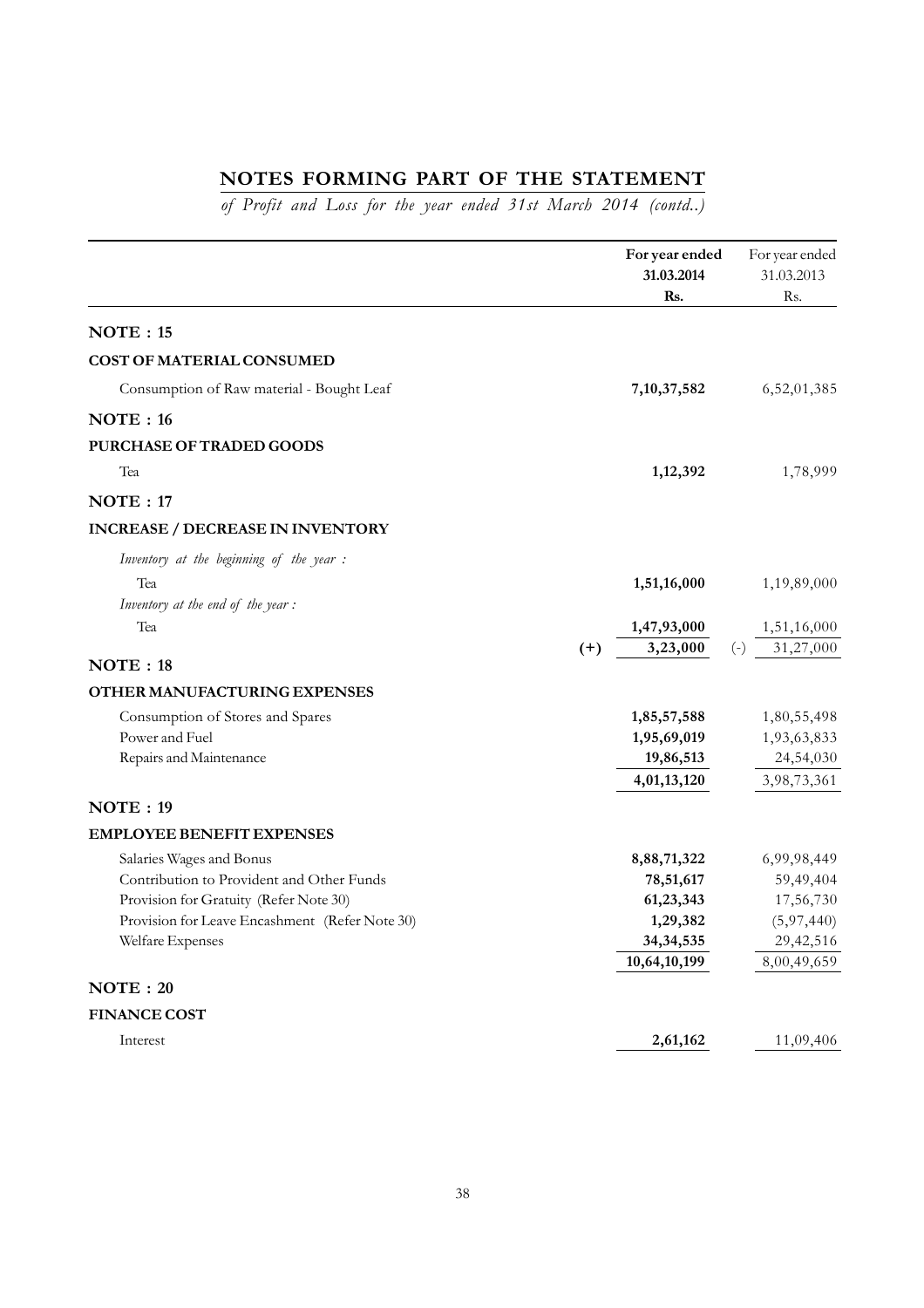# **NOTES FORMING PART OF THE STATEMENT**

*of Profit and Loss for the year ended 31st March 2014 (contd..)*

|                                   | For year ended | For year ended   |  |
|-----------------------------------|----------------|------------------|--|
|                                   | 31.03.2014     | 31.03.2013       |  |
|                                   | Rs.            | R <sub>s</sub> . |  |
| NOTE : 21                         |                |                  |  |
| <b>OTHER EXPENSES</b>             |                |                  |  |
| Rent and Amenities                | 12,79,500      |                  |  |
| Repairs and Maintenance:          |                |                  |  |
| Roads and Buildings               | 1,19,00,316    | 1,12,67,561      |  |
| Vehicles                          | 50,78,879      | 40,40,009        |  |
| Others                            | 4,99,997       | 10,53,858        |  |
| Insurance                         | 7,47,085       | 8,19,238         |  |
| Rates and Taxes                   | 16,18,602      | 18,59,541        |  |
| Payment to Auditors               |                |                  |  |
| For Audit                         | 6,00,000       | 4,50,000         |  |
| For Certification / Tax Audit     | 1,41,000       | 1,40,000         |  |
| For Tax Representation            | 1,85,000       | 1,72,500         |  |
| For Travelling and other Expenses | 98,500         | 1,38,000         |  |
| For Service Tax                   | 1,26,629       | 1,11,302         |  |
| Transport and warehousing         | 81,08,745      | 80,64,726        |  |
| Brokerage and Commission          | 77,04,262      | 51,62,251        |  |
| Travelling Expenses               | 55,83,575      | 44,34,209        |  |
| Legal and Professional Expenses   | 30,64,613      | 30,19,598        |  |
| Postage and Telephones            | 8,31,260       | 6,24,372         |  |
| Printing and Stationery           | 3,83,989       | 3,63,429         |  |
| <b>Bank Charges</b>               | 2,38,860       | 1,43,144         |  |
| Directors' Sitting Fees           | 1,28,000       | 1,09,000         |  |
| Advertisement and Sales Promotion | 67,707         | 1,00,223         |  |
| Loss on sale of Investment        | 26,58,743      |                  |  |
| Miscellaneous Expenses            | 46,09,167      | 49, 51, 143      |  |
|                                   | 5,56,54,429    | 4,70,24,104      |  |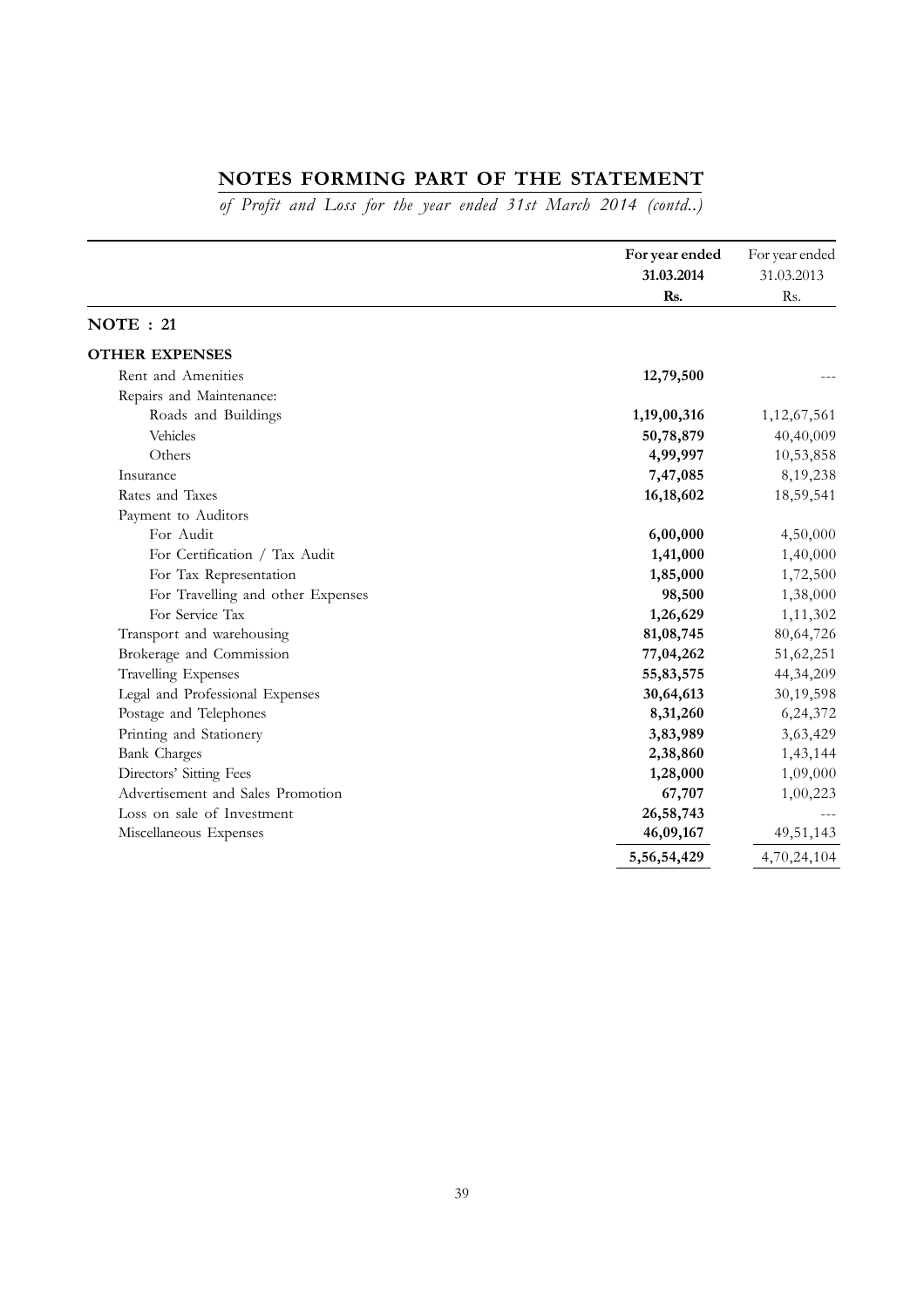*for the year ended 31st March 2014 (contd.)*

|                  |                                                                                                                                                                                                                                                             |                | Year ended<br>31.03.2014<br>Rs. |                          | Year ended<br>31.03.2013<br>Rs. |                |
|------------------|-------------------------------------------------------------------------------------------------------------------------------------------------------------------------------------------------------------------------------------------------------------|----------------|---------------------------------|--------------------------|---------------------------------|----------------|
|                  |                                                                                                                                                                                                                                                             |                |                                 |                          |                                 |                |
| <b>NOTE</b> : 22 |                                                                                                                                                                                                                                                             |                |                                 |                          |                                 |                |
|                  | PARTICULARS OF CONSUMPTION (in Rupees)                                                                                                                                                                                                                      |                |                                 |                          |                                 |                |
| (a)              | Rawmaterials - Bought Leaf                                                                                                                                                                                                                                  | Value in Rs.   | $\frac{0}{0}$                   | Value in Rs.             |                                 | $\frac{0}{0}$  |
|                  | Indigenous                                                                                                                                                                                                                                                  | 7, 10, 37, 582 | 100                             | 6,52,01,385              |                                 | 100            |
| (b)              | Stores and Spares:                                                                                                                                                                                                                                          |                |                                 |                          |                                 |                |
|                  | Indigenous                                                                                                                                                                                                                                                  | 1,85,57,588    | 100                             | 1,69,34,861              |                                 | 94             |
|                  | Imported                                                                                                                                                                                                                                                    | 1,85,57,588    | 100                             | 11,20,637<br>1,80,55,498 |                                 | 6<br>100       |
|                  |                                                                                                                                                                                                                                                             |                |                                 |                          |                                 |                |
| <b>NOTE</b> : 23 |                                                                                                                                                                                                                                                             |                |                                 |                          |                                 |                |
|                  | EARNINGS AND EXPENDITURE IN FOREIGN CURRENCY                                                                                                                                                                                                                |                |                                 |                          |                                 |                |
| a)               | Earnings<br>FOB Value of Exports                                                                                                                                                                                                                            |                |                                 | 17,64,93,231             |                                 | 15,40,51,129   |
| b)               | CIF Value of Imports<br>Stores & Spares                                                                                                                                                                                                                     |                |                                 |                          |                                 | 9,69,141       |
| NOTE : 24        |                                                                                                                                                                                                                                                             |                |                                 |                          |                                 |                |
|                  | <b>EXPENDITURE IN FOREIGN CURRENCY</b>                                                                                                                                                                                                                      |                |                                 |                          |                                 |                |
| a)               | Testing Fee                                                                                                                                                                                                                                                 |                |                                 | 9,13,097                 |                                 | 8,96,488       |
| $\mathbf{b}$ )   | Travelling Expenses                                                                                                                                                                                                                                         |                |                                 | 10,88,241                |                                 | 11,10,647      |
| $\mathbf{c}$     | Registration Fee                                                                                                                                                                                                                                            |                |                                 | 2,15,086                 |                                 | 45,297         |
| NOTE: 25         | DUE TO MICRO AND SMALL ENTERPRISES                                                                                                                                                                                                                          |                |                                 |                          |                                 |                |
|                  | Based on the information available with the Company, the Principal<br>amount due to Micro and Small enterprises as on 31.03.2014 is Nil<br>(Previous year Rs. Nil). There are no overdue principal amounts and<br>therefore no interest is paid or payable. |                |                                 |                          |                                 |                |
| NOTE: 26         |                                                                                                                                                                                                                                                             |                |                                 |                          |                                 |                |
|                  | <b>EARNINGS PER SHARE</b>                                                                                                                                                                                                                                   |                |                                 |                          |                                 |                |
|                  | Profit after Taxation                                                                                                                                                                                                                                       |                |                                 | 4,75,95,746              |                                 | 6, 11, 05, 847 |
|                  | Number of Equity Shares outstanding at the end of the year                                                                                                                                                                                                  |                |                                 | 6,27,350                 |                                 | 6,27,350       |
|                  | Basic EPS                                                                                                                                                                                                                                                   |                |                                 | 75.87                    |                                 | 97.40          |
|                  | Diluted EPS                                                                                                                                                                                                                                                 |                |                                 | 75.87                    |                                 | 97.40          |
| NOTE: 27         |                                                                                                                                                                                                                                                             |                |                                 |                          |                                 |                |
|                  | <b>CONTINGENT LIABILITY</b>                                                                                                                                                                                                                                 |                |                                 |                          |                                 |                |
|                  | Contracts remaining to be executed on Capital Account                                                                                                                                                                                                       |                |                                 |                          |                                 | 15,52,315      |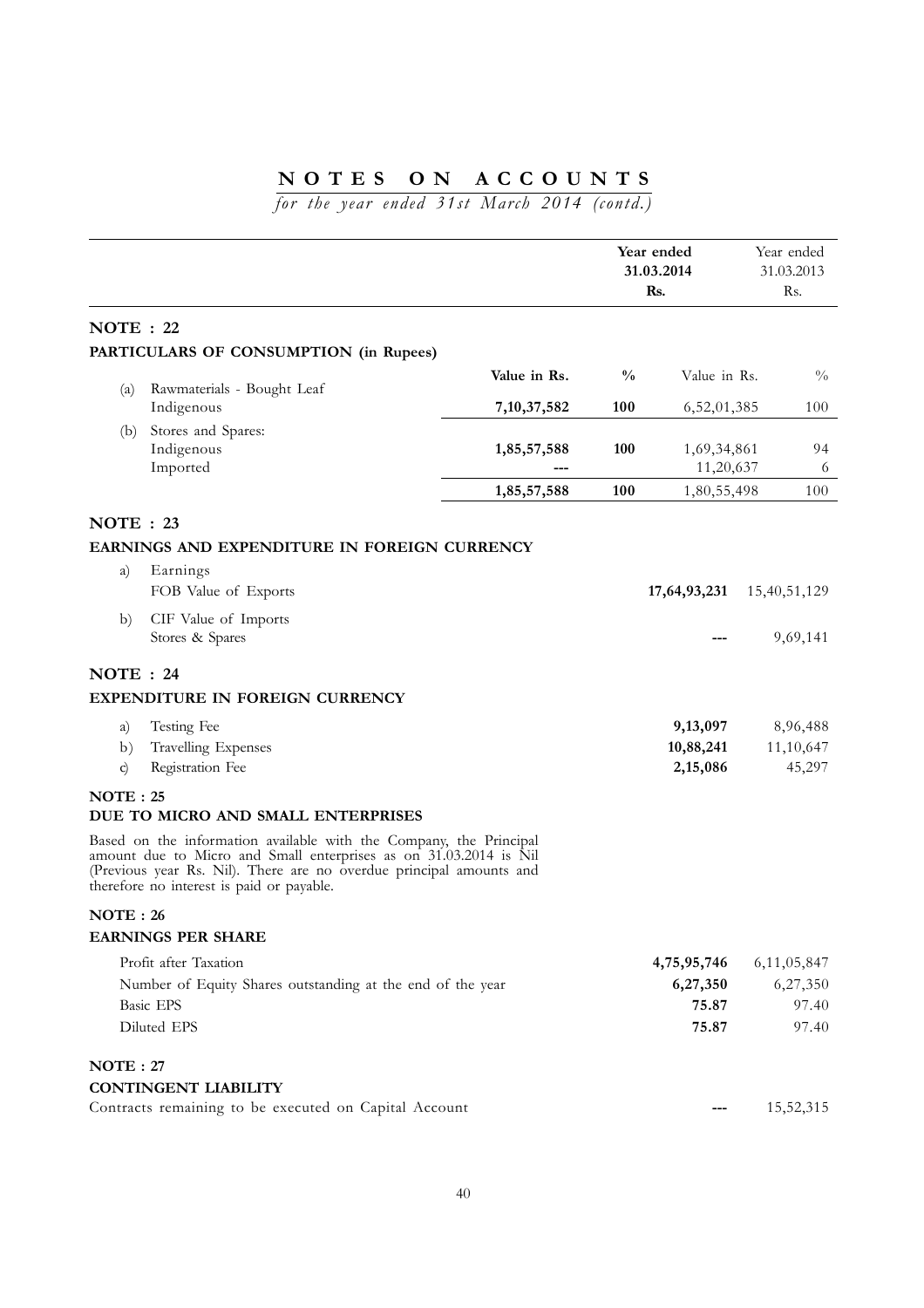*for the year ended 31st March 2014 (contd.)*

### **NOTE : 28 SEGMENT REPORTING**

The Company's operations relate only to Plantation Crops in the domestic as well as export market and accordingly primary segment reporting disclosure for business segments, as envisaged in Accounting Standard 17 on "Segment Reporting (AS 17)" issued by The Institute of Chartered Accountants of India, are not applicable.

The Company's operations relating to Secondary segment reporting has been confined to sales in India and export outside India.

Fixed Assets used in the Company's business and liabilities contracted in repect of its sole manufacturing facilities are not identifiable in line with the following reportable segments as the fixed assets and liabilities contracted are used interchangeably between two segments. Accordingly only figures for debtors have been given

Secondary Segment Reporting

| Particulars                     | Domestic<br>Rs. | Export<br>Rs.     | Total<br>Rs.      |
|---------------------------------|-----------------|-------------------|-------------------|
| Revenue by Geographical Segment | 8, 19, 62, 179  | 17,91,49,906      | 26, 11, 12, 085   |
|                                 | (7,26,68,062)   | (15, 02, 26, 186) | (22, 28, 94, 248) |
| Sundry Debtors                  | 1,10,62,543     | 2,63,48,358       | 3,74,10,901       |
|                                 | (84, 88, 230)   | (2,10,86,756)     | (2, 95, 74, 986)  |

### **NOTE : 29**

### **ACCOUNTING FOR TAXES ON INCOME**

The impact of Deferred Tax on Income for the year is considered not material and hence not recognised.

### **NOTE : 30**

### **EMPLOYEE BENEFITS**

- i) Defined Benefit Plans
- a) Description of the Company's defined benefit plan :
	- i) Gratuity Scheme

This is a funded defined benefit plan for qualifying employees for which, the Company makes contribution to the Gratuity Fund managed by the Life Insurance Corporation of India. The Scheme provides for a lumpsum payment to vested employees at retirement, death while in employment or on termination of employment. Vesting occurs upon completion of five years of service.

ii) Leave Encashment

The company also operates a non funded leave encashment scheme for its employees.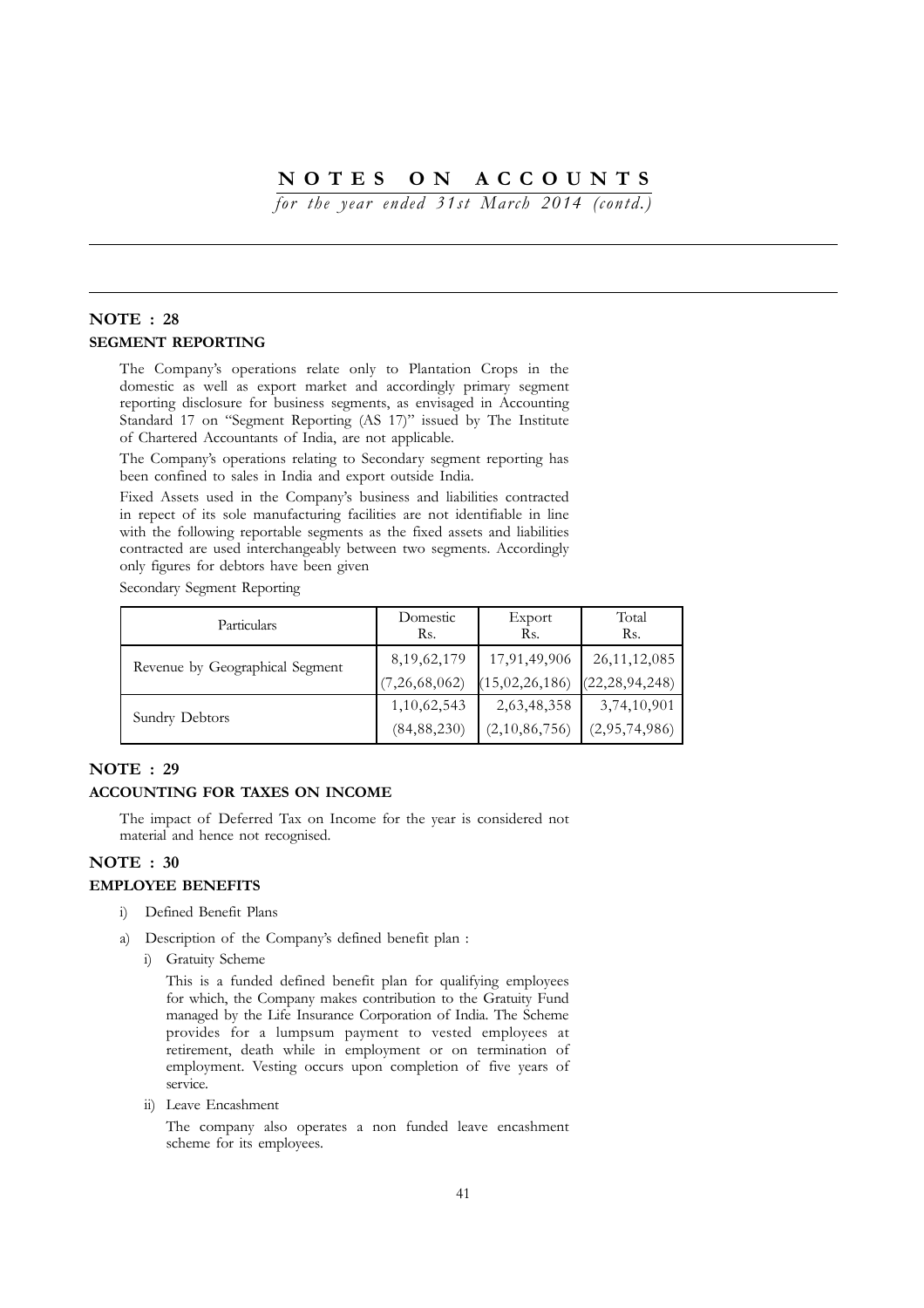*for the year ended 31st March 2014 (contd.)*

# **NOTE : 30 EMPLOYEE BENEFITS** *(Contd.)*

b) Reconciliation of changes in the Present Value of Obligations :

|    |                                                                              | As on 31.03.2014 |                                                                                        | As on 31.03.2013 |                     |
|----|------------------------------------------------------------------------------|------------------|----------------------------------------------------------------------------------------|------------------|---------------------|
|    |                                                                              | Gratuity         | Leave<br>Encashment<br>(Funded Plan) (Non Funded Plan) (Funded Plan) (Non Funded Plan) | Gratuity         | Leave<br>Encashment |
|    |                                                                              |                  |                                                                                        |                  |                     |
|    | Present Value of the Obligation as on 01.04.2013                             | 2,68,26,684      | 34,378                                                                                 | 2,55,64,412      | 6,31,818            |
|    | Current Service Cost                                                         | 31,05,078        | 69,495                                                                                 | 24,80,479        | 11,430              |
|    | Interest Cost                                                                | 20,66,305        | (1,504)                                                                                | 20,46,203        | 34,821              |
|    | Benefits Paid                                                                | (23, 16, 603)    | (1,06,130)                                                                             | (30, 35, 651)    | (4, 44, 317)        |
|    | Actuarial loss / (gain)                                                      | 31,31,863        | 1,67,521                                                                               | (2, 28, 759)     | (1, 99, 374)        |
|    | Present Value of the Obligation as on 31.03.2014                             | 3,28,13,327      | 1,63,760                                                                               | 2,68,26,684      | 34,378              |
| c) | Reconciliation of changes in the fair<br>value of Plan Assets                |                  |                                                                                        |                  |                     |
|    | Fair Value of Plan Assets as on 01.04.2013                                   | 2,50,69,954      | Nil                                                                                    | 2,58,68,440      | Nil                 |
|    | Expected return on plan assets                                               | 21,79,903        | Nil                                                                                    | 22, 37, 165      | Nil                 |
|    | Contribution by the Company                                                  | 17,56,730        | 1,06,130                                                                               | Nil              | 4,44,317            |
|    | Benefits Paid                                                                | (23, 16, 603)    | (1,06,130)                                                                             | (30, 35, 651)    | (4, 44, 317)        |
|    | Actuarial gain / (Loss)                                                      | <b>Nil</b>       | Nil                                                                                    | Nil              | Nil                 |
|    | Fair Value of Plan Assets as on 31.03.2014                                   | 2,66,89,984      | Nil                                                                                    | 2,50,69,954      | Nil                 |
| d) | The total expense recognised in the Profit and<br>Loss Account is as follows |                  |                                                                                        |                  |                     |
|    | Current Service Cost                                                         | 31,05,078        | 69,495                                                                                 | 24,80,479        | 11,430              |
|    | Interest Cost                                                                | 20,66,305        | (1, 504)                                                                               | 20,46,203        | 34,821              |
|    | Expected return on plan assets                                               | (21,79,903)      | $---$                                                                                  | (22, 37, 165)    |                     |
|    | Net Actuarial (gain) / loss recognised in the year                           | 31, 31, 863      | 1,67,521                                                                               | (2, 28, 759)     | (1, 99, 374)        |
|    |                                                                              | 61,23,343        | 2,35,512                                                                               | 20,60,758        | (1, 53, 123)        |
| e) | Reconciliation of Net Liability recognised<br>in the Balance Sheet           |                  |                                                                                        |                  |                     |
|    | Net Liability as at the beginning of the year                                | 17,56,730        | 34,378                                                                                 | (3,04,028)       | 6,31,818            |
|    | Add : Expense as (d) above                                                   | 61,23,343        | 2,35,512                                                                               | 20,60,758        | (1, 53, 123)        |
|    | Less : Employer's Contribution / Payment                                     | (17, 56, 730)    | (1,06,130)                                                                             | $\theta$         | (4, 44, 317)        |
|    | Net Liability as at the end of the year                                      | 61,23,343        | 1,63,760                                                                               | 17,56,730        | 34,378              |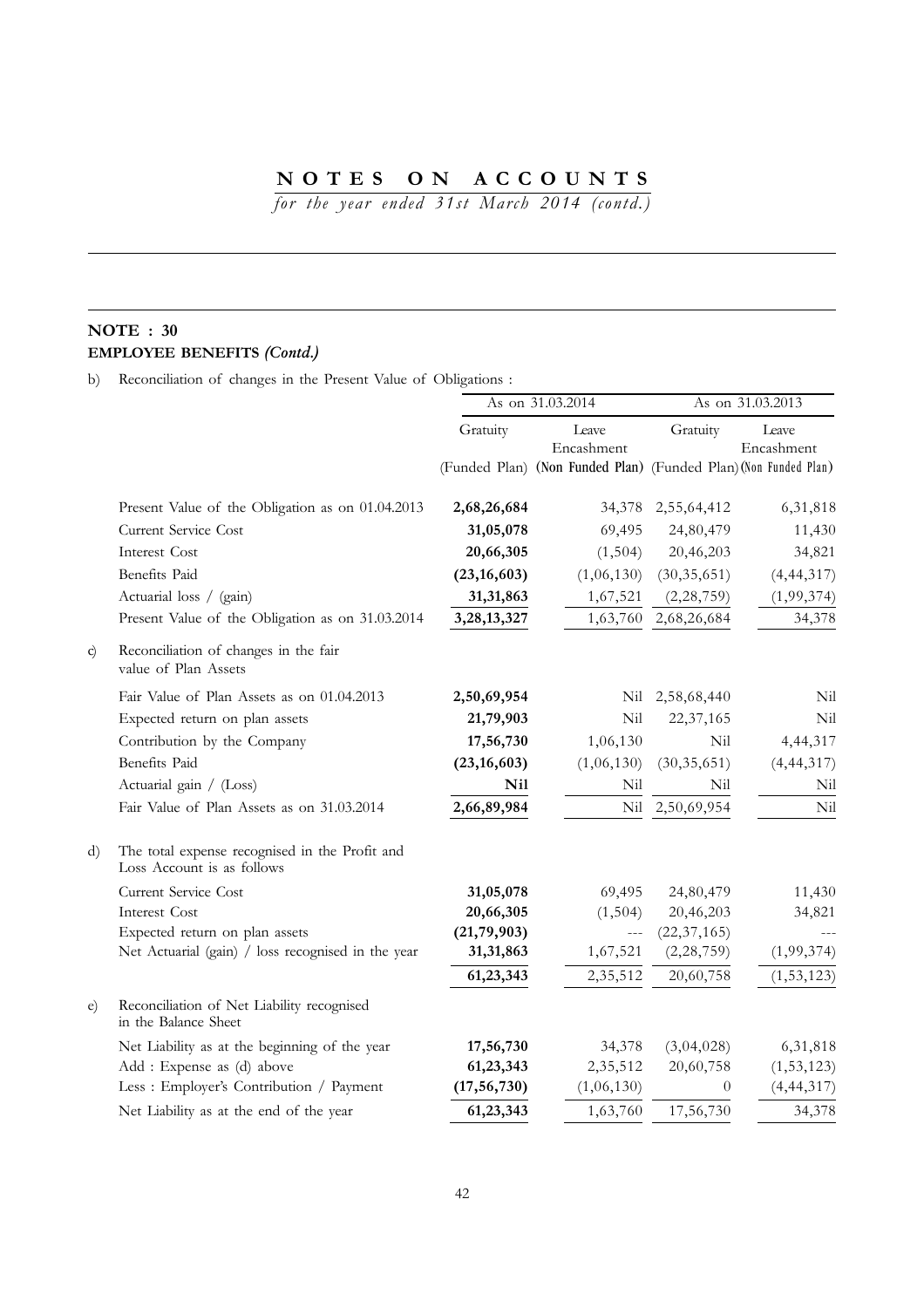*for the year ended 31st March 2014 (contd.)*

# **NOTE : 30**

|    | <b>EMPLOYEE BENEFITS (Contd.)</b>                                                                                                                                                                                | As on 31.03.2014 |                | As on 31.03.2013                                                |                  |                     |
|----|------------------------------------------------------------------------------------------------------------------------------------------------------------------------------------------------------------------|------------------|----------------|-----------------------------------------------------------------|------------------|---------------------|
|    |                                                                                                                                                                                                                  | Gratuity         |                | Leave<br>Encashment                                             | Gratuity         | Leave<br>Encashment |
|    |                                                                                                                                                                                                                  |                  |                | (Funded Plan) (Non Funded Plan) (Funded Plan) (Non Funded Plan) |                  |                     |
| f) | Constitution of Plan Assets                                                                                                                                                                                      |                  |                |                                                                 |                  |                     |
|    | Investments in LIC Group Gratuity Scheme                                                                                                                                                                         |                  | 2,66,89,984    |                                                                 | N.A. 2,50,69,954 | N.A                 |
| g) | Principal actuarial assumptions used as at the<br><b>Balance Sheet Date</b>                                                                                                                                      |                  |                |                                                                 |                  |                     |
|    | Discount Rate                                                                                                                                                                                                    |                  | $9.10 \%$      | $9.10\%$                                                        | $8.50\%$         | $8.50\%$            |
|    | Salary Escalation Rate                                                                                                                                                                                           |                  | $3\frac{9}{6}$ | $3\frac{9}{6}$                                                  | $5\%$            | $3\frac{9}{6}$      |
|    | Attrition Rate                                                                                                                                                                                                   |                  | $2\frac{9}{6}$ | $2\frac{0}{6}$                                                  | $2\frac{9}{6}$   | $2\frac{0}{6}$      |
|    | Expected rate of return on plan assets                                                                                                                                                                           |                  | $8.75 \%$      | N.A.                                                            | $9.25\%$         | N.A                 |
|    | The estimates of future salary increases, considered in acturial valuation, take<br>account of inflation, seniority, promotion and other relevent factors such as<br>demand and supply in the employment market. |                  |                |                                                                 |                  |                     |
|    | h) The amount pertaining to defined benefit plan are as follows:                                                                                                                                                 |                  |                |                                                                 |                  |                     |
|    |                                                                                                                                                                                                                  | 31.03.2014       |                | 31.03.2012<br>31.03.2013                                        | 31.03.2011       | 31.03.2010          |
|    | Gratuity funded plan                                                                                                                                                                                             |                  |                |                                                                 |                  |                     |

| Defined Benefit Obligation             |       | 3,28,13,327 2,68,26,684 2,55,64,412 2,28,19,446 2,33,97,416 |                                        |            |
|----------------------------------------|-------|-------------------------------------------------------------|----------------------------------------|------------|
| Plan Assets                            |       | 2,66,89,984 2,50,69,954 2,58,68,440 2,03,90,752 2,07,13,359 |                                        |            |
| Surplus / (Deficit)                    |       | $(61, 23, 343)$ $(17, 56, 730)$                             | $3,04,028$ $(24,28,664)$ $(26,84,057)$ |            |
| Experience adjustment - Plan Liability |       | $31,31,863$ $(2,28,759)$                                    | $9,01,800$ $(14,06,763)$               | 15,49,801  |
| Experience adjustment - Plan Assets    | $---$ |                                                             | $(2,17,008)$ $(12,820)$                | (2,55,108) |

The Company expects to fund Rs. 49/- lakhs towards it Gratuity Plan during the year 2014 - 2015.

ii) Defined Contribution Plans:

The Company makes contribution towards employees' provident fund, family pension fund, super annuation fund and employees' state insurance scheme. Under the rules of these schemes, the Company is required to contribute a specified percentage of payroll costs. The Company during the year recognised Rs. 76,04,137/- as expense towards contributions to these plans.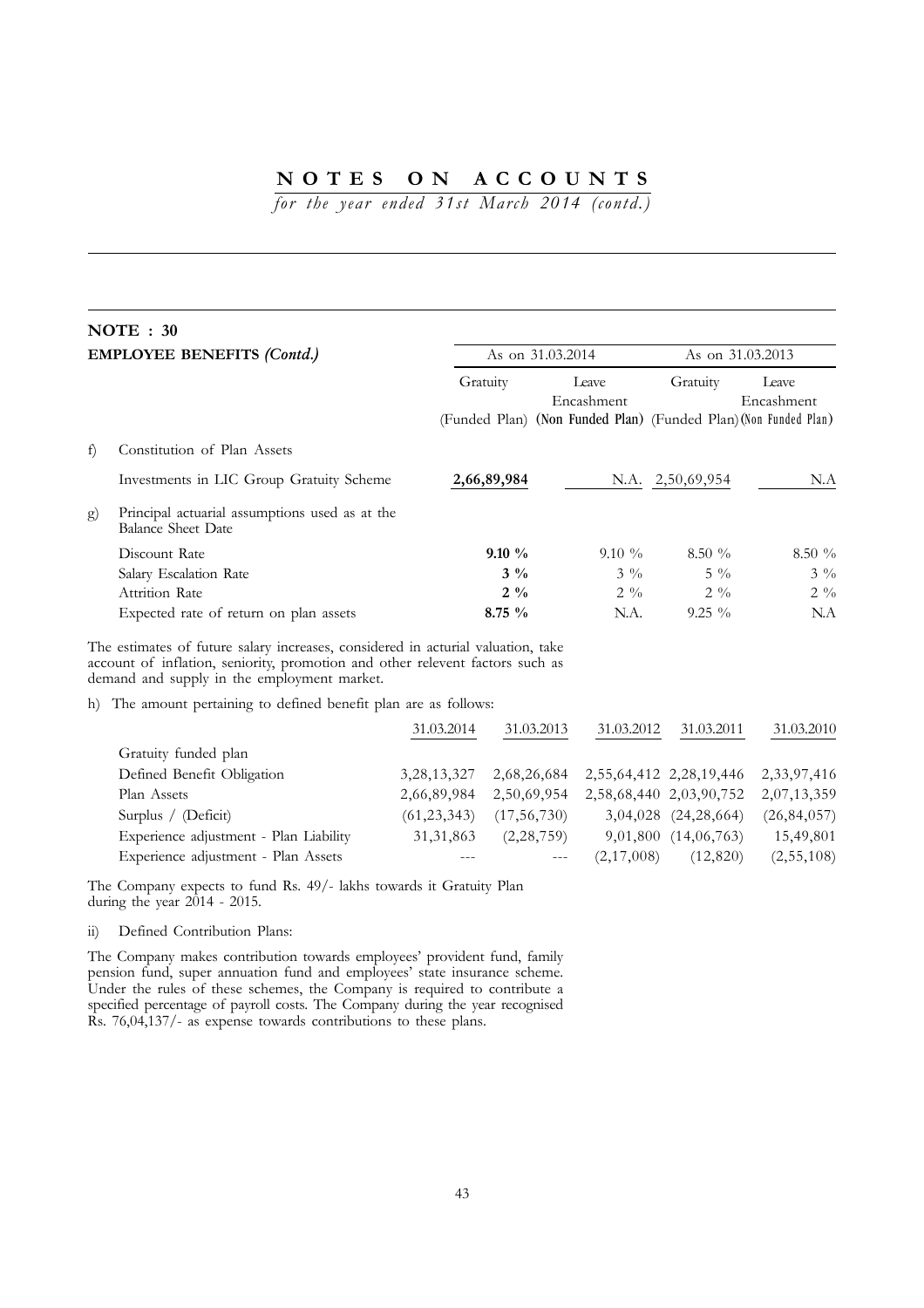*for the year ended 31st March 2014 (contd.)*

### **NOTE : 31**

### **RELATED PARTY TRANSACTIONS**

Following associate companies are related to the Company on account of common control through Constitution of Board / Shareholdings

- 
- 
- 
- A. V. Thomas Investments Company Ltd. Midland Latex Products Ltd.
- The Nelliampathy Tea & Produce Co. Ltd. Sermatech Private Ltd.
- The Midland Rubber & Produce Co. Ltd. - Ajit Thomas Holdings Private Limited
- 
- AVT McCormick Ingredients Private Ltd. AVT Natural Pte. Ltd.
- 
- Teleflex Medical Private Ltd. Midland Charitable Trust
- J. Thomas Educational & Benevolent Trust AVT Tea Services Ltd.
- Midland Natural Pte. Ltd.

Key Managment Personnel : Mr. Ajit Thomas, Chairman

- A. V. Thomas & Company Ltd.  $\blacksquare$
- A. V. Thomas International Ltd.  $\qquad \qquad A.$  V. Thomas Leather and Allied Products Pvt. Ltd.
- L. J. International Ltd.  $\qquad \qquad A. V.$  Thomas Exports Ltd.
	-
	-
	-
- A V T Natural Products Ltd.  $\blacksquare$  Midland Corporate Advisory Services (P) Ltd.
	-
- IQ Tech Private Ltd.  $\blacksquare$  AVT Gavia Foods Private Ltd.
	-
	-

Mr. S. Rajasekar, Director

|                                                          |             | Year ended 31.3.2014                                 |             | Year ended 31.3.2013                                 |  |
|----------------------------------------------------------|-------------|------------------------------------------------------|-------------|------------------------------------------------------|--|
| Details of Transaction                                   | Associates  | Key Management<br>Personnel<br>(including relatives) | Associates  | Key Management<br>Personnel<br>(including relatives) |  |
| <b>INCOME</b><br><b>Sales</b>                            | 2,23,60,705 |                                                      | 2,10,06,217 |                                                      |  |
| Dividend Received<br><b>EXPENDITURE</b>                  | 4,42,67,000 |                                                      | 4,96,18,306 |                                                      |  |
| Purchases / C&F Charges<br><b>Sitting Fees</b>           | 1,700       | 58,000                                               | 2,01,380    | 46,000                                               |  |
| Professional Charges<br>Dividend paid                    | 6,72,911    | 82,07,060                                            | 11,11,240   | 1,23,10,590                                          |  |
| Donations Paid                                           | 20,00,000   |                                                      | 10,00,000   |                                                      |  |
| <b>OTHERS</b><br>Investments made<br>Sale of investments | Nil         |                                                      | Nil         |                                                      |  |
| <b>BALANCE AS ON 31.3.2014</b>                           |             |                                                      |             |                                                      |  |
| Debit Balances                                           | 63, 42, 283 |                                                      | 41,75,563   |                                                      |  |
| Credit Balances                                          | Nil         |                                                      | 40,000      |                                                      |  |

Note : 32 Previous Year's figures have been re-grouped wherever necessary

Vide our report of date attached

### For **SURI & CO.** For and on behalf of the Board Chartered Accountants

# Firm's Registration No. 004283S

|                  | G. Rengarajan         |             |              |
|------------------|-----------------------|-------------|--------------|
| Place: Chennai   | Partner               | Ajit Thomas | S. Rajasekar |
| Date: 29.05.2014 | Membership No. 219922 | Chairman    | Director     |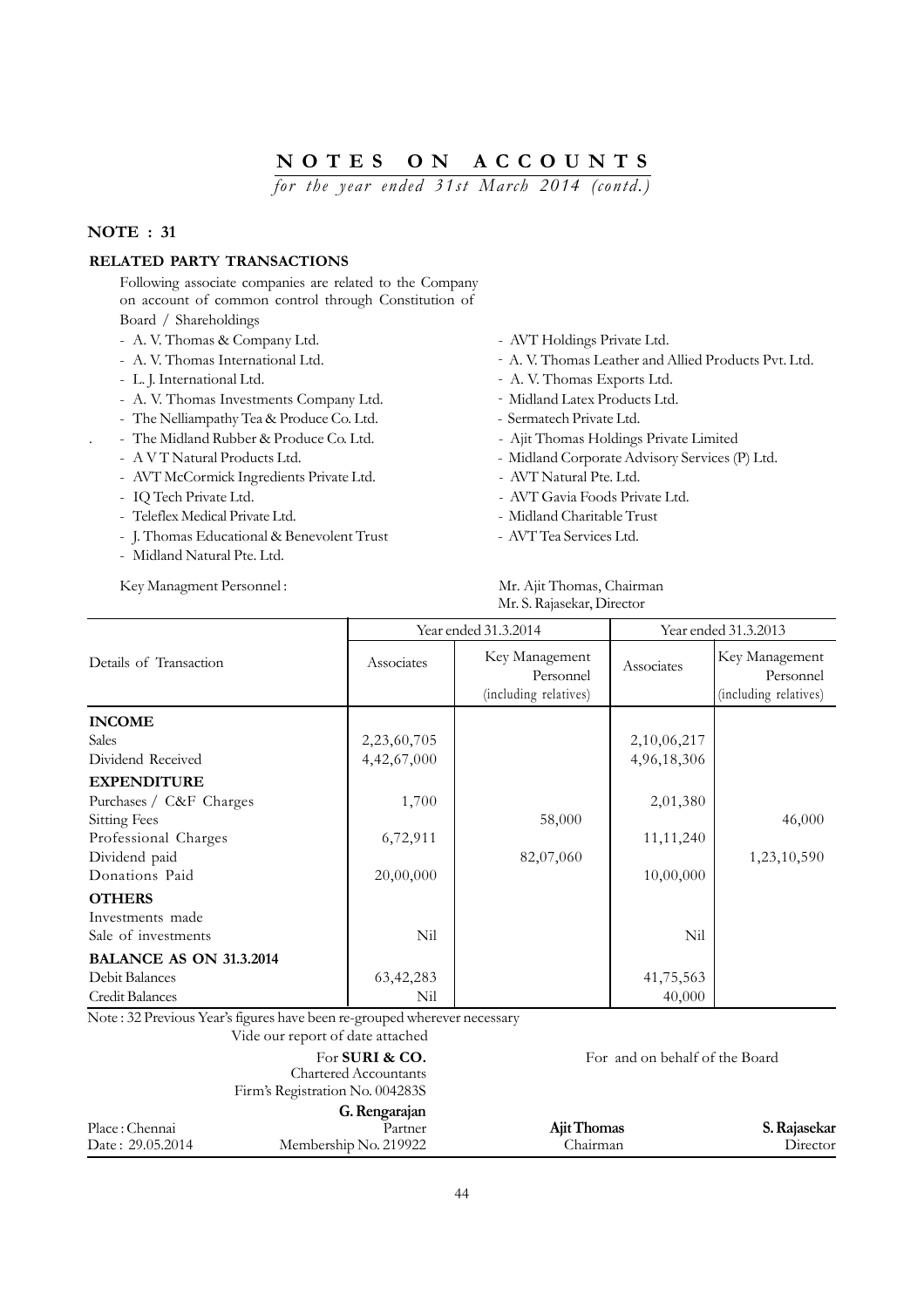# **CASH FLOW STATEMENT**

*For the year ended 31st March 2014*

|           |                                                     |               | Year ended<br>31.03.2014<br>Rs | Year ended<br>31.03.2013<br><b>R</b> s |
|-----------|-----------------------------------------------------|---------------|--------------------------------|----------------------------------------|
| Α.        | CASH FLOW FROM OPERATING ACTIVITIES                 |               |                                |                                        |
|           | Net Profit before tax and extraordinary items       |               | 5, 25, 95, 746                 | 6,41,05,847                            |
|           | Adjustments for:                                    |               |                                |                                        |
|           | Depreciation                                        | 69,24,099     |                                | 56,85,599                              |
|           | Profit or Loss on sale of Assets                    |               |                                | (25, 674)                              |
|           | Profit or Loss on sale of Investments               | 26,58,743     |                                | (11,696)                               |
|           | Provision for Gratuity                              | 61,23,343     |                                | 17,56,730                              |
|           | Provision for Leave Encashment                      | 1,29,382      |                                | (5,97,440)                             |
|           | Interest / Dividend Received                        | (4,96,18,721) |                                | (5,78,11,190)                          |
|           | Interest Paid                                       | 2,61,162      |                                | 11,09,406                              |
|           |                                                     |               | (3,35,21,992)                  |                                        |
|           | Operating Profit before working capital changes     |               | 1,90,73,754                    | 1,42,11,582                            |
|           | Adjustments for:                                    |               |                                |                                        |
|           | Trade and other Receivables                         | (78, 35, 915) |                                | (41, 28, 370)                          |
|           | Inventories                                         | 33, 14, 855   |                                | (77, 44, 710)                          |
|           | Trade Payables                                      | 43,61,777     |                                | 70,86,283                              |
|           | Other Current Assets                                | 50,44,822     |                                | 15,41,225                              |
|           |                                                     |               | 48,85,539                      |                                        |
|           | Cash generated from operations                      |               | 2,39,59,293                    | 1,09,66,010                            |
|           | Direct Taxes Paid                                   |               | (43, 18, 296)                  | (54, 90, 378)                          |
|           | Cash Flow before Extraordinary items                |               | 1,96,40,997                    | 54,75,632                              |
|           | Extraordinary Items                                 |               | Nil                            | Nil                                    |
|           | Net Cash From Operating Activities                  |               | 1,96,40,997                    | 54,75,632                              |
| <b>B.</b> | CASH FLOW FROM INVESTING ACTIVITIES                 |               |                                |                                        |
|           | Purchase of Fixed Assets                            |               | (1,35,93,964)                  | (48, 99, 635)                          |
|           | Sale of Fixed Assets                                |               |                                | 82,017                                 |
|           | Purchase of Investments                             |               |                                | $(8,59,06,592)$ $(17,10,23,268)$       |
|           | Sale of Investments                                 |               | 4,87,95,850                    | 13, 18, 13, 580                        |
|           | Diminution in the value of Investments written back |               | (28, 69, 326)                  | 6,56,179                               |
|           | <b>Interest Received</b>                            |               | (17, 19, 105)                  | 5,25,803                               |
|           | Dividend Received                                   |               | 4,94,17,016                    | 5,73,25,516                            |
|           | Net Cash from / (used in) Investing Activities      |               | (58, 76, 121)                  | 1,44,80,192                            |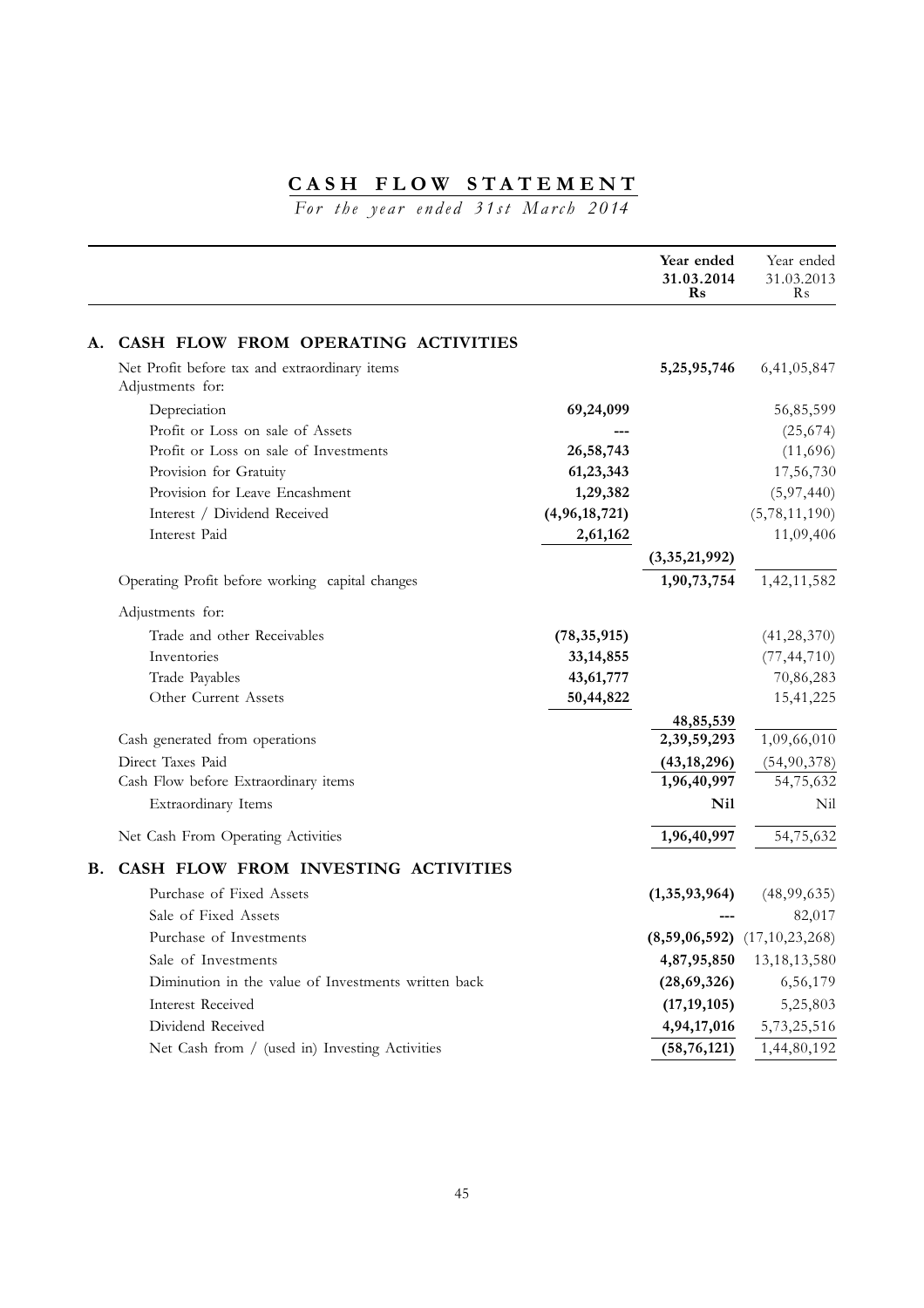# **CASH FLOW STATEMENT**

*For the year ended 31st March 2014 (contd.)*

|                   |                                                                            | Year ended<br>31.03.2014<br>R <sub>s</sub> | Year ended<br>31.03.2013<br>$\operatorname{Rs}$ |
|-------------------|----------------------------------------------------------------------------|--------------------------------------------|-------------------------------------------------|
| C.                | CASH FLOW FROM FINANCING ACTIVITIES                                        |                                            |                                                 |
|                   | Proceeds from long term borrowings                                         |                                            | (32, 14, 000)                                   |
| Cash Credit       |                                                                            | (7,10,948)                                 | 62,29,276                                       |
| Interest Paid     |                                                                            | (2,61,162)                                 | (11,09,406)                                     |
| Dividend Paid     |                                                                            | (1, 46, 79, 363)                           | (2,18,73,656)                                   |
|                   | Net Cash used in Financing Activities                                      | (1, 56, 51, 473)                           | (1, 99, 67, 786)                                |
|                   |                                                                            | (18, 86, 597)                              | (11, 962)                                       |
|                   | Net Decrease in cash and cash equivalents                                  |                                            |                                                 |
|                   | Cash and cash equivalents as at 01.04.2013                                 | 22,84,066                                  | 22,96,028                                       |
| (Opening Balance) |                                                                            |                                            |                                                 |
| (Closing Balance) | Cash and cash equivalents as at 31.03.2014                                 | 3,97,469                                   | 22,84,066                                       |
|                   |                                                                            | (18, 86, 597)                              | (11, 962)                                       |
|                   | Vide our report of date attached                                           |                                            |                                                 |
|                   | For SURI & CO.<br>Chartered Accountants<br>Firm's Registration No. 004283S | For and on behalf of the Board             |                                                 |
| Place: Chennai    | G. Rengarajan<br>Partner                                                   | <b>Ajit Thomas</b>                         | S. Rajasekar<br>Director                        |
| Date: 29.05.2014  | Membership No. 219922                                                      | Chairman                                   |                                                 |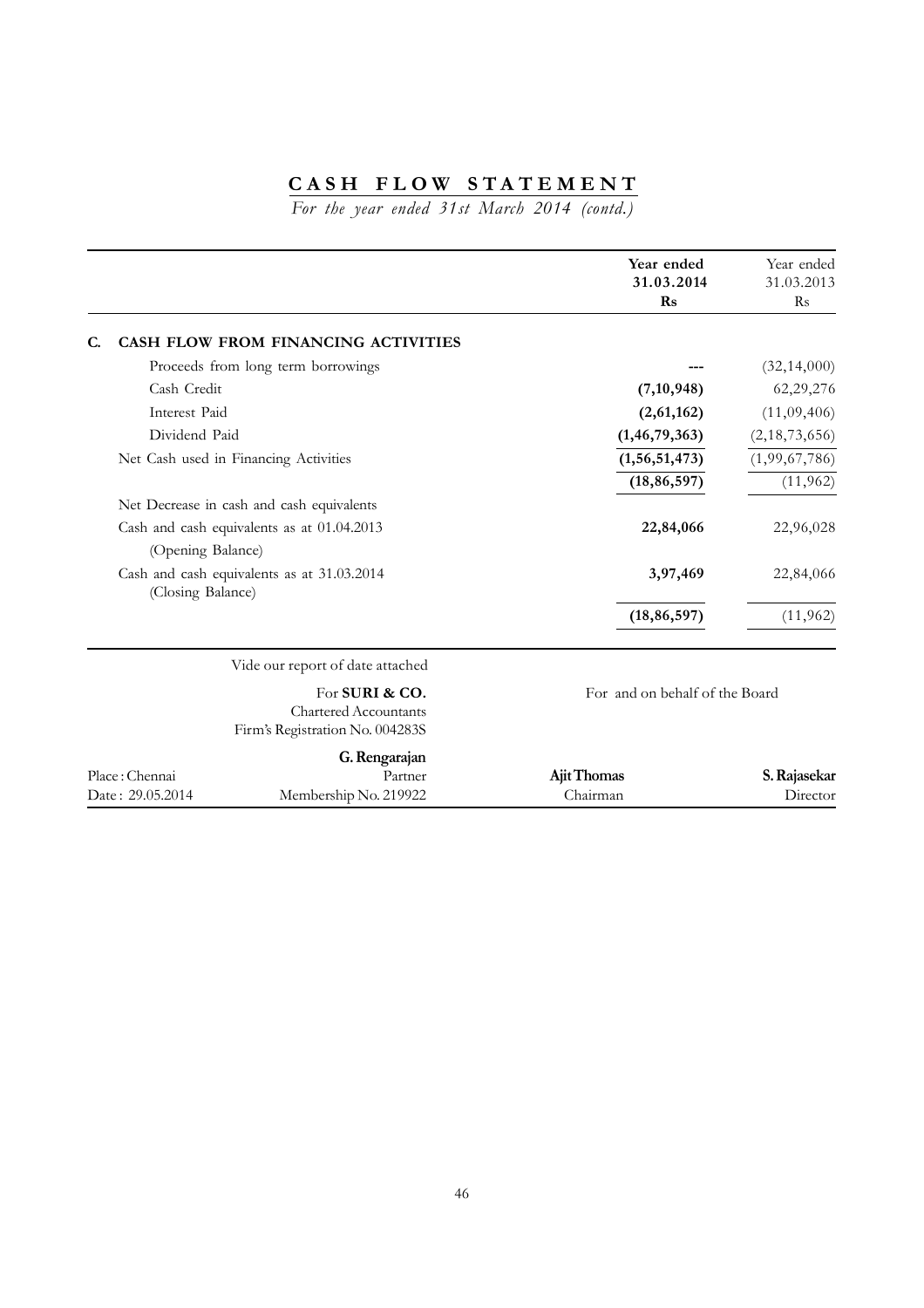| Season    | Net Profit<br>before |              | Provision for                                                       |             | Dividend on<br>Equity shares. |                           |
|-----------|----------------------|--------------|---------------------------------------------------------------------|-------------|-------------------------------|---------------------------|
|           | taxation             | Depreciation | Taxation                                                            | Funds       |                               |                           |
|           | Rs.                  | Rs.          | Rs.                                                                 | Rs.         | Rs.                           | $\sqrt[0]{\phantom{.}}_0$ |
| 2004/2005 | 72,79,331            | 37,89,902    | 7,00,000                                                            | 75,00,000   | 15,68,375                     | 25                        |
| 2005/2006 | 1,06,03,332          | 41,48,576    | 6,25,000                                                            | 75,00,000   | 31, 36, 750                   | 50                        |
| 2006/2007 | 2,57,13,527          | 31,94,836    | 13,00,000                                                           | 1,50,00,000 | 62,73,500                     | 100                       |
| 2007/2008 | 2,42,05,871          | 31,58,553    | 14,25,000                                                           | 1,50,00,000 | 62,73,500                     | 100                       |
| 2008/2009 | 2,56,19,110          | 35,58,028    | 16,10,000                                                           | 1,50,00,000 | 62,73,500                     | 100                       |
| 2009/2010 | 3,54,16,401          | 43,82,159    | 46,00,000                                                           | 2,50,00,000 | 62,73,500                     | 100                       |
| 2010/2011 | 3,21,93,459          | 51,99,773    | 37,00,000                                                           | 2,00,00,000 | 94,10,250                     | 150                       |
| 2011/2012 | 14,58,61,621         | 52,77,408    | 32,00,000                                                           | 6,00,00,000 | 6,27,35,000                   | 1000                      |
|           |                      |              | (Net of MAT                                                         |             | (Special Interim Divided)     |                           |
|           |                      |              | credit entitlement                                                  |             | 62,73,500                     |                           |
|           |                      |              | of Rs. 1,96,00,000)                                                 |             | (Final Dividend)              | 100                       |
| 2012/2013 | 6,41,05,847          | 56,85,599    | 30,00,000                                                           | 3,00,00,000 | 1,25,47,000                   | 200                       |
|           |                      |              | (Net of MAT                                                         |             | (Interim Divided)             |                           |
|           |                      |              | credit utilisation                                                  |             | 1,25,47,000                   |                           |
|           |                      |              | of Rs. 10,00,000)                                                   |             | (Final Dividend)              | 200                       |
| 2013/2014 | 5,25,95,746          | 69,24,099    | 50,00,000<br>(Net of MAT<br>credit utilisation<br>of Rs. 23,00,000) | 2,00,00,000 | 2,50,94,000                   | $400*$                    |

# **PARTICULARS OF PROFITS, PROVISIONS, DIVIDENDS PAID ETC.** *For the last ten years*

\* Recommended

# **AREA PARTICULARS**

 $\overline{\phantom{0}}$ 

 $\overline{\phantom{a}}$ 

| AICA AS OII UI-04-2014 |                           |                           |                          |  |  |  |  |
|------------------------|---------------------------|---------------------------|--------------------------|--|--|--|--|
|                        | <b>KATARY</b><br>Hectares | <b>SUTTON</b><br>Hectares | <b>TOTAL</b><br>Hectares |  |  |  |  |
| TEA:                   |                           |                           |                          |  |  |  |  |
| In bearing             | 228.43                    | 298.24                    | 526.67                   |  |  |  |  |
| Immature               | 26.94                     | 15.81                     | 42.75                    |  |  |  |  |
| Buildings, Roads, etc. | 26.39                     | 39.75                     | 66.14                    |  |  |  |  |
| <b>TOTAL</b>           | 281.76                    | 353.80                    | 635.56                   |  |  |  |  |

Area as on 01-04-2014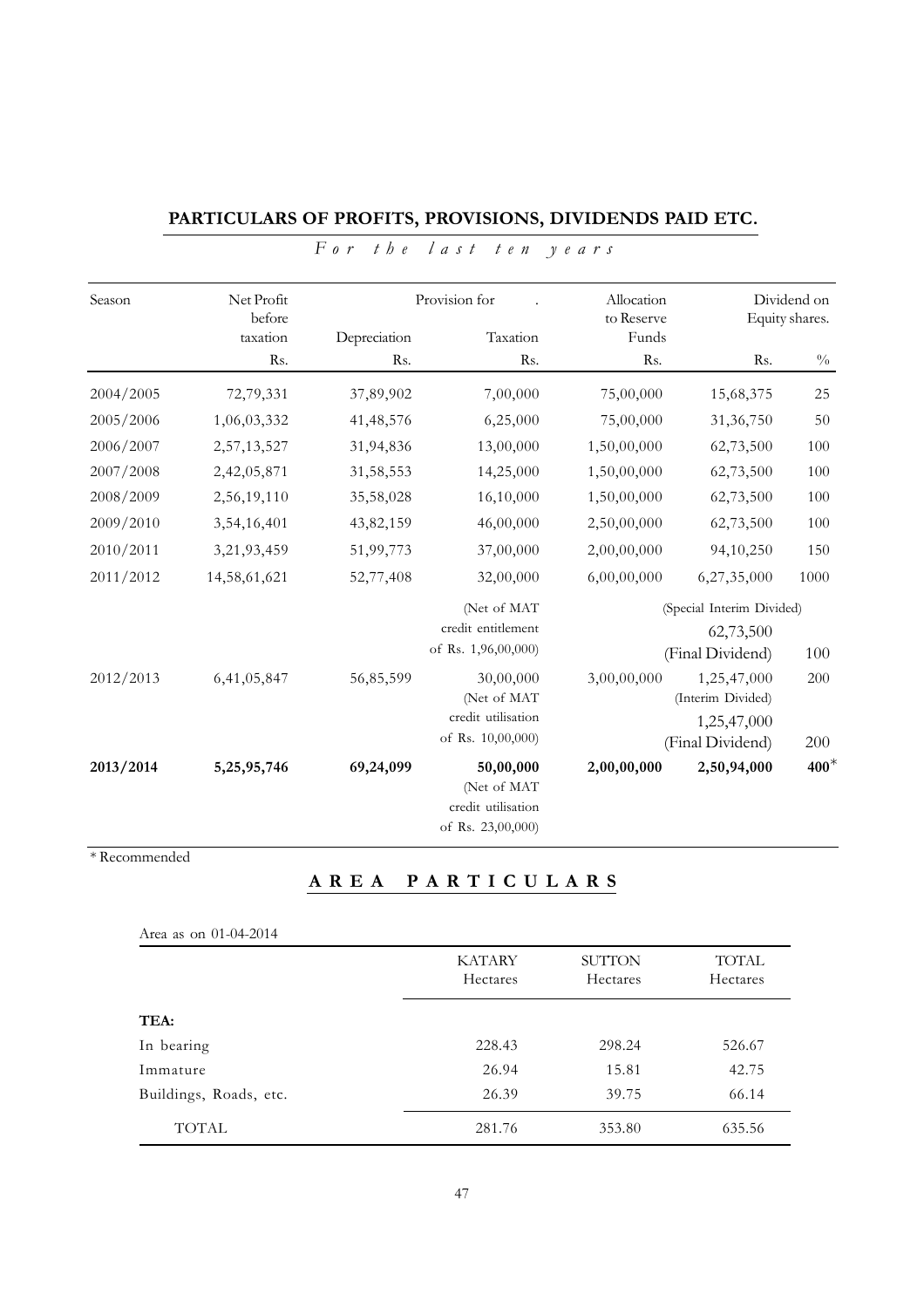# NATIONAL ELECTRONIC CLEARING SERVICE (NECS) MANDATE FORM

To be submitted to the following address :-

**To the following address if shares are held in physical form**

**To your Depository Participant (DP) if shares DR** | **10 your Depository Pa**<br>| are held in demat form

Subramanian Building, 1, Club House Road, Chennai - 600 002

Cameo Corporate Services Ltd.

Tel: 044 - 28461173

Dear Sirs,

 $\chi$ 

# **Sub: Equity Shares of Neelamalai Agro Industries Limited. - payment of Dividend through NECS**

I/We hold.……..……………… number/s equity shares of **Neelamalai Agro Industries Limited.** I/We request you to arrange for payment of my/our dividend through NECS and credit the same to my/our bank account as per particulars given below:-

|                                                                                           | 1. First / Sole Shareholder's Name (in Block Letters)                                                                                  |             |                                   |                   |  |  |
|-------------------------------------------------------------------------------------------|----------------------------------------------------------------------------------------------------------------------------------------|-------------|-----------------------------------|-------------------|--|--|
| 2. Folio No/s., Share Certificate No/s. & Distinctive                                     |                                                                                                                                        | Folio No/s. | <b>Share Certificate</b><br>No/s. | Distinctive No/s. |  |  |
|                                                                                           | No/s.                                                                                                                                  |             |                                   |                   |  |  |
| 3.                                                                                        | DPID / Client ID (if shares are dematerialized)                                                                                        |             |                                   |                   |  |  |
| 4.                                                                                        | Name of Bank                                                                                                                           |             |                                   |                   |  |  |
| 5.                                                                                        | <b>Branch Name and Address with City PIN Code</b>                                                                                      |             |                                   |                   |  |  |
| 6.                                                                                        | Account No. (as appearing on Cheque Book)                                                                                              |             |                                   |                   |  |  |
|                                                                                           | PLEASE ATTACH A BLANK CANCELLED CHEQUE OR<br>PHOTOCOPY OF A CHEQUE ISSUED BY YOUR BANK<br>FOR VERIFICATION OF THE BANK ACCOUNT DETAILS |             |                                   |                   |  |  |
| 7. Account type (Savings Bank A/c / Current A/c or<br>Cash Credit A/c with code 10/11/13) |                                                                                                                                        | 10 - S.B.   | 11 - Current                      | 13 - Cash Credit  |  |  |
|                                                                                           |                                                                                                                                        |             |                                   |                   |  |  |
| 8.                                                                                        | 9 - digit code No. of Bank & Branch appearing on<br><b>MICR Cheque issued by the Bank</b>                                              |             |                                   |                   |  |  |
|                                                                                           | 9. 11 - digit NEFT (IFSC) code * - can be obtained<br>from your Banker                                                                 |             |                                   |                   |  |  |

I, hereby, declare that the particulars given above are correct and complete.

Yours faithfully

 $\chi$ 

Address **:** …………………...……………………………….. Date:<br>
Containing the Containst Company of Company (Signature of First/Sole Shareholder)

> .................……………………………………….. .................……………………………………….. Phone No. **:** .................……………………………………….. Email Id **:** .................………………………………………..

\*The company, its Registrar and Bankers will make best endeavors to remit dividend through NECS. However, for non-CBS branches of the banks, the IFSC Code will be utilized to remit the dividend either by National Electronic Funds Transfer (NEFT) or Real Time Gross Settlement (RTGS). The branch where you operate your Bank account will assist you to provide the IFSC Code, a 11-digit code to enable the remittance through NEFT or RTGS. In cases where either the bank details such as MICR (Magnetic Ink Character Recognition), IFSC (Indian Financial System Code), etc. that are required for making electronic payment are not available or the electronic payment instructions have failed or have been rejected by the bank, the company reserves the right to use physical payment instruments for payment of dividend.